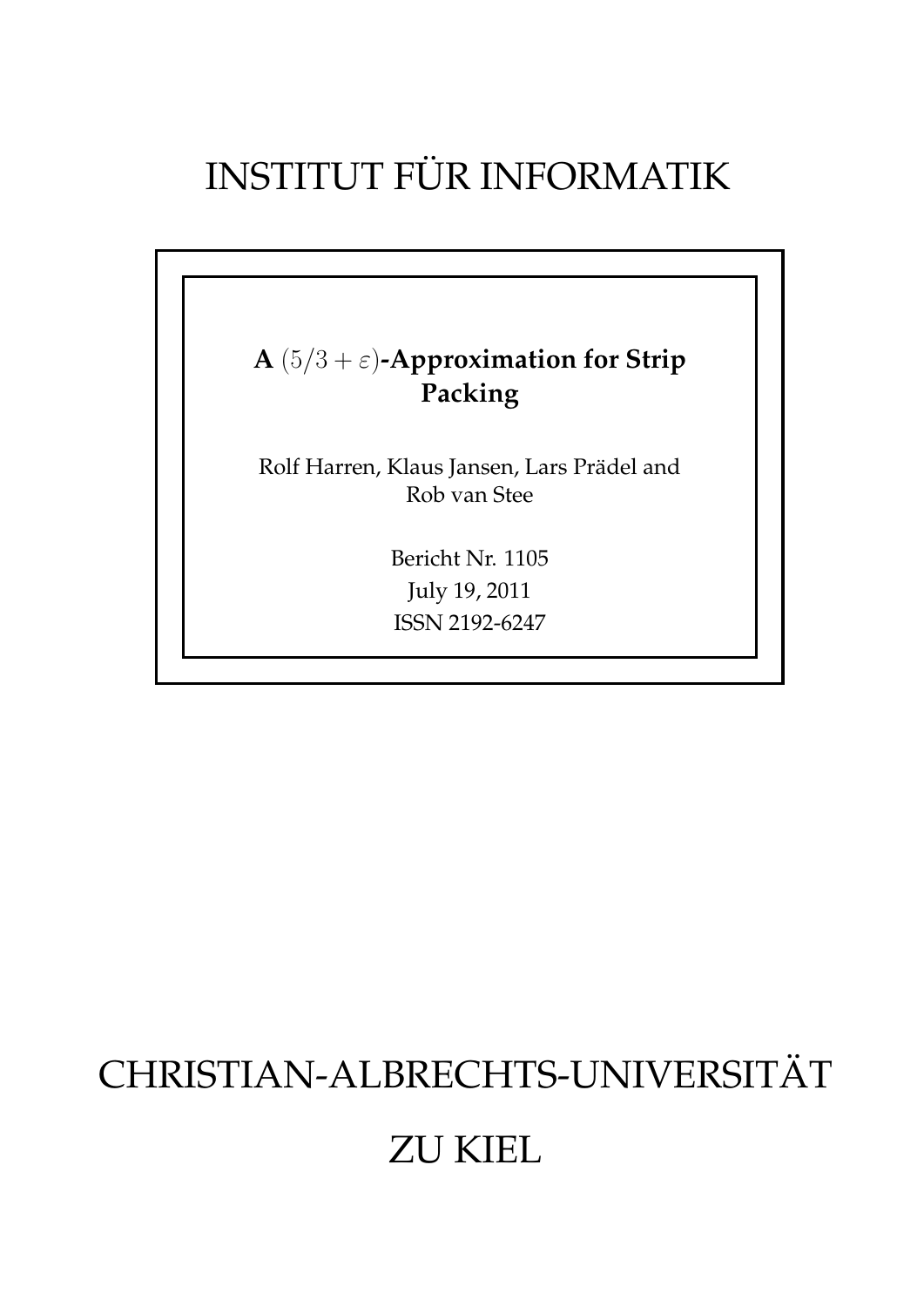### A  $(5/3 + \varepsilon)$ -Approximation for Strip Packing<sup>\*</sup>

Rolf Harren<sup>†</sup> Klaus Jansen<sup>‡</sup> Lars Prädel<sup>‡</sup>

Rob van Stee<sup>†</sup>

July 18, 2011

#### Abstract

We study strip packing, which is one of the most classical two-dimensional packing problems: given a collection of rectangles, the problem is to find a feasible orthogonal packing without rotations into a strip of width 1 and minimum height. In this paper we present an approximation algorithm for the strip packing problem with absolute approximation ratio of  $5/3 + \epsilon$  for any  $\epsilon > 0$ . This result significantly narrows the gap between the best known upper bound and the lower bound of 3/2; previously, the best upper bound was 1.9396 due to Harren and van Stee. Keywords: strip packing, rectangle packing, approximation algorithm, absolute worst-case ratio

#### 1 Introduction

Two-dimensional packing problems are classical in combinatorial optimization and continue to receive a lot of research interest  $[4, 5, 8, 14, 9, 11, 12]$ . One of the most important ones is the strip packing problem also known as the cutting stock problem: given a set of rectangles  $I = \{r_1, \ldots, r_n\}$ of specified widths  $w_i$  and heights  $h_i$ , the problem is to find a feasible packing for I (i.e. an orthogonal arrangement where rectangles do not overlap and are not rotated) into a strip of width 1 and minimum height.

The strip packing problem has many practical applications in manufacturing, logistics, and computer science. In many manufacturing settings rectangular pieces need to be cut out of some sheet of raw material, while minimizing the waste. Scheduling independent tasks on a group of processors, each requiring a certain number of contiguous processors or memory allocation during a certain length of time, can also be modeled as a strip packing problem.

Since strip packing includes bin packing as a special case (when all heights are equal), the problem is strongly  $N\mathcal{P}$ -hard. Therefore, there is no efficient algorithm for constructing an optimal packing, unless  $P = \mathcal{NP}$ . We focus on approximation algorithms with good performance guarantee. Let  $A(I)$  be the objective value (in our case the height of the packing) generated by a polynomial-time algorithm A, and  $\text{OPT}(I)$  be the optimal value for an instance I. The approximation ratio of A is  $\sup_I \frac{A(I)}{\text{OPT}(I)}$  whereas the asymptotic approximation ratio of A is defined by

<sup>∗</sup>Research supported by German Research Foundation (DFG) project JA612/12-1, "Design and analysis of approximation algorithms for two- and three-dimensional packing problems" and project STE 1727/3-2, "Approximation and online algorithms for game theory"

<sup>&</sup>lt;sup>†</sup>Max-Planck-Institut für Informatik (MPII), Campus E1 4, 66123 Saarbrücken, Germany. email: {rharren,vanstee} @mpi-inf.mpg.de

 $^{\ddagger}$ Universität Kiel, Institut für Informatik, Christian-Albrechts-Platz 4, 24118 Kiel, Germany. email: {ki,lap} @informatik.uni-kiel.de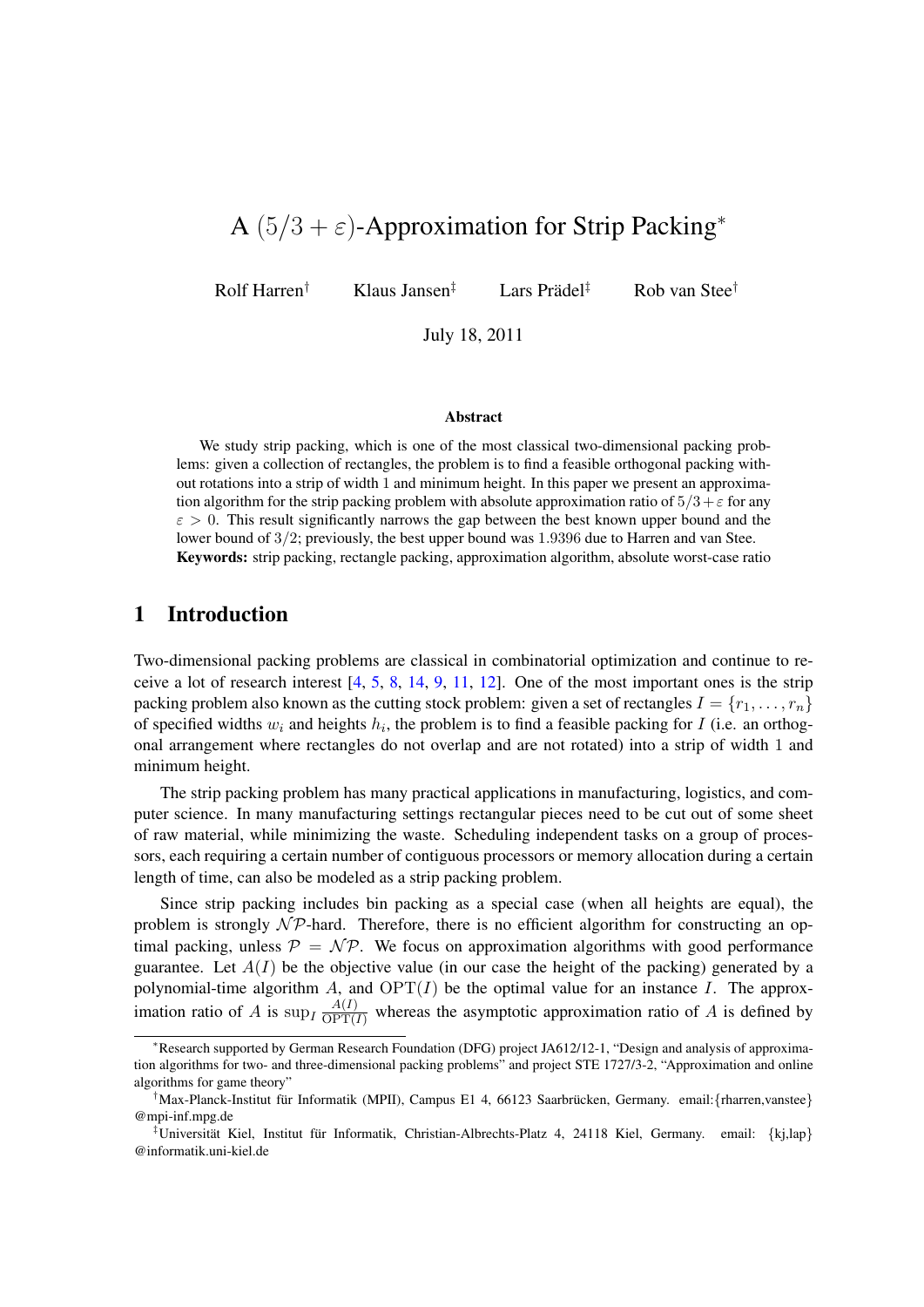$\limsup_{\text{OPT}(I)\to\infty} \frac{A(I)}{\text{OPT}(I)}$  $\frac{A(I)}{\text{OPT}(I)}$ . We call a solution of A (asymptotic)  $\alpha$ -approximate. A problem admits a polynomial-time approximation scheme ( $\mathcal{PTAS}$ ) if there is a family of algorithms  $\{A_{\varepsilon} \mid \varepsilon > 0\}$  such that for any  $\varepsilon > 0$  and any instance I,  $A_{\varepsilon}$  produces a  $(1 + \varepsilon)$ -approximate solution in time polynomial in the size of the input. A fully polynomial-time approximation scheme ( $FPTAS$ ) is a  $PTAS$ where additionally  $A_{\varepsilon}$  has run-time polynomial in  $1/\varepsilon$  and the size of the input. Asymptotic (fully) polynomial-time approximation schemes  $(\mathcal{APTAS}, \mathcal{A}\mathcal{FPTAS})$  are similarly defined in terms of the asymptotic approximation ratio.

Results. The Bottom-Left algorithm by Baker et al. [2] has asymptotic approximation ratio equal to 3 when the rectangles are ordered by decreasing widths. Coffman et al. [6] provided the first algorithms with proven approximation ratios of 3 and 2.7, respectively. The approximation algorithm presented by Sleator [15] generates a packing of height  $2 \text{OPT}(I) + h_{\text{max}}(I)/2$ . Since  $h_{\text{max}}(I) \le$  $\text{OPT}(I)$  this implies an absolute approximation ratio of 2.5. This was independently improved by Schiermeyer [13] and Steinberg [16] with algorithms of approximation ratio 2.

In the asymptotic setting we consider instances with large optimal value. Here, the asymptotic performance ratio of the above algorithms was reduced to  $4/3$  by Golan [7] and then to  $5/4$  by Baker et al. [1]. An asymptotic  $FPTAS$  with additive constant of  $\mathcal{O}(h_{\max}(I)/\varepsilon^2)$  was given by Kenyon & Rémila [12]. Jansen & Solis-Oba [9] found an asymptotic  $PTAS$  with additive constant of  $h_{\text{max}}(I)$ .

On the negative side, since strip packing includes the bin packing problem as a special case, there is no algorithm with absolute ratio better than  $3/2$  unless  $P = \mathcal{NP}$ . After the work by Steinberg and Schiermeyer in 1994, there was no improvement on the best known approximation ratio until very recently. Jansen & Thöle  $[10]$  presented an approximation algorithm with approximation ratio  $3/2 + \varepsilon$  for restricted instances where the widths are of the form  $i/m$  for  $i \in \{1, ..., m\}$  and m is polynomially bounded in the number of items. Notice that the general version that we consider appears to be considerably more difficult. Recently, Harren  $\&$  van Stee [8] were the first to break the barrier of 2 for the general problem and presented an algorithm with a ratio of 1.9396. Our main result is the following significant improvement.

Theorem 1. *For any* ε > 0*, there is an approximation algorithm* A *which produces a packing of a list* I *of* n *rectangles in a strip of width* 1 *and height* A(I) *such that*

$$
A(I) \le \left(\frac{5}{3} + \varepsilon\right) \text{OPT}(I).
$$

Although our algorithm uses a  $PTAS$  as a subroutine and therefore has very high running time for small values of  $\varepsilon$ , this result brings us much closer to the lower bound of 3/2 for this problem.

Techniques. The algorithm approximately guesses the optimal height of a given instance. In the main phase of the algorithm we use a recent result by Bansal et al. [3], a  $PTAS$  for the so-called rectangle-packing problem with area maximization (RPA). Given a set I of rectangles, the objective is to find a subset  $I' \subseteq I$  of the rectangles and a packing of  $I'$  into a unit sized bin while maximizing the total area of  $I'$ . For the iteration close to the minimal height, the approximation scheme by Bansal et al. computes a packing of a subset of the rectangles with total area at least  $(1 - \delta)$  times the total area of all rectangles in I.

After this step a set of unpacked rectangles with small total area remains. The main idea of our algorithm is to create a *hole* of depth 1/3 and width  $\varepsilon$  in the packing created by the  $PTAS$ , and use this to pack the unpacked tall rectangles (with height possibly very close to 1). (The other unpacked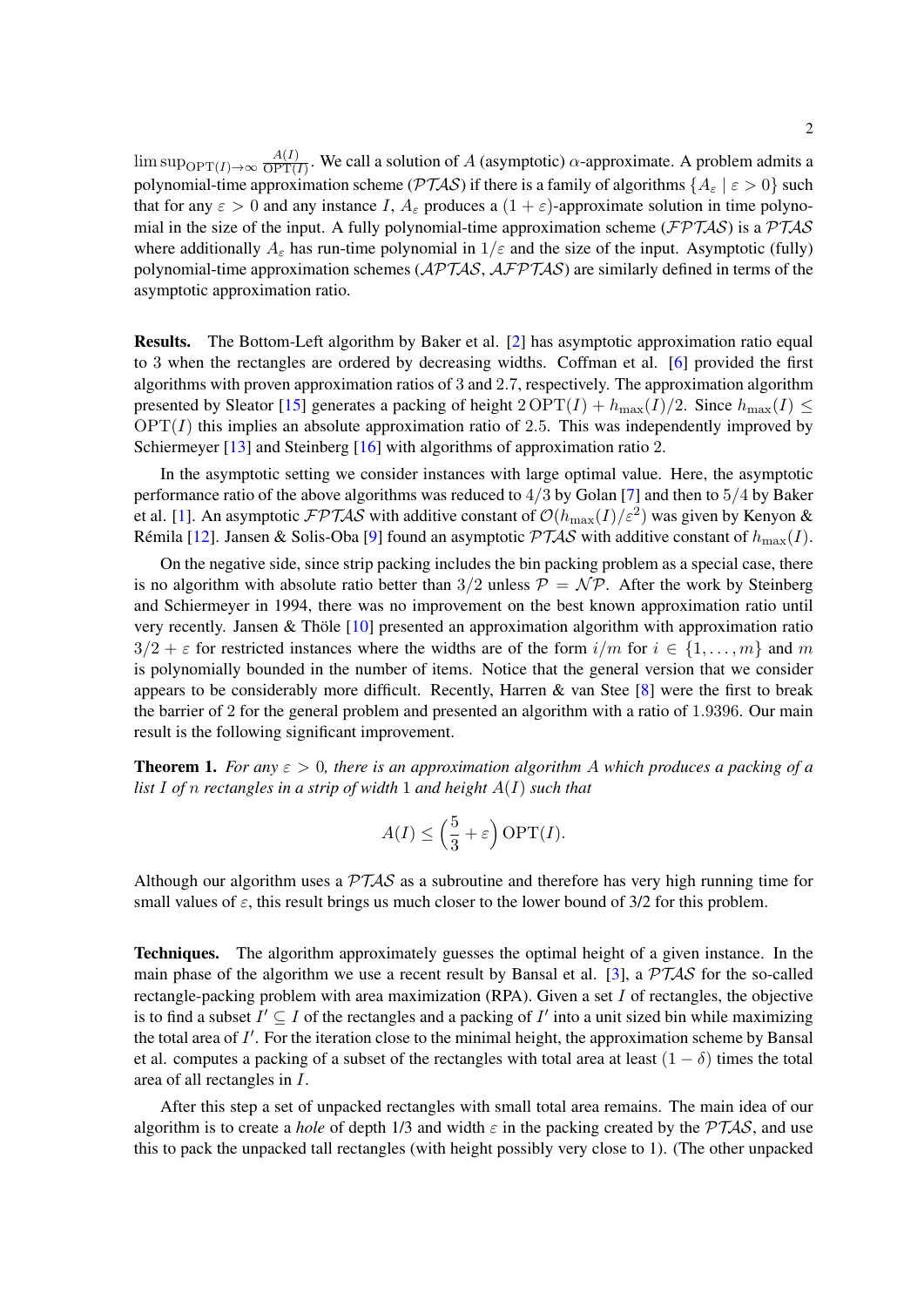rectangles account for the  $+\varepsilon$  in our approximation ratio.) Finding a suitable location for such a hole and repacking the rectangles which we have to move out of the hole account for the largest technical challenges of this paper. To achieve a packing of the whole input we carefully analyse the structure of the generated packing and use interesting and often intricate rearrangements of parts of the packing.

The techniques of this geometric analysis and the reorganization of the packing could be useful for several other geometric packing problems. Our reoptimization could also be helpful for related problems like scheduling parallel tasks (malleable and non-malleable), three-dimensional strip packing and strip packing in multiple strips. To achieve faster heuristics for strip packing, we could apply our techniques on different initial packings rather than using the  $PTAS$  from [3].

#### 2 Overview of the algorithm

Let  $I = \{r_1, \ldots, r_n\}$  be the set of given rectangles, where  $r_i = (w_i, h_i)$  is a rectangle with width  $w_i$ and height  $h_i$ . For a given packing P we denote the bottom left corner of a rectangle  $r_i$  by  $(x_i, y_i)$ and its top right corner by  $(x'_i, y'_i)$ , where  $x'_i = x_i + w_i$  and  $y'_i = y_i + h_i$ . So the interior of rectangle  $r_i$ covers the area  $(x_i, x'_i) \times (y_i, y'_i)$ . It will be clear from the context to which packing P the coordinates refer.

Let  $W_{\delta} = \{r_i \mid w_i > \delta\}$  be the set of so-called  $\delta$ -wide rectangles and let  $H_{\delta} = \{r_i \mid h_i > \delta\}$ be the set of δ*-high* rectangles. To simplify the presentation, we refer to the 1/2-wide rectangles as *wide* rectangles and to the 1/2-high rectangles as *high* rectangles. Let  $W = W_{1/2}$  and  $H = H_{1/2}$  be the sets of wide and high rectangles, respectively.

For a set T of rectangles, let  $\mathcal{A}(T) = \sum_{i \in T} w_i h_i$  be the total area and let  $h(T) = \sum_{r_i \in T} h_i$  and  $w(T) = \sum_{r_i \in T} w_i$  be the total height and total width, respectively. Furthermore, let  $w_{\text{max}}(T) =$  $\max_{r_i \in T} w_i$  and  $h_{\max}(T) = \max_{r_i \in T} h_i$ .

We now present two important subroutines of our algorithms, namely Steinberg's algorithm [16] and an algorithm by Bansal et al. [3]. Moreover, we prove the existence of a structured packing of certain sets of wide and high rectangles.

Steinberg's algorithm. Steinberg [16] proved the following theorem for his algorithm that we use as a subroutine multiple times.

Theorem 2 (Steinberg's algorithm). *If the following inequalities hold,*

$$
w_{\max}(T) \le a
$$
,  $h_{\max}(T) \le b$ , and  $2\mathcal{A}(T) \le ab - (2w_{\max}(T) - a) + (2h_{\max}(T) - b) +$ 

*where*  $x_+ = \max(x, 0)$ *, then it is possible to pack all rectangles from* T *into*  $R = (a, b)$  *in time*  $\mathcal{O}((n \log^2 n) / \log \log n)$ .

Area maximization. Bansal, Caprara, Jansen, Prädel & Sviridenko  $\lceil 3 \rceil$  considered the problem of maximizing the total area packed into a unit-sized bin. Using a technical *Structural Lemma* they derived a  $PTAS$  for this problem.

**Theorem 3** (Bansal, Caprara, Jansen, Prädel & Sviridenko). For any fixed  $\delta > 0$ , the PTAS from [3] returns a packing of  $I' \subseteq I$  in a unit-sized bin such that  $A(I') \geq (1 - \delta)OPT_{\max \text{area}}(I)$ , where OPTmax area(T) *denotes the maximum area of rectangles from* T *that can be packed into a unit-sized bin.*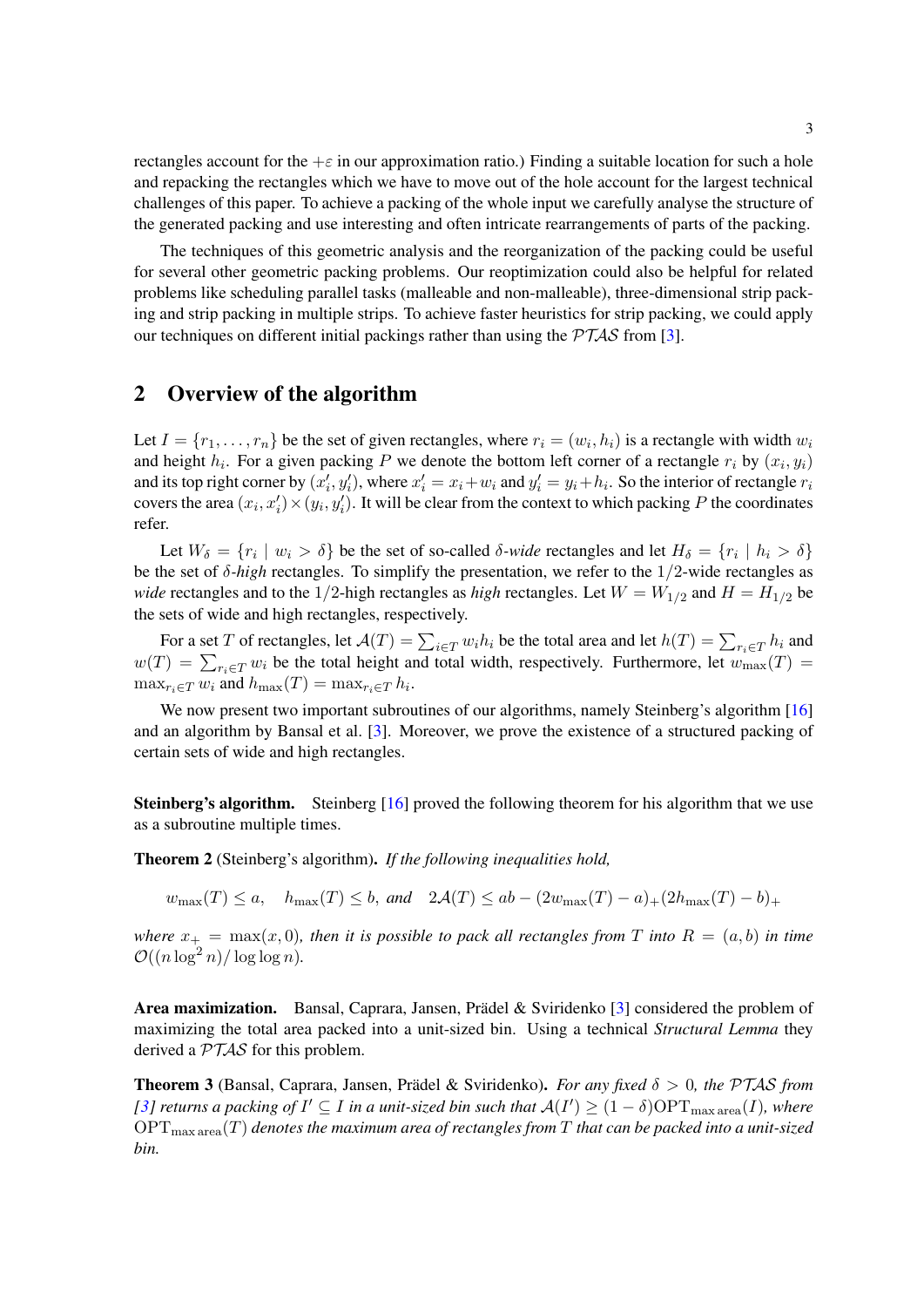

(a) Packing of  $W$  and  $H$ 



(b) Remove rectangles on top; align rectangles with the sides of the strip



(c) Insert the shortest rectangle from the right in the stack on the left; move  $W^*$ horizontally



(d) Final packing with stacks in the bottom right and top left

Figure 1: The insertion process of Lemma 1.

Existence of structured packings. We show that for any set of wide and high rectangles that fits into a strip of height 1, there exists a packing of the high rectangles and of wide rectangles with at least half of their total height with a nice structure, i.e., such that the wide and the high rectangles are packed in stacks in different corners of the strip.

**Lemma 1.** *For sets*  $H' \subseteq H$  *and*  $W' \subseteq W \setminus H'$  *of high and wide rectangles with*  $\text{OPT}(W \cup H) \leq 1$ *there exists a packing of*  $W^* \cup H'$  *with*  $W^* \subseteq W'$  *and*  $h(W^*) \geq h(W')/2$  *such that the high rectangles are stacked in the top left corner of the strip, i.e. sorted by non-increasing heights and packed from the left side with their top edges at height* 1 *and the rectangles from* W<sup>∗</sup> *are stacked in the bottom right corner of the strip, i.e. sorted by non-increasing widths and packed right-aligned on top of each other on the bottom of the strip.*

*Proof.* See Figure 1 for an illustration of the following proof. Consider a packing of high rectangles  $H'$  and wide rectangles  $W'$  into a strip of height 1. Associate each wide rectangle with the closer boundary of the packing, i.e., either the top or bottom of the strip (a rectangle that has the same distance to both sides of the strip can be associated with an arbitrary side). Assume w.l.o.g. that the total height of the rectangles associated with the bottom is at least as large as the total height of the rectangles associated with the top of the strip. Remove the rectangles that are associated with the top and denote the other wide rectangles by  $W^*$ . Push the rectangles of  $W^*$  together into a stack that is aligned with the bottom of the strip by moving them purely vertically and move the high rectangles such that they are aligned with the top of the strip and form stacks at the left and right side of the strip. Order the stacks of the high rectangles by non-increasing order of height and the stack of the wide rectangles by non-increasing order of width.

Now apply the following process. Take the shortest rectangle with respect to the height from the right stack of the high rectangles and insert it at the correct position into the left stack, i.e., such that the stack remains in the order of non-increasing heights. Since the total widths of both stacks of high rectangles remains the same, we can move the wide rectangles to the right if this insertion causes an overlap. Obviously this process moves all high rectangles to the left and retains a feasible packing. In the end, all high rectangles form a stack in the top left corner of the strip. Move the wide rectangles to the right such that they form a stack in the bottom right corner of the strip.  $\Box$ 

We utilize the previous existence result with the following Corollary.

**Corollary 1.** *For sets*  $H' \subseteq H$  *and*  $W' \subseteq W \setminus H'$  *of high and wide rectangles with*  $\text{OPT}(W \cup H) \leq 1$ we can derive a packing of  $W' \cup H'$  into a strip of height at most  $1 + h(W')/2$  such that the wide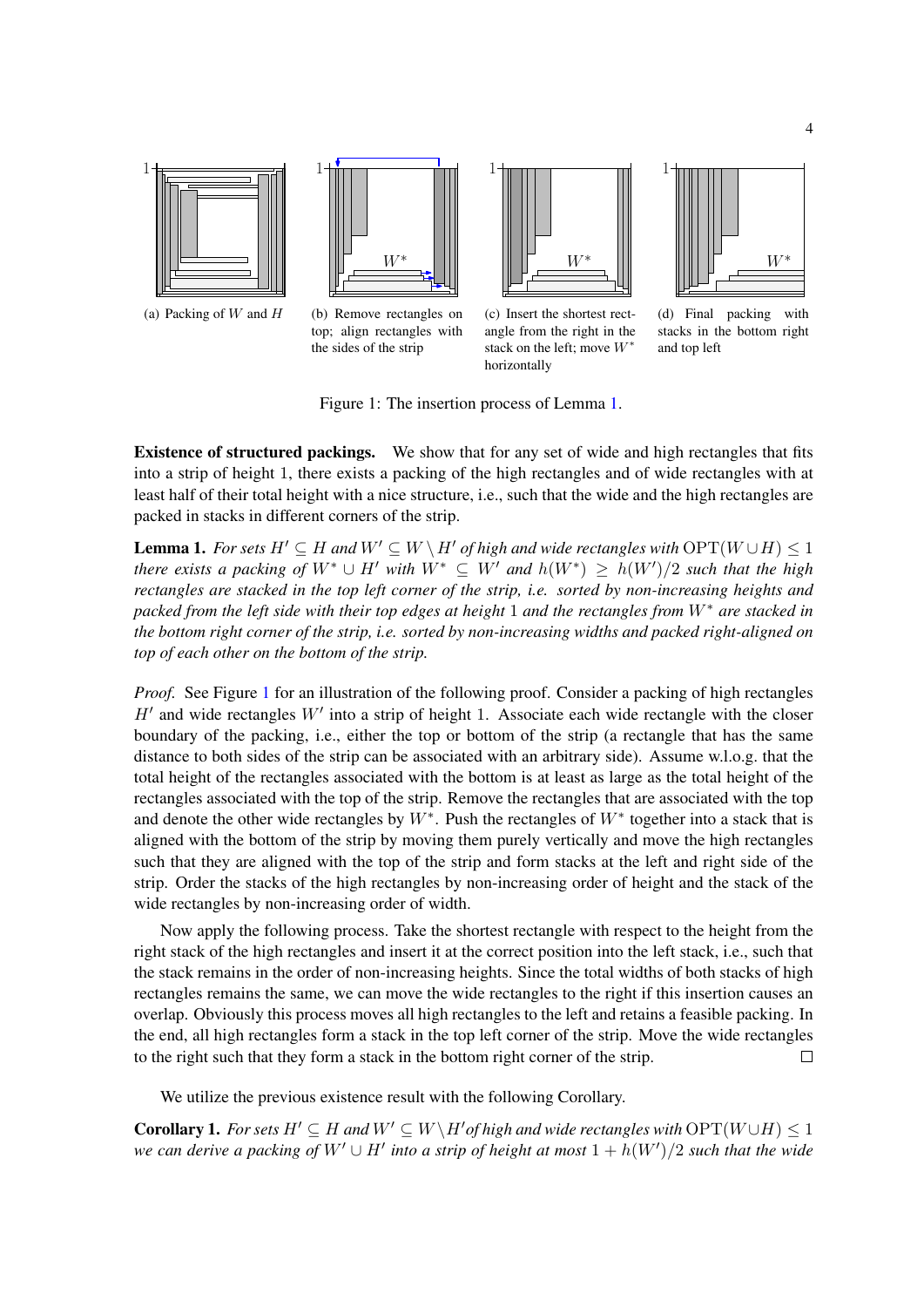

Figure 2: Notations

*rectangles are stacked in the bottom right of the strip and the high rectangles are stacked above the wide rectangles at the left side of the strip in time*  $\mathcal{O}(n \log n)$ *.* 

*Proof.* Consider a packing of height 1 of  $W^* \cup H'$  with  $W^* \subseteq W'$  and  $h(W^*) \ge h(W')/2$  such that the wide rectangles from  $W^*$  are stacked in the bottom right corner of the strip and the high rectangles are stacked above  $W^*$  at the top left of the strip. Such a packing exists by Lemma 1. Now move up  $W^* \cup H'$  by  $h(W' \setminus W^*)$ , pack  $W' \setminus W^*$  below  $W^*$  and restore the order in the stack of the wide rectangles. This does not cause a conflict as the original surface of  $W^*$  is not violated. As  $h(W' \setminus W^*) = h(W') - h(W^*) \leq h(W')/2$  the height bound of the corollary in satisfied. Since the packing only consists of the ordered stacks of the high and wide rectangles, we can easily derive a packing of at most the same height in time  $\mathcal{O}(n \log n)$  by building the stacks and moving down the stack of  $H'$  as far as possible. stack of  $H'$  as far as possible.

Modifying packings. Our methods involve modifying existing packings in order to insert some additional rectangles. To describe these modifications or, more specifically, the rectangles involved in these modifications, we introduce the following notations—see Figure 2. Let  $PointR(x, y)$  be the rectangle that contains the point  $(x, y)$  (in its interior; if no such rectangle exists  $PointR(x, y)$  is empty). We use the notation of *vertical line rectangles*  $VLR(x; y_1, y_2)$  and *horizontal line rectangles*  $HLR(x_1, x_2; y)$  as the rectangles that contain any point of the given vertical or horizontal line in their interiors, respectively. Finally, we introduce two notations for rectangles whose interiors are completely contained in a designated area, namely  $AR(x_1, x_2; y_1, y_2)$  for rectangles completely inside the respective rectangle and  $AR(p)$  for rectangles completely above a given polygonal line p, where  $p$  is a staircase-cut on [0, 1].

To describe such a polygonal line p we define the *vertical polygonal chain extension* of a point  $(x, y)$  inside a given packing P as follows. Start at position  $(x, y)$  and move leftwards until hitting a rectangle  $r_i$ . Then move upwards to the top of  $r_i$ , that is, up to position  $y'_i$ . Repeat the previous steps until hitting the left side of the strip. Then do the same thing to the right starting again at  $(x, y)$ . We denote the polygonal chain that results from this process by  $\text{VPCE}(x, y)$ . In addition, let  $VPCE<sub>left</sub>(x, y)$  and  $VPCE<sub>right</sub>(x, y)$  be the left and right parts of this polygonal chain, respectively. Another way to describe a polygonal line is by connecting a given sequence of points, which we denote as  $PL((x_1, y_1), (x_2, y_2), \ldots).$ 

**Algorithm** We start now with the presentation of our algorithm. Let  $\varepsilon < 1/(28 \cdot 151) = 1/4228$ throughout the paper. With the following lemma we show that we can concentrate on instances  $I$ with  $\text{OPT}(I) \leq 1$ .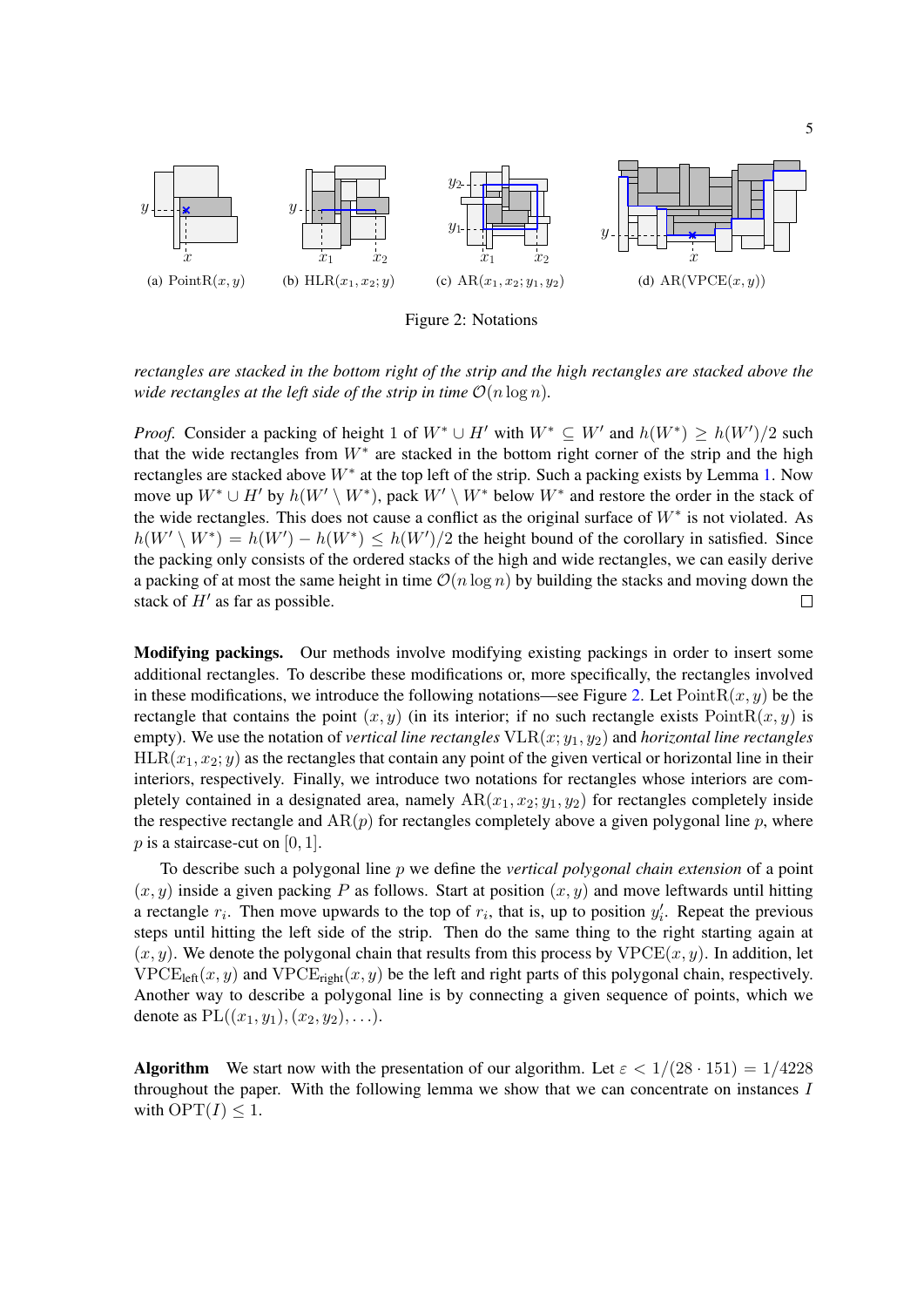Lemma 2. *If there exists a polynomial-time algorithm for strip packing that packs any instance* I *with optimal value at most* 1 *into a strip of height* h ≥ 1*, then there also exists a polynomial-time algorithm for strip packing with absolute approximation ratio at most*  $h + \varepsilon$ *.* 

*Proof.* Let ALG be the algorithm that packs any instance I with optimal value at most 1 into a strip of height h and assume that  $h \le 2$  by otherwise applying Steinberg's algorithm. Let  $\varepsilon'$  be the maximal value with  $\varepsilon' \leq \varepsilon/(2h)$  such that  $1/\varepsilon'$  is integer. We guess the optimal value approximately and apply ALG on an appropriately scaled instance. To do this, we first apply Steinberg's algorithm on I to get a packing into height  $h' \leq 2 \text{OPT}(I)$ . We split the interval  $J = [h'/2, h']$  into  $1/\varepsilon'$  subintervals  $J_i = [(1 + \varepsilon'(i-1))h'/2, (1 + \varepsilon' i)h'/2]$  for  $i = 1, ..., 1/\varepsilon'$ . Then we iterate over  $i = 1, ..., 1/\varepsilon'$ , scale the heights of all rectangles by  $2/((1 + \varepsilon' i)h')$  and apply the algorithm ALG on the scaled instance  $I'$ . Convert the packing to a packing of the unscaled instance  $I$  and finally output the minimal packing that was derived. We eventually consider  $i^* \in \{1, ..., 1/\varepsilon'\}$  with  $\text{OPT}(I) \in J_{i^*}$ . Then we have

$$
1-\varepsilon'<1-\frac{\varepsilon'}{1+\varepsilon'i^*}=\frac{(1+\varepsilon'(i^*-1))\frac{h'}{2}}{(1+\varepsilon'i^*)\frac{h'}{2}}\leq \textnormal{OPT}(I')\leq \frac{(1+\varepsilon'i^*)\frac{h'}{2}}{(1+\varepsilon'i^*)\frac{h'}{2}}=1
$$

and thus

$$
\frac{\text{ALG}(I)}{\text{OPT}(I)} = \frac{\text{ALG}(I')}{\text{OPT}(I')} < \frac{h}{1 - \varepsilon'} = h + \frac{\varepsilon'h}{1 - \varepsilon'} \leq h + 2\varepsilon'h \leq h + \varepsilon.
$$

Thus we concentrate on approximating instances that fit into a strip of height 1 and therefore assume  $\text{OPT}(I) \leq 1$  for the remainder of this paper. The overall approach for our algorithm for strip packing is as follows.

First, we use some direct methods involving Steinberg's algorithm to solve instances I with  $h(W_{1-130\varepsilon}) \ge 1/3$  or  $w(H_{2/3}) \ge 27/28$ , that is, special cases where many rectangles have a width of almost 1, or almost all of the rectangles are at least 2/3 high. Having this many high or wide rectangles makes it much easier to pack all rectangles without wasting much space.

For any instance I that does not satisfy these conditions, we first apply the  $PTAS$  from [3] with an accuracy of  $\delta = \varepsilon^2/2$  to pack most of the rectangles into a strip of height 1. Denote the resulting packing of  $I' \subseteq I$  by P and let  $R = I \setminus I'$  be the set of remaining rectangles. By Theorem 3 we have  $A(R) \leq \varepsilon^2/2 \cdot \text{OPT}_{\text{max area}}(I) = \varepsilon^2/2 \cdot A(I) \leq \varepsilon^2/2$ . Pack  $R \cap H_{\varepsilon/2}$  into a container  $C_1 = (\varepsilon, 1)$  (by forming a stack of the rectangles of total width at most  $\mathcal{A}(R)/(\varepsilon/2) \leq \varepsilon$ ) and pack  $R\setminus H_{\varepsilon/2}$  with Steinberg's algorithm into a container  $C_2 = (1,\varepsilon)$  (this is possible by Theorem 2 since  $h_{\max}(R\setminus H_{\varepsilon/2})\leq \varepsilon/2, w_{\max}(R\setminus H_{\varepsilon/2})\leq 1$  and  $2{\cal A}(R\setminus H_{\varepsilon/2})\leq \varepsilon^2<\varepsilon)$ .

We will now modify the packing P to free a gap of width  $\varepsilon$  and height 1 to insert the container  $C_1$ while retaining a total packing height of at most 5/3. This is the main part of our work. Afterwards, we pack  $C_2$  above the entire packing, achieving a total height of at most  $5/3 + \varepsilon$ . The entire algorithm to modify the PTAS packing is given in Algorithm 1.

The paper is organized as follows. Section 3 and Section 4 present the direct methods to solve instances I with  $h(W_{1-130\varepsilon}) \ge 1/3$  or  $w(H_{2/3}) \ge 27/28$ . In Section 5 we consider certain packings with a rectangle of height at least  $1/3$  (see Lemma 5 and 6 and Algorithm 2 and 3). Section 6 deals with packings without long rectangles close to the left or right side of the strip (see Lemma 7 and Algorithm 4). An illustration of the remaining cases, if Algorithm 2-4 are not applicable, is given in Figure 3. The methods for solving these cases are presented in Section 7, 8 and 9. In Section 10 we prove that our Algorithm 1 covers all the cases.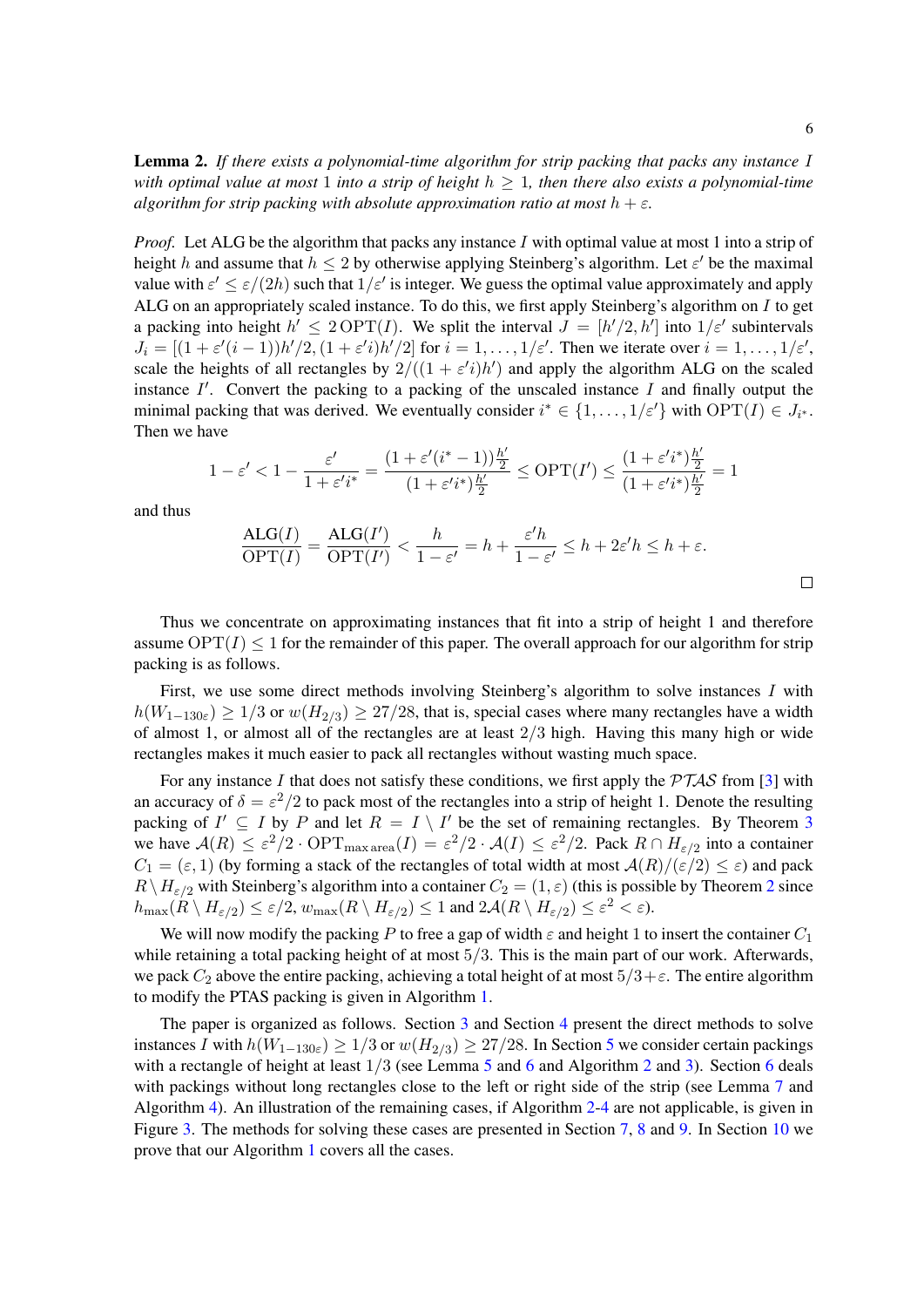**Requirement:**  $\varepsilon < 1/4228$ ,  $h(W_{1-130\varepsilon}) < 1/3$  and  $w(H_{2/3}) < 27/28$ 

**Input:** packing P produced by the  $PTAS$  from [3] with an accuracy of  $\delta := \varepsilon^2/2$ .

- 1: Pack the remaining unpacked rectangles into  $C_1 = (\varepsilon, 1)$  and  $C_2 = (1, \varepsilon)$ .
- 2: if there is a rectangle  $r_1$  of height  $h_1 > 1/3$  with one side at position  $x_1^* \in [\varepsilon, 1/2 \varepsilon]$ , and the total width of 2/3-high rectangles to the left of  $x_1^*$  is at most  $x_1^* - \varepsilon$  (or if these conditions hold for P mirrored over  $x = 1/2$ ) then
- 3: apply Algorithm 2 (Lemma 5), stop
- 4: if there is a rectangle  $r_1$  of height  $h_1 \in [1/3, 2/3]$  and width  $w_1 \in [\varepsilon, 1 2\varepsilon]$ and  $y_1 \ge 1/3$  or  $y'_1 \le 2/3$  then
- 5: apply Algorithm 3 (Lemma 6), stop
- 6: Let  $r_\ell$  be the rightmost 2/3-high rectangle in AR(0,  $1/2 \epsilon$ ; 0, 1) and let  $r_r$  be the leftmost 2/3-high rectangle in  $AR(1/2+\epsilon, 1; 0, 1)$  (We use dummy rectangles of height 1 and width 0 on the sides of the strip if no such rectangles exist). Redefine  $r_{\ell}$  and/or  $r_r$  if necessary (see Section 10).

\\At this point, all vertical sides of 1/3-high rectangles are to the left of  $x = x'_\ell + \varepsilon$ , \\to the right of  $x = x_r - \varepsilon$ , or within  $\varepsilon$  distance of  $x = 1/2$ .

- 7: Let  $c_3 = 2$  if  $x'_\ell < 1/2 3\varepsilon$  and  $x_r > 1/2 + 3\varepsilon$ , and  $c_3 = 5$  otherwise. Let  $c_1 = 5 \cdot c_3$ .
- 8: **if** there is no 1/3-high rectangle that intersects  $[c_1\varepsilon, (c_1+1)\varepsilon] \times [0, 1]$ , and  $h(W_{1-5(c_1+1)\varepsilon}) < 1/3$ (or if these conditions hold for P mirrored over  $x = 1/2$ ) then
- 9: apply Algorithm 4 (Lemma 7), stop
- 10: Apply Algorithm 5, 6, or 7, depending on which of the cases in Figure 3 occurs (see Figure 3)



(a) A 1/3-high rectangle almost spans from  $I_\ell$  to  $I_r$ : apply Algorithm 5

 $\overline{1}$ . 3  $x'_\ell$  $1$  $r_1$  $r_{2}$  $\overline{x}$  $^{2}$  . 3 1/2  $\widehat{r_{\ell}}$  r<sub>r</sub> (b) A 1/3-high rectangle

from  $I_M$  to  $I_r$ : apply Al-

gorithm 6



 $1 \frac{1}{3}$  $x'_{\ell}$  $\frac{y}{\ell}$  1/2  $x_r$  $rac{2}{3}$ .  $\widehat{r_{\ell}}$   $\Gamma_r$ 

spans from  $I_\ell$  to  $I_M$  and a 1/3-high rectangle spans (c) A 1/3-high rectangle spans from  $I_M$  to  $I_r$  but no 1/3-high spans between  $I_{\ell}$ and  $I_M$ : apply Algorithm 7

(d) No 1/3-high rectangles span across the intervals: apply Algorithm 7

Figure 3: Schematic illustration of the main cases if Algorithm 2, 3 and 4 are not applicable. The area to the left of  $r_\ell$  and the area to the right of  $r_r$  is almost completely covered by 2/3-high rectangles (and shown in darker shade).  $I_\ell, I_r$  and  $I_M$  are horizontal intervals very close to  $r_\ell, r_r$  and the middle of the strip.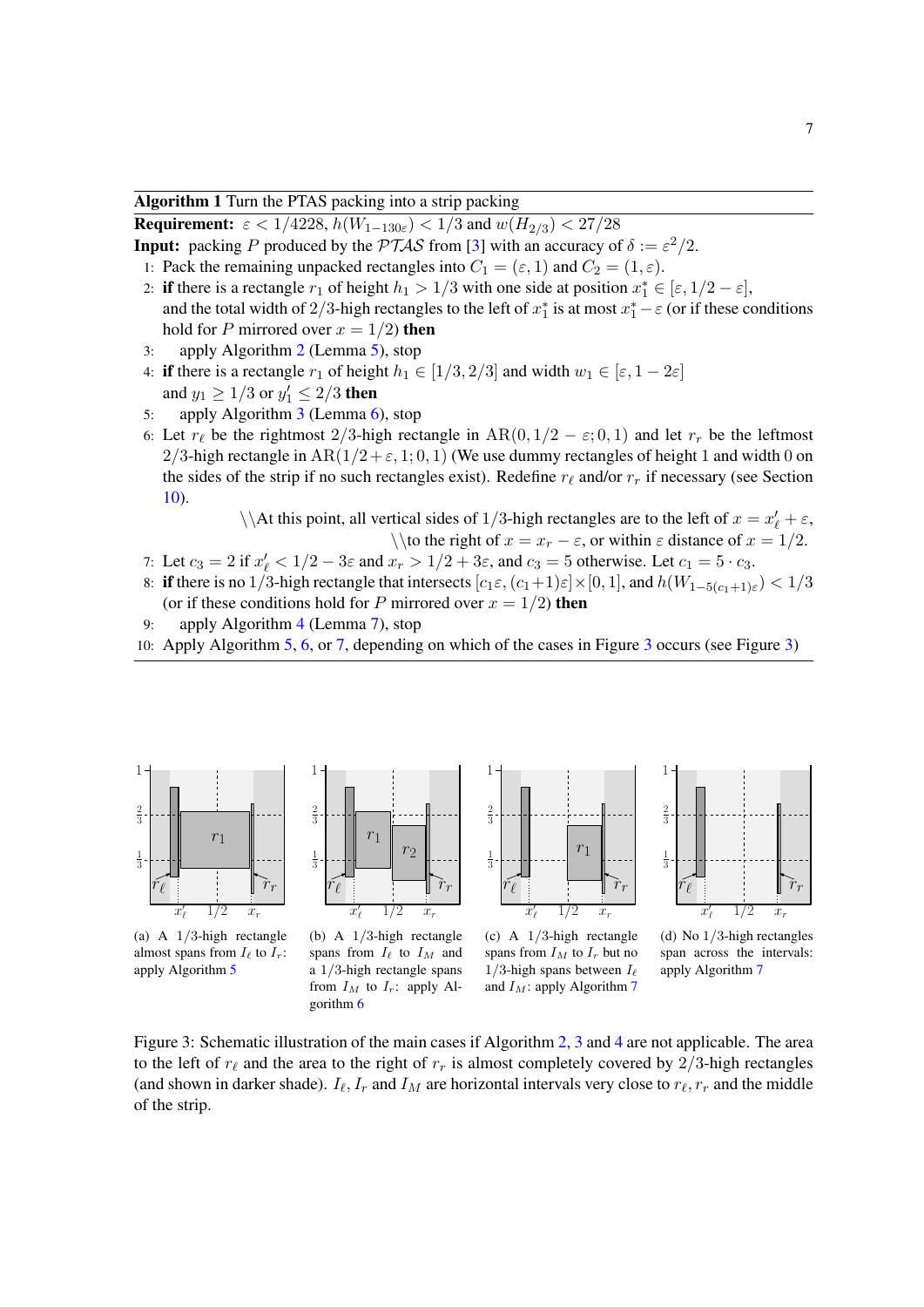#### 3 Total area of very wide rectangles is large

In this section we compute a packing for instances with a large area guarantee of very wide rectangles. We can solve this case directly without using the  $PTAS$  from [3].

**Lemma 3.** *If*  $h(W_{1-130\varepsilon}) \ge 1/3$ *, then we can derive a packing into a strip of height*  $5/3 + 260\varepsilon/3$ *in time*  $\mathcal{O}((n \log^2 n) / \log \log n)$ *.* 

*Proof.* Let  $W' = W_{1-130\varepsilon}$ . The total height of the very wide rectangles in W' gives us a non-trivial additional area guarantee for the wide rectangles as follows.

$$
A(W) = A(W') + A(W \setminus W')
$$
  
> 
$$
h(W') \cdot (1 - 130\varepsilon) + h(W \setminus W') \cdot 1/2
$$
  
= 
$$
h(W') \cdot (1/2 - 130\varepsilon) + h(W)/2
$$
  

$$
\geq 1/3 \cdot (1/2 - 130\varepsilon) + h(W)/2.
$$

For  $\xi = 1/3 \cdot (1/2 - 130\varepsilon)$  we have  $A(W) > \xi + h(W)/2$  and  $0 < \xi \le 1/6$ . We consider two cases in which we use the additional area guarantee of  $\xi$  for the wide rectangles to derive a packing into a strip of height  $2 - 2\xi = 5/3 + 260\varepsilon/3$ .

**Case 1.**  $2 - h(W) - 2\xi \ge 1$ .

Stack the wide rectangles in the bottom of the strip and use Steinberg's algorithm to pack  $I \setminus W$ above this stack into a rectangle of size  $(a, b)$  with  $a = 1$  and  $b = 2 - h(W) - 2\xi$  (see Figure 4(a)). Steinberg's algorithm is applicable since we have  $h_{\text{max}}(I \setminus W) \le 1 \le b$ ,  $w_{\text{max}}(I \setminus W) \le 1/2 = a/2$ and

$$
2\mathcal{A}(I \setminus W) \le 2 - 2\xi - h(W) = ab
$$
  
= ab - (2w<sub>max</sub>(I \setminus W) - a) + (2h<sub>max</sub>(I \setminus W) - b) +

The total height of the packing is  $h(W) + 2 - h(W) - 2\xi = 2 - 2\xi$ .

**Case 2.**  $2 - h(W) - 2\xi < 1$ .

In this case we cannot apply Steinberg's algorithm to pack  $I \setminus W$  into the area of size  $(1, 2-h(W)$ − 2 $\xi$ ) above the stack of W as  $h_{\text{max}}(I \setminus W)$  might be greater than  $2 - h(W) - 2\xi$ .

We have  $1 - 2\xi < h(W) \le 1$  since 1 is a natural upper bound for the total height of the wide rectangles. Pack the rectangles of  $W$  in a stack aligned with the bottom right corner of the strip as before. Pack the rectangles of  $H_{1-2\xi} \setminus W$  in a stack aligned with the left side of the strip and move this strip downwards as far as possible (see Figure 4(b)). Corollary 1 shows that  $H_{1-2\xi} \setminus W$  can be moved down such that the total height of the packing so far is at most  $1 + h(W)/2 \leq 3/2$ . Let  $T = I \setminus (W \cup H_{1-2\xi})$  be the set of the remaining rectangles. We have

$$
\mathcal{A}(T) \leq 1 - \mathcal{A}(W) - \mathcal{A}(H_{1-2\xi} \setminus W) \leq 1 - \xi - \frac{h(W)}{2} - (1 - 2\xi)w(H_{1-2\xi} \setminus W).
$$

Pack T with Steinberg's algorithm in the rectangle of size  $(a, b)$  with  $a = 1 - w(H_{1-2\xi} \setminus W)$  and  $b = 2 - h(W) - 2\xi$  above W and to the right of  $H_{1-2\xi} \setminus W$ . We have  $w(H_{1-2\xi} \setminus W) \leq 1/2$  as otherwise all wide rectangles are either above or below a rectangle from  $H_{1-2\xi} \setminus W$  in any optimal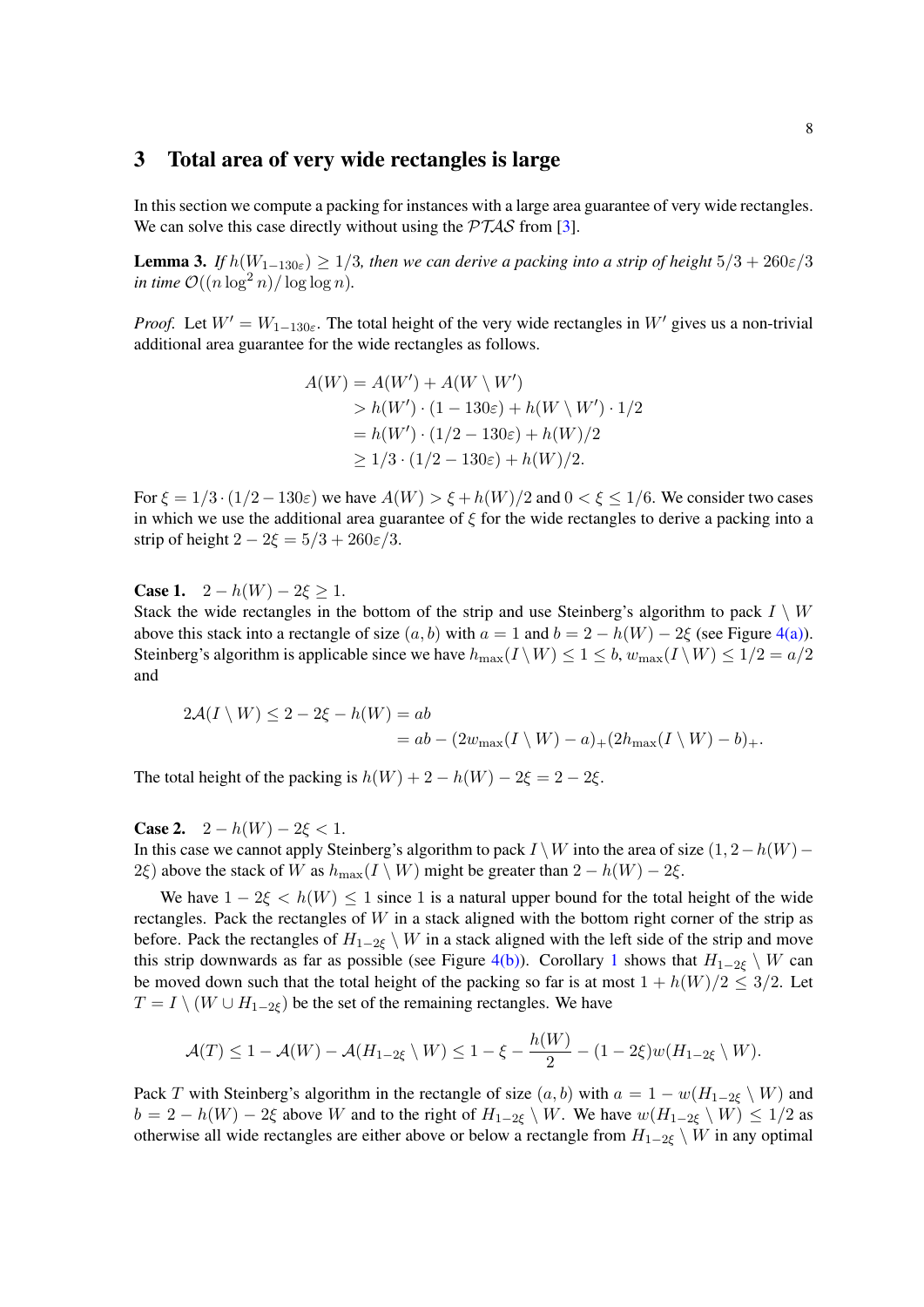packing and thus  $h(W) \leq 4\xi$  (which is a contradiction to  $2 - h(W) - 2\xi < 1$  for  $\xi \leq 1/6$ ). Thus we have  $h_{\text{max}}(T) \leq 1 - 2\xi \leq b$  and  $w_{\text{max}}(T) \leq 1/2 \leq a$  and with

$$
ab - (2w_{\text{max}}(T) - a) + (2h_{\text{max}}(T) - b) + \geq (1 - w(H_{1-2\xi} \setminus W))(2 - h(W) - 2\xi)
$$
  

$$
- (2 \cdot 1/2 - (1 - w(H_{1-2\xi} \setminus W))) +
$$
  

$$
\cdot (2(1 - 2\xi) - (2 - h(W) - 2\xi)) +
$$
  

$$
\geq 2 - h(W) - 2\xi - 2w(H_{1-2\xi} \setminus W)
$$
  

$$
+ h(W)w(H_{1-2\xi} \setminus W)
$$
  

$$
+ 2\xi w(H_{1-2\xi} \setminus W)
$$
  

$$
- (w(H_{1-2\xi} \setminus W)) + (h(W) - 2\xi) +
$$
  

$$
= 2 - h(W) - 2\xi - 2w(H_{1-2\xi} \setminus W)
$$
  

$$
+ 4\xi w(H_{1-2\xi} \setminus W)
$$

we get  $2\mathcal{A}(T) \le ab - (2w_{\text{max}} - a)_{+}(2h_{\text{max}} - b)_{+}$ . We have  $(h(W) - 2\xi)_{+} = h(W) - 2\xi$  in the last step of the calculation since  $h(W) > 4\xi$ . The total height of the packing corresponds to the height of the wide rectangles  $h(W)$  plus the height of the target area for Steinberg's algorithm  $b = 2 - h(W) - 2\xi$ . In total we have a height of  $h(W) + 2 - h(W) - 2\xi = 2 - 2\xi$ .  $\Box$ 

#### 4 Large total width of the 2/3-high rectangles

In this section we assume that  $w(H_{2/3}) \geq 27/28$ , i.e., the total width of the 2/3-high rectangles is very large. As in the previous section we can solve this case directly without using the  $PTAS$ from [3].

For the ease of presentation, let  $\alpha = w(H_{2/3}) \geq 27/28$ . Since the total height of the rectangles of  $W_{1-\alpha/2} \setminus H_{2/3}$  plays an important role in our method, we introduce the notation  $y = h(W_{1-\alpha/2} \setminus H_{2/3})$  $H_{2/3}$ ). Moreover, we use the stronger area guarantee of the  $5/6$ -high rectangles and therefore denote their total width by  $\beta = w(H_{5/6})$ . Finally, let  $\delta = w(H_{1/3}\backslash H)$  be the total width of the rectangles of height within 1/3 and 1/2.

**Bounding** y and  $\delta$ . Let  $\alpha' < \alpha$  such that  $W_{1-\alpha/2} = \{r_i \mid w_i > 1 - \alpha/2\} = \{r_i \mid w_i \ge 1\}$  $1-\alpha'/2$ , e.g., set  $\alpha'$  such that the shortest rectangle in  $W_{1-\alpha/2}$  has width  $1-\alpha'/2$ . Note that in any optimal packing, all rectangles from  $W_{1-\alpha/2}$  occupy the x-interval  $(\alpha'/2, 1-\alpha'/2)$  of width  $1-\alpha'$ completely. On the other hand, there has to be a rectangle from  $H_{2/3}$  that intersects this interval since  $w(H_{2/3}) = \alpha > \alpha'$ . Therefore we have

$$
y = h(W_{1-\alpha/2} \setminus H_{2/3}) < 1/3. \tag{1}
$$

It follows directly that the sets  $W_{1-\alpha/2} \setminus H_{2/3}$  and  $H_{1/3}$  are disjoint.

Since no rectangle of  $H_{1/3}$  fits above a rectangle of  $H_{2/3}$ , only in a total width of  $1 - \alpha$  can rectangles in  $H_{1/3} \setminus H_{2/3}$  possibly be packed. It follows that a total width of at most  $2(1 - \alpha)$  of rectangles in  $H_{1/3}$  can exist, because at most two such rectangles can fit on top of each other. By direct calculation for  $\alpha > 4/5$  we get

$$
\delta \le 2(1-\alpha) < \alpha/2. \tag{2}
$$

In the following we distinguish three main cases according to y and  $\beta$ . See Figure 5(a) for the first two cases and Figure  $5(b)$  for the third case.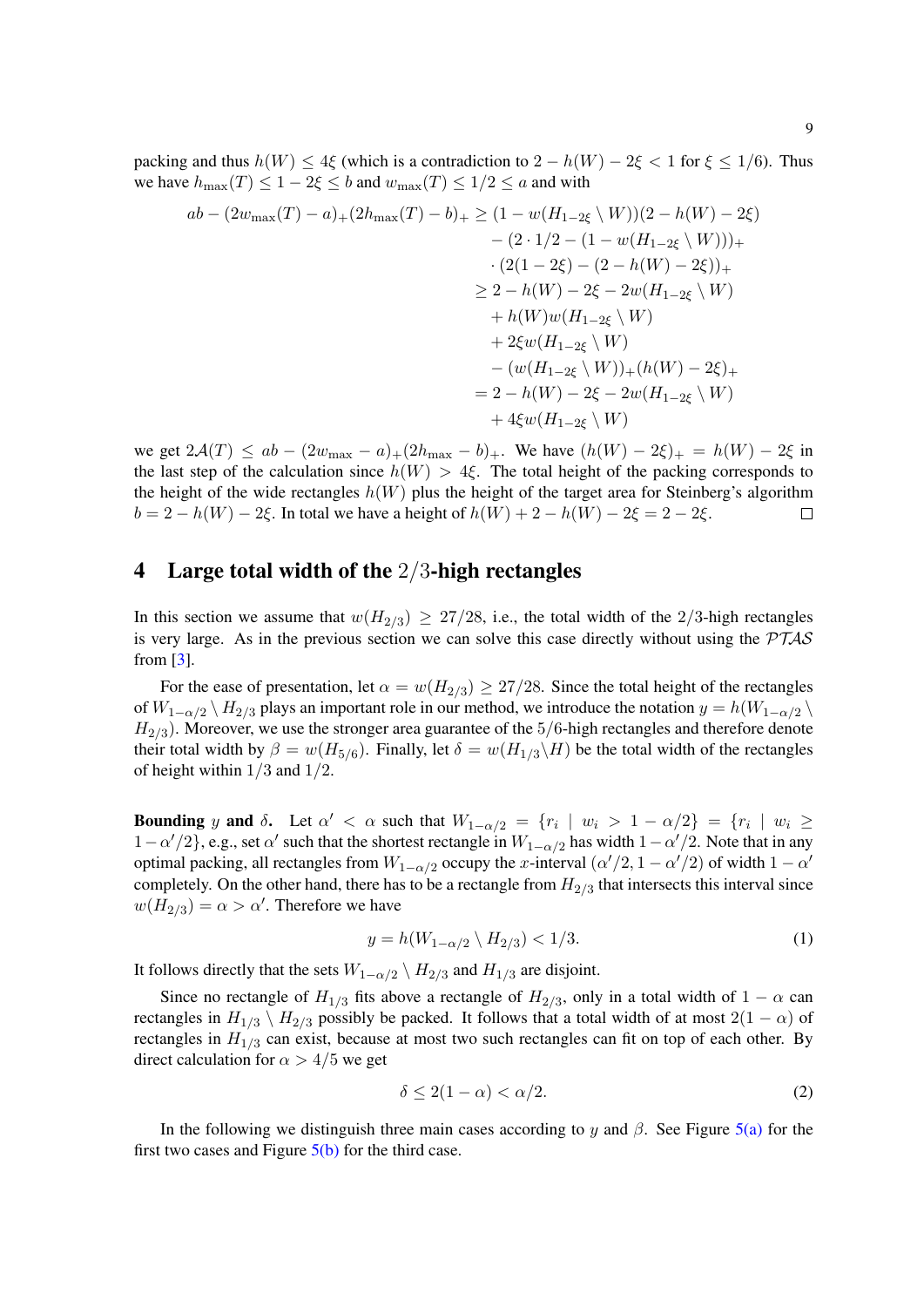

Figure 4: Packing methods for Lemma 3

Figure 5: Packing methods for Lemma 4

**Case 1.**  $y \ge \frac{4}{3}$ 3  $1-\alpha$  $\frac{1-\alpha}{1-\alpha/2}$ .

We use the methods of Corollary 1 for  $H \cup W_{1-\alpha/2}$ , and need a height of at most  $1 + y/2$  which is less than 7/6 by Inequality (1). Above it, we define a container of width  $\delta$  and height 1/2 at the left side of the strip where we pack all remaining 1/3-high rectangles, i.e.,  $H_{1/3} \setminus H$ . Next to it we have an area  $(a, b)$  of width  $a = 1 - \delta$  and height  $b = 2/3 - y/2 > 1/2$ . In it we pack all remaining rectangles, noted by  $T = I \setminus (H_{1/3} \cup W_{1-\alpha/2})$ , that have height at most  $h_{\max}(T) \le 1/3 < b$ , width at most  $w_{\text{max}}(T) \le 1 - \alpha/2 < 1 - \delta = a$  by Inequality (2), and area at most

$$
\mathcal{A}(T) \leq 1 - \mathcal{A}(H_{2/3}) - \mathcal{A}(W_{1-\alpha/2} \setminus H_{2/3}) - \mathcal{A}(H_{1/3} \setminus H) \leq 1 - \frac{2}{3}\alpha - \left(1 - \frac{\alpha}{2}\right)y - \frac{\delta}{3}.
$$

This works according to the Steinberg condition for any  $y \geq \frac{4}{3}$ 3  $1-\alpha$  $\frac{1-\alpha}{1-\alpha/2}$  since

$$
ab - (2w_{\text{max}}(T) - a)_{+}(2h_{\text{max}}(T) - b)_{+} = (1 - \delta)\left(\frac{2}{3} - \frac{y}{2}\right) - (1 - \alpha + \delta)_{+}\left(\frac{y}{2}\right)_{+}
$$
  
\n
$$
= \frac{2}{3} - \frac{2\delta}{3} - y + \frac{\alpha y}{2}
$$
  
\n
$$
= \frac{2}{3} - \frac{2\delta}{3} - 2y + \alpha y + y(1 - \frac{\alpha}{2})
$$
  
\n
$$
\geq \frac{2}{3} - \frac{2\delta}{3} - 2y + \alpha y + \frac{4}{3} \frac{1 - \alpha}{1 - \alpha/2} (1 - \frac{\alpha}{2})
$$
  
\n
$$
= 2(1 - \frac{2}{3}\alpha - (1 - \frac{\alpha}{2})y - \frac{\delta}{3})
$$
  
\n
$$
\geq 2\mathcal{A}(T).
$$

**Case 2.**  $\beta \geq 4(1-\alpha)$ .

We use the same packing as in Case 1. The total area of the high rectangles is now at least  $\frac{5}{6}\beta$  + 2  $\frac{2}{3}(\alpha - \beta) = \frac{2}{3}\alpha + \frac{1}{6}$  $\frac{1}{6}\beta \geq 2/3$ . Therefore, the remaining unpacked rectangles, noted by T, have area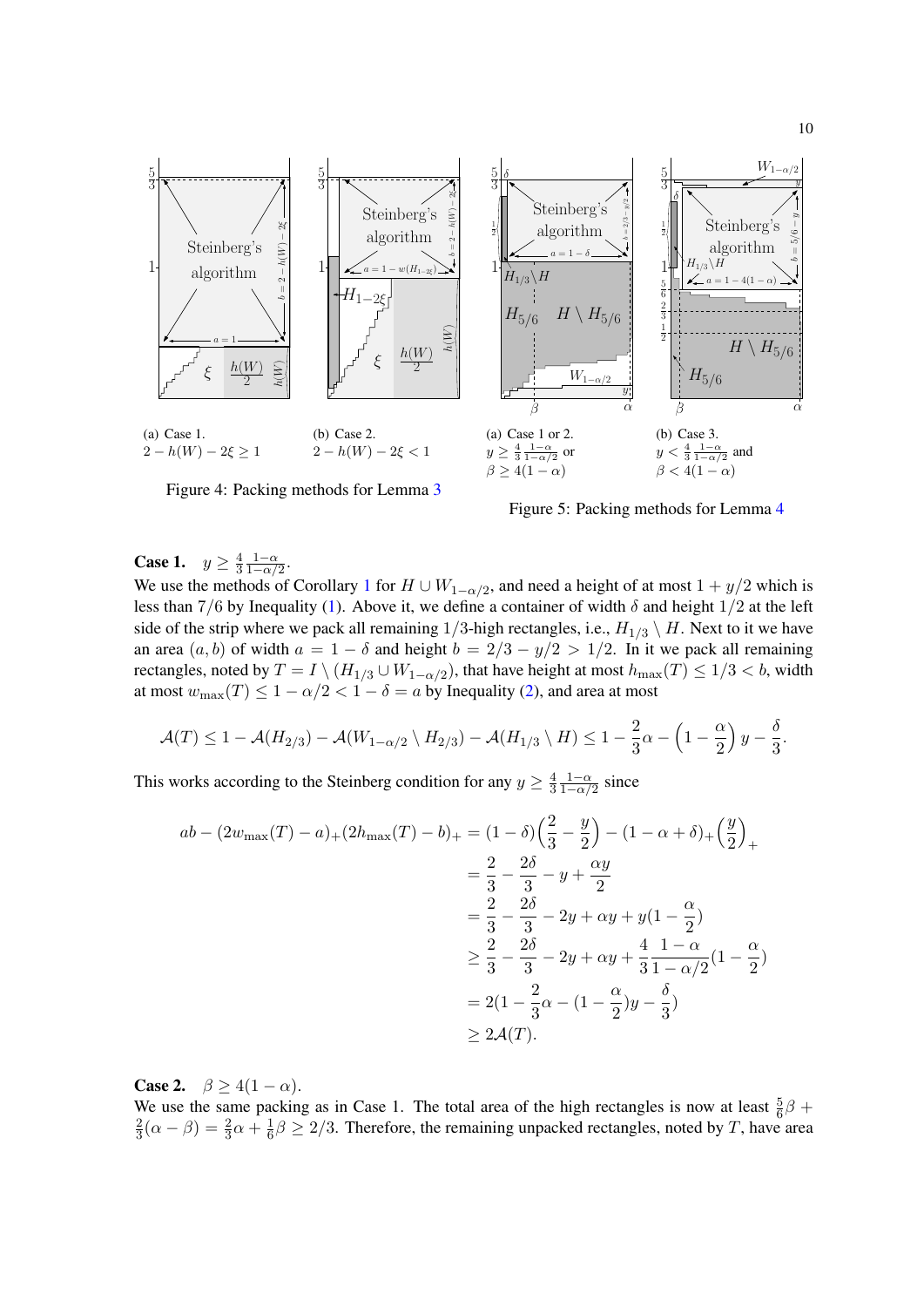at most

$$
\mathcal{A}(T) \leq 1 - \mathcal{A}(H_{2/3}) - \mathcal{A}(W_{1-\alpha/2} \setminus H_{2/3}) - \mathcal{A}(H_{1/3} \setminus H) \leq \frac{1}{3} - \left(1 - \frac{\alpha}{2}\right)y - \frac{\delta}{3}.
$$

Since only the area of  $T$  changes compared to Case 1, we only have to verify the third Steinberg condition to pack T with Steinberg's algorithm into the area  $(a, b)$ .

$$
ab - (2w_{\text{max}}(T) - a)_{+}(2h_{\text{max}}(T) - b)_{+} = \frac{2}{3} - \frac{2\delta}{3} - y + \frac{\alpha y}{2}
$$
  
=  $\frac{2}{3} - \frac{2\delta}{3} - (2 - \alpha)y + (1 - \frac{\alpha}{2})y$   
 $\geq 2(\frac{1}{3} - \frac{\delta}{3} - (1 - \frac{\alpha}{2})y)$   
 $\geq 2\mathcal{A}(T).$ 

**Case 3.**  $y < \frac{4}{3}$  $1-\alpha$  $\frac{1-\alpha}{1-\alpha/2}$  and  $\beta < 4(1-\alpha)$ .

Note that  $y < \frac{4}{3}$  $\frac{1-\alpha}{1-\alpha/2} \leq \frac{4}{3}$ 3  $\frac{1-27/28}{1-27/56} = \frac{56}{609} < \frac{1}{6}$  $\frac{1}{6}$  in this case. We pack the set H of the high rectangles aligned with the bottom of the strip, sorted by non-increasing heights (from left to right). We pack the rectangles of  $W_{1-\alpha/2} \setminus H$  stacked in the area  $[0, 1] \times [5/3 - y, 5/3]$  and the rectangles of  $H_{1/3} \setminus H$ in the area  $[0, \delta] \times [1, 3/2]$  (this is possible because  $3/2 \le 5/3 - y$ ). We have  $\delta < 4(1 - \alpha)$ , since by Inequality (2) we have  $\delta < 2(1 - \alpha)$ . Furthermore, by assumption we have  $\beta < 4(1 - \alpha)$ . It follows that the area  $[4(1-\alpha), 1] \times [5/6, 5/3 - y]$  of width  $a = 1 - 4(1 - \alpha) = 4\alpha - 3$  and height  $b = 5/3 - y - 5/6 \ge 2/3$  is still free. We pack all remaining rectangles, noted by T, in this area using Steinberg's algorithm. We have  $h_{\text{max}}(T) \leq 1/3 \leq b/2$ ,  $w_{\text{max}}(T) \leq 1 - \alpha/2 < 4\alpha - 3 = a$ , since  $\alpha > 8/9$ , and area at most

$$
\mathcal{A}(T) \leq 1 - \mathcal{A}(H_{2/3}) - \mathcal{A}(W_{1-\alpha/2} \setminus H_{2/3}) \leq 1 - \frac{2}{3}\alpha - \left(1 - \frac{\alpha}{2}\right)y.
$$

Hence the Steinberg condition is satisfied for  $\alpha > 27/28 > (27 - 30y)/(28 - 30y)$  since

$$
ab - (2w_{\text{max}}(T) - a) + (2h_{\text{max}}(T) - b) + = ab
$$
  
=  $(4\alpha - 3)\left(\frac{5}{6} - y\right)$   
=  $-\frac{4\alpha}{3} + y\alpha + \alpha\left(\frac{28 - 30y}{6}\right) - \frac{5}{2} + 3y$   
 $\ge -\frac{4\alpha}{3} + y\alpha + \frac{27 - 30y}{28 - 30y} \cdot \frac{28 - 30y}{6}$   
 $-\frac{5}{2} + 3y$   
=  $-\frac{4\alpha}{3} + y\alpha + 2 - 2y$   
 $\ge 2\mathcal{A}(T).$ 

Since the running time of our methods is dominated by the application of Steinberg's algorithm we showed the following lemma.

**Lemma 4.** If  $w(H_{2/3}) \geq 27/28$ , then we can derive a packing of I into a strip of height  $5/3$  in time  $\mathcal{O}((n \log^2 n) / \log \log n)$ .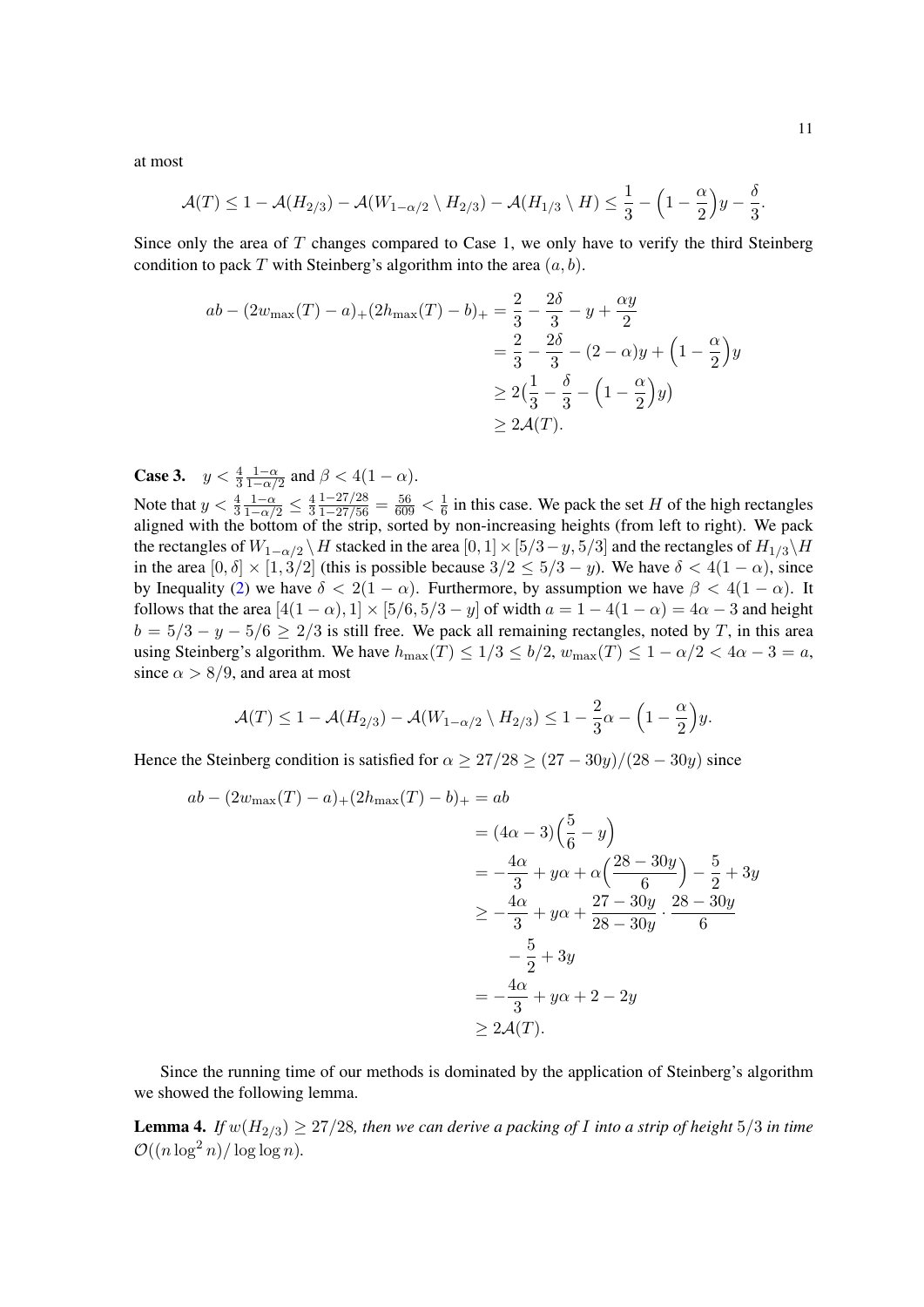This finishes the presentation of the methods that we directly apply to the input if  $h(W_{1-130\varepsilon}) \geq$ 1/3 (Section 3) or  $w(H_{2/3}) \ge 27/28$  (Section 4). In the following sections we always assume that we already derived a packing P using the  $PTAS$  from [3] and it remains to free a place for the containers  $C_1$  and  $C_2$  of size  $(\varepsilon, 1)$  and  $(1, \varepsilon)$ , respectively.

#### 5 Rectangle of height greater than 1/3

Lemma 5. *If the following conditions hold for* P*, namely*

- *5.1. there is a rectangle*  $r_1$  *of height*  $h_1 > 1/3$  *with one side at position*  $x_1^* \in [\epsilon, 1/2 \epsilon]$ *, and*
- 5.2. *the total width of*  $2/3$ -high rectangles to the left of  $x_1^*$  is at most  $x_1^* \varepsilon$ , that is

$$
w(\text{AR}(0,x_1^*;0,1) \cap H_{2/3}) \le x_1^* - \varepsilon,
$$

*then we can derive a packing of I into a strip of height*  $5/3 + \varepsilon$  *in additional time*  $\mathcal{O}(n \log n)$ *.* 

Note that Condition 5.1 leaves open whether  $x_1^*$  refers to the left or right side of  $r_1$  as our method works for both cases. In particular,  $r_1$  could be one of the  $2/3$ -high rectangles from Condition 5.2.



Figure 6: Packing methods for Lemma 5

*Proof.* Assume w.l.o.g.  $y'_1 > 2/3$  by otherwise mirroring the packing P over  $y = 1/2$ .

We lift up a part of the packing  $P$  in order to derive a gap of sufficient height to insert the container  $C_1$ . In this case we mirror the part of the packing that we lift up. Algorithm 2 gives a compressed version of the following detailed description. See Figure 6 for an illustration.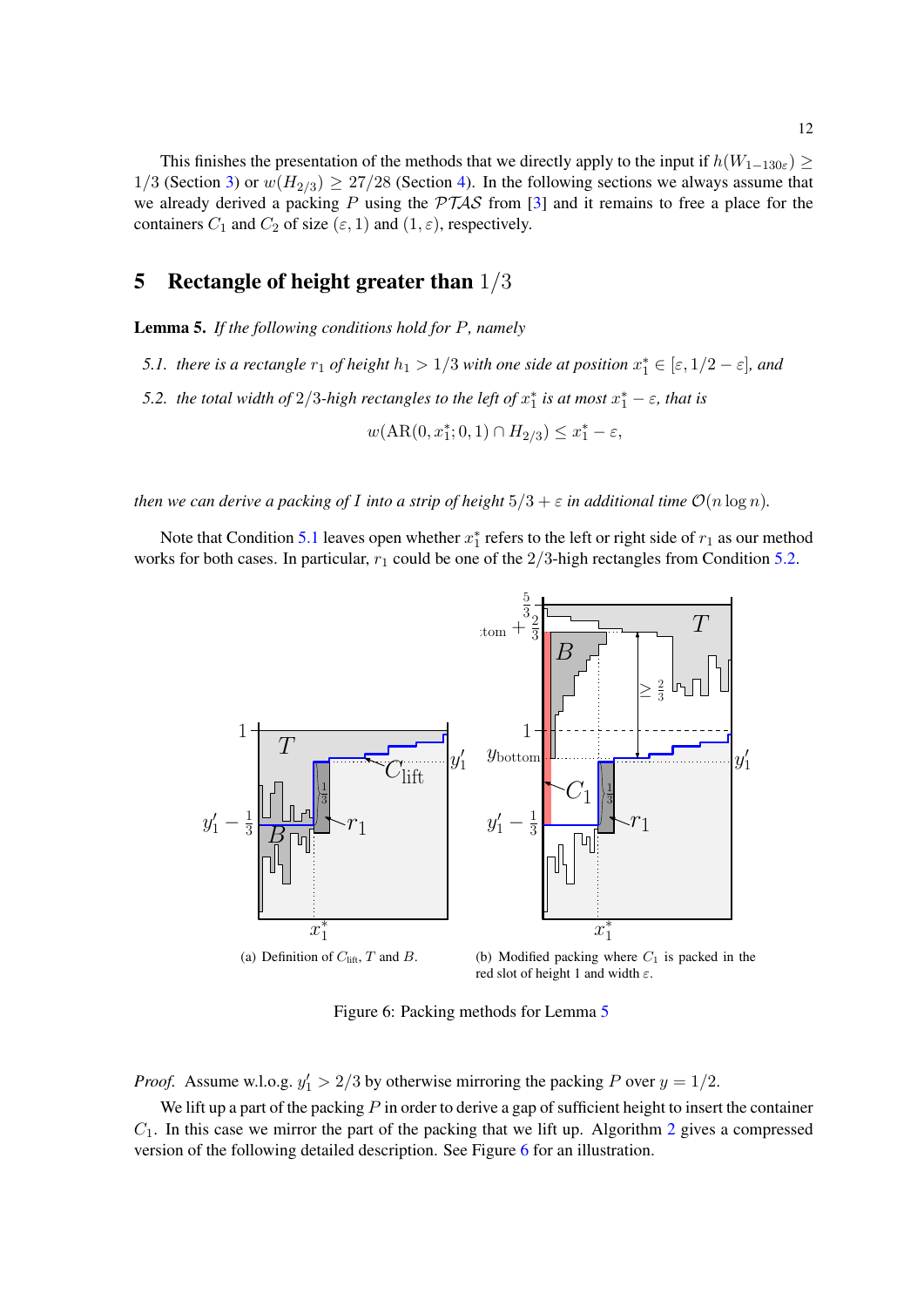Consider the contour  $C_{\text{lift}}$  defined by a horizontal line at height  $y = y'_1 - 1/3$  to the left of  $x_1^*$ , a vertical line at width  $x = x_1^*$  up to  $y_1'$  and a vertical polygonal chain extension to the right starting at the top of  $r_1$ . More formally,  $C_{\text{lift}} = PL((0, y_1' - 1/3), (x_1^*, y_1' - 1/3), (x_1^*, y_1')) + VPCE_{\text{right}}(x_1^*, y_1'),$ where the  $+$ -operator denotes the concatenation of polygonal lines (see thick line in Figure  $6(a)$ ). Let  $T = AR(C<sub>lift</sub>)$  be the set of rectangles that are completely above this contour.

Move up T by 2/3 (and hereby move T completely above the previous packing since  $y'_1 > 2/3$ and thus  $y'_1 - 1/3 > 1/3$  and mirror T vertically, i.e., over  $x = 1/2$ . Let  $y_{bottom}$  be the height of  $C_{\text{lift}}$  at  $x = 1/2$  ( $C_{\text{lift}}$  crosses the point  $(1/2, y_{\text{bottom}})$ ). By definition,  $C_{\text{lift}}$  is non-decreasing and no rectangle intersects with  $C<sub>lift</sub>$  to the right of  $x_1^*$ . Therefore, T is completely packed above  $y = y_{\text{bottom}} + 2/3$  on the left side of the strip, i.e., for  $x \le 1/2$ , and  $P \setminus T$  does not exceed  $y_{\text{bottom}}$ between  $x = x_1^*$  and  $x = 1/2$ . Thus between  $x = x_1^*$  and  $x = 1/2$  we have a gap of height at least 2/3.

Let  $B = \text{HLR}(0, x_1^*; y_1' - 1/3)$  be the set of rectangles that intersect height  $y = y_1' - 1/3$  to the left of  $x_1^*$  (see Figure 6(a)). Note that  $r_1 \in B$ , if  $x_1^*$  corresponds to the right side of  $r_1$ . Remove B from the packing, order the rectangles by non-increasing order of height and build a top-left-aligned stack at height  $y = y_{\text{bottom}} + 2/3$  and distance  $\varepsilon$  from the left side of the strip. Since we keep a slot of width  $\varepsilon$  to the left, the stack of B might exceed beyond  $x_1^*$ . This overhang does not cause an overlap of rectangles because Condition 5.1 ensures that  $x_1^* \leq 1/2 - \varepsilon$  and thus the packing of B does not exceed position  $x = 1/2$  and Condition 5.2 ensures that the excessing rectangles have height at most 2/3 whereas the gap has height at least 2/3.

Now pack the container  $C_1$  top-aligned at height  $y_{\text{bottom}} + 2/3$  directly at the left side of the strip.  $C_1$  fits here since  $y_{\text{bottom}} + 2/3 - (y_1' - 1/3) = 1 + y_{\text{bottom}} - y_1' \ge 1$ . Finally, pack  $C_2$  above the entire packing at height  $y = 5/3$ , resulting in a total packing height of  $5/3 + \varepsilon$ .

Note that Lemma 5 can symmetrically be applied for a  $1/3$ -high rectangle with one side at position  $x_1^* \in [1/2 + \varepsilon, 1 - \varepsilon]$  with  $w(\text{AR}(x_1^*, 1; 0, 1) \cap H_{2/3}) \le 1 - x_1^* - \varepsilon$  by mirroring P over  $x = 1/2.$ 

Algorithm 2 Edge of height greater than 1/3

**Requirement:** Packing P that satisfies Conditions 5.1 and 5.2 and  $y'_1 > 2/3$ .

- 1: Move up the rectangles  $T = AR(C_{lift})$  by 2/3 and then mirror the packing of these rectangles vertically at position  $x = 1/2$ .
- 2: Order the rectangles of  $B = \text{HLR}(0, x_1^*; y_1' 1/3)$  by non-increasing order of height and pack them into a top-aligned stack at position  $(\varepsilon, y_{bottom} + 2/3)$ .
- 3: Pack  $C_1$  top-aligned at position  $(0, y_{bottom} + 2/3)$  and pack  $C_2$  above the entire packing.

Lemma 6. *If the following condition holds for* P*, namely*

*5.3. there is a rectangle*  $r_1$  *of height*  $h_1 \in [1/3, 2/3]$  *and width*  $w_1 \in [\varepsilon, 1 - 2\varepsilon]$ *, and*  $y_1 \ge 1/3$  *or*  $y'_1 \leq 2/3$ ,

*then we can derive a packing of* I *into a strip of height*  $5/3 + \varepsilon$  *in additional time*  $\mathcal{O}(n)$ *.* 

*Proof.* See Figure 7 for an illustration of the following proof. W.l.o.g. we assume that  $y_1 \geq 1/3$ , by otherwise mirroring the packing horizontally, i.e., over  $y = 1/2$ . Furthermore, we assume that  $x'_1 \leq 1 - \varepsilon$  since  $w_1 \leq 1 - 2\varepsilon$  and otherwise mirror the packing vertically, i.e., over  $x = 1/2$ .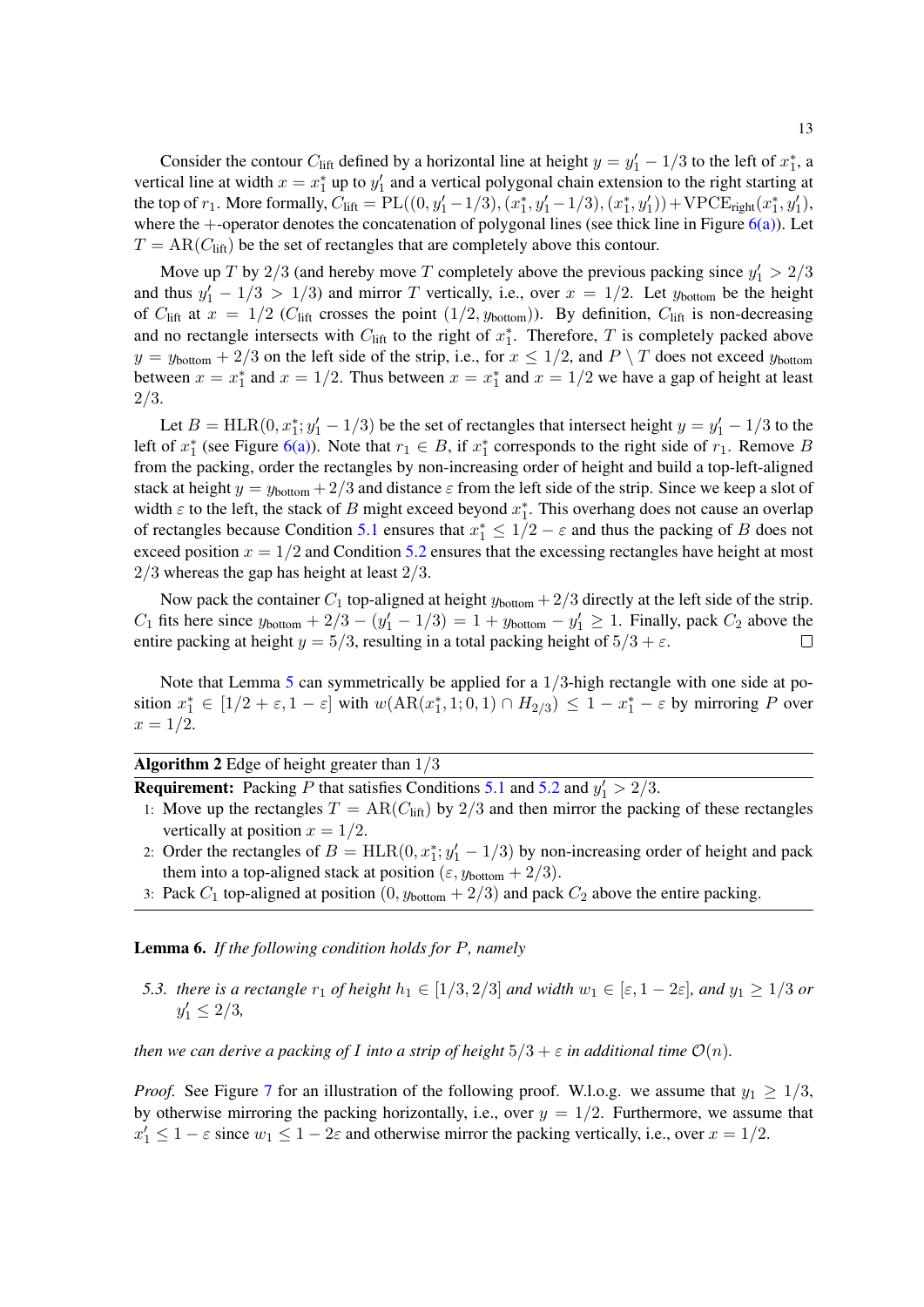Define a vertical polygonal chain extension  $C_{lift} = \text{VPCE}(x_1, y_1')$  starting on top of  $r_1$  and let  $T = AR(C<sub>lift</sub>)$ . Move up the rectangles in T and the rectangle  $r_1$  by 2/3 and hereby move  $r_1$ completely out of the previous packing, since  $y_1 \geq 1/3$ . Then move  $r_1$  to the right by  $\varepsilon$ , this is possible, since  $x'_1 \leq 1 - \varepsilon$ .

In the hole vacated by  $r_1$  we have on the left side a free slot of width  $\varepsilon$  (since  $w_1 \geq \varepsilon$  and since we moved  $r_1$  to the right by  $\varepsilon$ ) and height  $2/3 + h_1 \ge 1$  (since we moved up T by  $2/3$  and since  $h_1 > 1/3$ ). Place  $C_1$  in this slot and pack  $C_2$  on top of the packing at height 5/3.  $h_1 \geq 1/3$ ). Place  $C_1$  in this slot and pack  $C_2$  on top of the packing at height  $5/3$ .

| <b>Algorithm 3</b> Rectangle of height $1/3$                                                                                    |            |
|---------------------------------------------------------------------------------------------------------------------------------|------------|
| <b>Requirement:</b> Packing $P$ that satisfies Condition 5.3.                                                                   |            |
| 1: Define $C_{\text{lift}} := \text{VPCE}(x_1, y_1')$ and move up $T = \text{AR}(C_{\text{lift}})$ by 2/3.                      |            |
| 2. Move up $r_1$ by 2/3 and then by $\varepsilon$ to the right, i.e., pack $r_1$ at position $(x_1 + \varepsilon, y_1 + 2/3)$ . |            |
| 3: Pack $C_1$ into the slot vacated by $r_1$ and pack $C_2$ above the entire packing.                                           |            |
|                                                                                                                                 |            |
|                                                                                                                                 |            |
|                                                                                                                                 | $\sqrt{ }$ |



Figure 7: Packing methods for Lemma 6

#### 6 No  $1/3$ -high rectangles close to the side of the bin

**Lemma 7.** Let  $c_1 > 0$  be a constant. If the following conditions hold for P, namely

- *6.1. there is no*  $1/3$ *-high rectangle that intersects*  $[c_1 \varepsilon, (c_1 + 1)\varepsilon] \times [0, 1]$ *, and*
- *6.2. we have*  $h(W_{1-5(c_1+1)\varepsilon}) < 1/3$ ,

*then we can derive a packing of* I *into a strip of height*  $5/3 + \varepsilon$  *in additional time*  $\mathcal{O}(n)$ *.*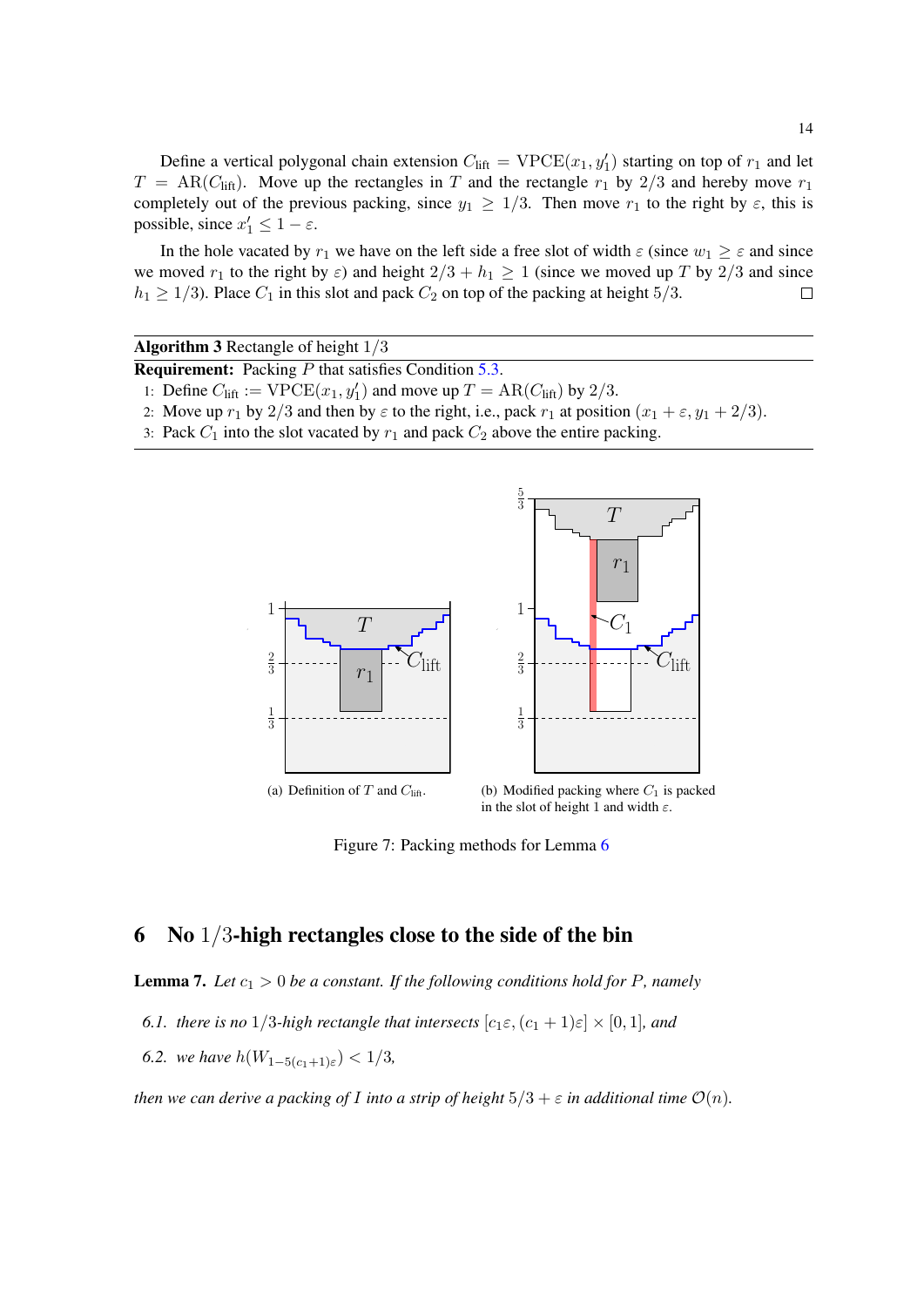

(a) Definition of  $R_{W'}$ ,  $R_R$ ,  $B$  and  $I$  (here in (b) Modified packing where  $C_1$  is packed in the Case 1 with  $a' + h' \leq 1/6$ red slot of height 1 and width  $\varepsilon$ .

Figure 8: Packing methods for Lemma 7 (the x-direction is distorted, i.e.,  $\varepsilon$  is chosen very large, to illustrate the different sets that intersect with  $X$ )

*Proof.* Let  $W' = W_{1-5(c_1+1)\epsilon} \cap \text{VLR}((c_1+1)\epsilon; 0, 1)$  be the set of rectangles of width larger than  $1 - 5(c_1 + 1)\varepsilon$  intersecting the vertical line  $x = (c_1 + 1)\varepsilon$ . By Condition 6.2 we have  $h(W') < 1/3$ .

Consider the rectangle  $r_1 = \text{PointR}((c_1 + 1)\varepsilon, 1/2)$  (if no such rectangle exists, we set  $r_1$  as a dummy rectangle of height and width equal to 0). We have to distinguish two cases depending on this rectangle and the set  $W'$ , or to be more accurate their amount of heights above and below the horizontal line at height  $y = 1/2$ . Therefore, let  $a = 1/2 - y_1$  be the height of  $r_1$  below  $y = 1/2$  and  $a' = y'_1 - 1/2$  the height above  $y = 1/2$ . Furthermore, let  $h = h(W' \cap \text{VLR}((c_1 + 1)\varepsilon; 0, y_1))$  and  $h' = h(W' \cap \text{VLR}((c_1 + 1)\varepsilon; y'_1, 1))$  be the heights of W' above and below  $y = 1/2$  excluding  $r_1$  $(\text{if } r_1 \in W').$ 

Note that by Condition 6.1 the height of  $r_1$  is  $h_1 \leq 1/3$ , hence it intersects at most one of the horizontal lines at height  $y = 1/3$  or  $y = 2/3$ .

We are going to cut a slot of width  $\varepsilon$  between  $c_1 \varepsilon$  and  $(c_1 + 1)\varepsilon$  down to a height  $y_{\text{cut}}$ . The value  $y_{\text{cut}}$  depends on the particular packing. So we distinguish between two cases:

- 1. If  $a + h \leq 1/6$  or  $a' + h' \leq 1/6$ , we will assume w.l.o.g that  $a' + h' \leq 1/6$  by otherwise mirroring the packing horizontally over  $y = 1/2$ . In this case we set  $y_{\text{cut}} = y'_1$ .
- 2. If  $a + h > 1/6$  and  $a' + h' > 1/6$ , we will assume w.l.o.g that  $y_1 \ge 1/3$  by otherwise mirroring the packing horizontally over  $y = 1/2$ . Here we set  $y_{\text{cut}} = y_1$ .

Note, if  $r_1 \in W'$  it follows that we are in the first case, since  $h + a + a' + h' = h(W') < 1/3$  and so  $h + a < 1/6$  or  $h' + a' < 1/6$ . In both cases we have  $y_{\text{cut}} \in [1/3, 2/3]$ .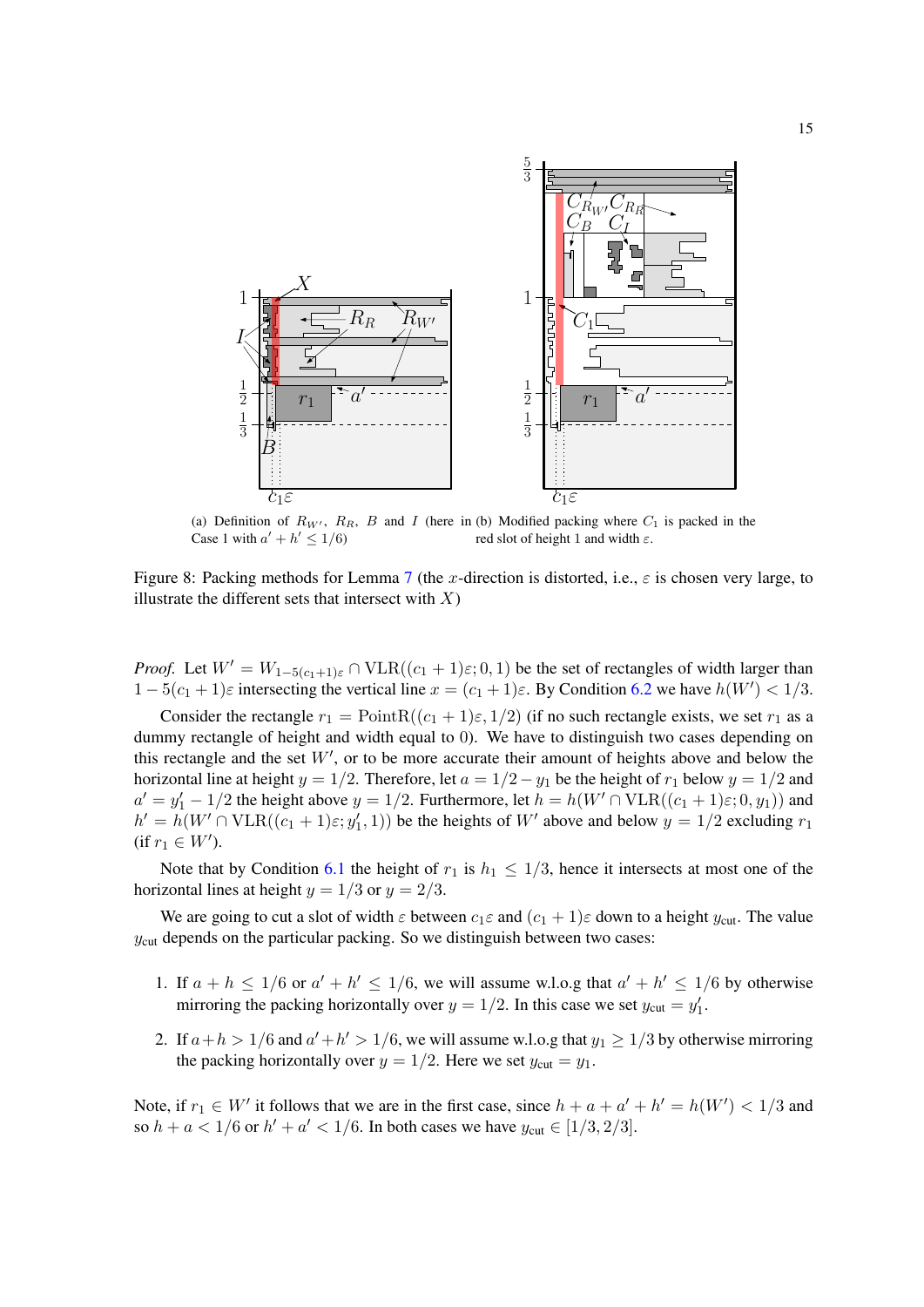**Algorithm.** We are going to cut a slot of width  $\varepsilon$  between  $c_1 \varepsilon$  and  $(c_1 + 1)\varepsilon$  down to height  $y_{\text{cut}}$ , which is either  $y'_1$  or  $y_1$  (hence  $\text{PointR}((c_1+1)\varepsilon, y_{\text{cut}}) = \emptyset$ ). Let  $X = [c_1\varepsilon, (c_1+1)\varepsilon] \times [y_{\text{cut}}, 1]$  be the designated slot that we want to free. To do this we differentiate four sets of rectangles intersecting  $X$ . The entire algorithm is given in Algorithm 4—see Figure 8 for an illustration.

- Let  $R_{W'} = \text{VLR}((c_1 + 1)\varepsilon; y_{\text{cut}}, 1) \cap W'$  be the set of rectangles in W' which intersect X by crossing the vertical line at width  $x = (c_1 + 1)\varepsilon$ . Notice, that if  $r_1 \in W'$ , then  $y_{\text{cut}} = y'_1$ . Therefore,  $R_{W'}$  has total height h'. Place the rectangles of  $R_{W'}$  into a container  $C_{R_{W'}}$  of height  $h' < 1/3$  and width 1 and pack it at position  $(0, 5/3 - h')$ .
- Let  $R_R = \text{VLR}((c_1 + 1)\varepsilon; y_{\text{cut}}, 1) \setminus W'$  be the set of remaining rectangles intersecting X by crossing the vertical line at width  $x = (c_1 + 1)\varepsilon$ . Pack these rectangles left-aligned into a container  $C_{R_R}$  of width  $1 - 5(c_1 + 1)\varepsilon$  and height at most  $1 - y_{\text{cut}} - h'$ . This container is placed at position  $(5(c_1 + 1)\varepsilon, 1)$ . This does not cause a conflict, since  $y_{\text{cut}}$  is always greater than  $1/3$  and  $h(R_R) + h(R_{W'}) \leq 1 - y_{\text{cut}} \leq 2/3$ .
- Let  $B = \text{HLR}(c_1\varepsilon, (c_1 + 1)\varepsilon; y_{\text{cut}})$  be the rectangles which intersect X from the bottom. Note, that there is no rectangle at position  $((c_1 + 1)\varepsilon, y_{\text{cut}})$ . By Condition 6.1, these rectangles have height at most 1/3 and fit bottom-aligned into a container  $C_B$  of width  $(c_1 + 1)\varepsilon$  and height 1/3. Place  $C_B$  at position  $((c_1 + 1)\varepsilon, 1)$ .
- Let  $I = AR(c_1\varepsilon, (c_1+1)\varepsilon; y_{\text{cut}}, 1) \cup \text{VR}(c_1\varepsilon; y_{\text{cut}}, 1) \setminus (R_{W'} \cup R_R \cup B)$  be the set of remaining rectangles which are completely inside  $X$  or intersect  $X$  only from the left. This packing has total height  $1 - y_{\text{cut}}$  ∈ [1/3, 2/3].

We want to place I between height 1 and  $5/3-h' \geq 4/3$ . Therefore, packing I into a container  $C_I$  of height  $1/3$  is sufficient. To do this we partition I into three sets. Let  $I_1 \subseteq I$  be the subset of rectangles that intersect height  $y = 2/3$  (these rectangles fit bottom-aligned into a container of size  $((c_1 + 1)\varepsilon, 1/3)$  and let  $I_2 \subseteq I$  and  $I_3 \subseteq I$  be the subsets of I that lie completely above and below  $y = 2/3$ , respectively. By preserving the packing of  $I_2$  and  $I_3$  we can pack each into a container  $((c_1 + 1)\varepsilon, 1/3)$ . In total we pack I into  $C_I = (3(c_1 + 1)\varepsilon, 1/3)$ . This container is placed at position  $(2(c_1 + 1)\varepsilon, 1)$ .

In total the container  $C_B$  is placed on the right side of the slot X on height 1. Next to  $C_B$  we place the container  $C_I$  of width  $3(c_1 + 1)\varepsilon$  at position  $(2(c_1 + 1)\varepsilon, 1)$ . Between the container  $C_I$  and the right side of the strip we have a space of  $1 - 5(c_1 + 1)\varepsilon$  for the container  $C_{R_R}$ . The container  $C_B$ and  $C_I$  have a height of  $1/3$  and  $C_{R_R}$  one of  $1 - y_{\text{cut}} - h'$ . Since the height of  $C_{R_{W'}}$  is  $h' < 1/3$  it fits on top of these containers so that the top edge of  $C_{R_{W'}}$  is on height 5/3.

Finally, we insert  $C_1$  into the free slot X and pack  $C_2$  above the entire packing. We have to prove that the slot has sufficient depth for  $C_1$ . The slot starts at height  $y_{\text{cut}}$  and goes up to  $5/3 - h'$ . Therefore, we have to check whether  $5/3 - h' - y_{\text{cut}} \ge 1$ .

In the first case, we have  $h' + a' \leq 1/6$  and  $y_{\text{cut}} = y'_1 = a' + 1/2$ . Hence,

$$
5/3 - h' - y_{\text{cut}} = 5/3 - h' - a' - 1/2 \ge 5/3 - 1/6 - 1/2 = 1.
$$

In the second case, we have  $h + a > 1/6$  and  $y_{\text{cut}} = y_1 = 1/2 - a$ . From our discussion above we know that  $h + h' < 1/3$ . Hence,

$$
5/3 - h' - y_{\text{cut}} = 5/3 - h' + a - 1/2
$$
  
> 5/3 - 1/3 + h + a - 1/2  
> 5/3 - 1/3 + 1/6 - 1/2 = 1.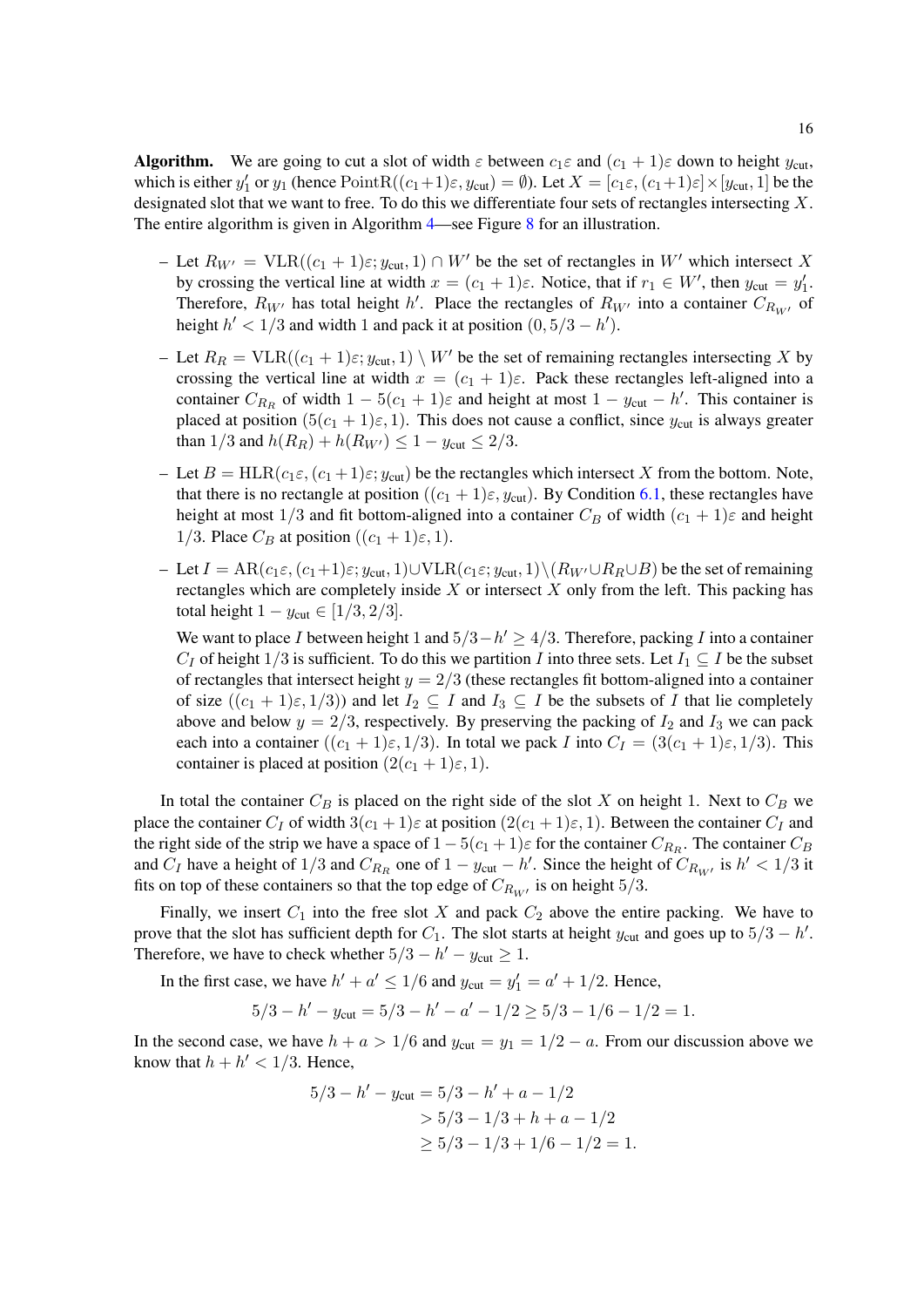Obviously, the methods of Lemma 7 can similarly be applied if there is no  $1/3$ -high rectangle that intersects  $[1 - (c_1 + 1)\varepsilon, 1 - c_1\varepsilon] \times [0, 1]$  at the right side of P.

| <b>Algorithm 4</b> No $1/3$ -high rectangles close to the side of the strip |  |  |  |  |  |  |  |
|-----------------------------------------------------------------------------|--|--|--|--|--|--|--|
|-----------------------------------------------------------------------------|--|--|--|--|--|--|--|

Requirement: Packing P that satisfies Conditions 6.1 and 6.2.

- 1: Pack  $R_{W'} = \text{VLR}((c_1 + 1)\varepsilon; y_{\text{cut}}, 1) \cap W'$  into a container  $C_{R_{W'}} = (1, h')$  at position  $(5/3$  $h'(0)$ .
- 2: Pack  $R_R = \text{VLR}((c_1 + 1)\varepsilon; y_{\text{cut}}, 1) \setminus W'$  into a container  $C_{R_R} = (1 5(c_1 + 1)\varepsilon, 2/3 h')$  at position  $(5(c_1 + 1)\varepsilon, 1)$ .
- 3: Pack  $B = \text{HLR}(c_1\varepsilon, (c_1 + 1)\varepsilon; y_1) \setminus (R_{W'} \cup R_R)$  into a container  $C_B = ((c_1 + 1)\varepsilon, 1/3)$  at position  $((c_1 + 1)\varepsilon, 1)$ .
- 4: Pack  $I = (AR(c_1\varepsilon, (c_1 + 1)\varepsilon; y_{\text{cut}}, 1) \cup \text{VLR}(c_1\varepsilon; y_{\text{cut}}, 1)) \setminus (R_{W'} \cup R_R \cup B)$  into a container  $C_I = (3(c_1 + 1)\varepsilon, 1/3)$  at position  $(2(c_1 + 1)\varepsilon, 1)$ .
- 5: Pack  $C_1$  into the slot X at position  $(c_1 \varepsilon, y_{\text{cut}})$  and pack  $C_2$  above the entire packing.

#### 7 One special big rectangle in  $P$

**Lemma 8.** Let  $c_2 > 0$  be a constant. If the following conditions hold for P, namely

- *7.1. there is a rectangle*  $r_1$  *of height*  $h_1 \in [1/3, 2/3]$  *and width*  $w_1 \in [(4c_2 + 1)\varepsilon, 1]$  *with*  $y_1 < 1/3$ and with  $y'_1 > 2/3$ , and
- *7.2. we have*  $w(H_{2/3}) \geq 1 w_1 c_2 \varepsilon$ ,

*then we can derive a packing of* I *into a strip of height*  $5/3 + \varepsilon$  *in additional time*  $O(n)$ *.* 

*Proof.* Since the height of  $r_1$  is  $h_1 \le 2/3$  we can assume w.l.o.g. that  $r_1$  does not intersect  $y = 1/6$ , i.e.,  $y_1 \geq 1/6$  (by otherwise mirroring over  $y = 1/2$ ).

We want to line up all rectangles in the instance I of height greater than  $h = \max(1/2, 1 - h_1)$ and the rectangle  $r_1$  on the bottom of the strip. These rectangles fit there, since in any optimal solution they have to be placed next to each other (all rectangles of  $H_h = \{r_i \mid h_i > h\}$  have to intersect the horizontal line at height  $y = 1/2$  and no rectangle of  $H_h$  fits above  $r_1$ ). Since  $1 - h_1 \leq 2/3$ ,  $H_{2/3}$  is included in the set  $H_h$ . See Figure 9 for an illustration of the following algorithm and refer to Algorithm 5 for a compressed description.

Let  $T = AR(0, 1; 2/3, 1)$  be the rectangles which lie completely above the horizontal line at height  $y = 2/3$ . We move up the rectangles in T by  $1/3$  into the area  $[0, 1] \times [1, 4/3]$ . Now there is a free space of height at least  $1/3$  above  $r_1$ .

Let  $B = AR(0, 1, 0, 1/3)$  be the rectangles which lie completely below the horizontal line at height  $y = 1/3$ . We pack these rectangles into a container  $C_B = (1, 1/3)$  by preserving the packing of B and pack  $C_B$  at position  $(0, 4/3)$ , i.e., directly above T. Since by assumption  $r_1$  does not intersect the horizontal line at height  $y = 1/6$ , there is a free space of height at least  $1/6$  below  $r_1$ .

The remaining rectangles of height smaller than h except  $r_1$  have to intersect one of the horizontal lines at height 1/3 or 2/3 or lie completely between them. We denote these rectangles by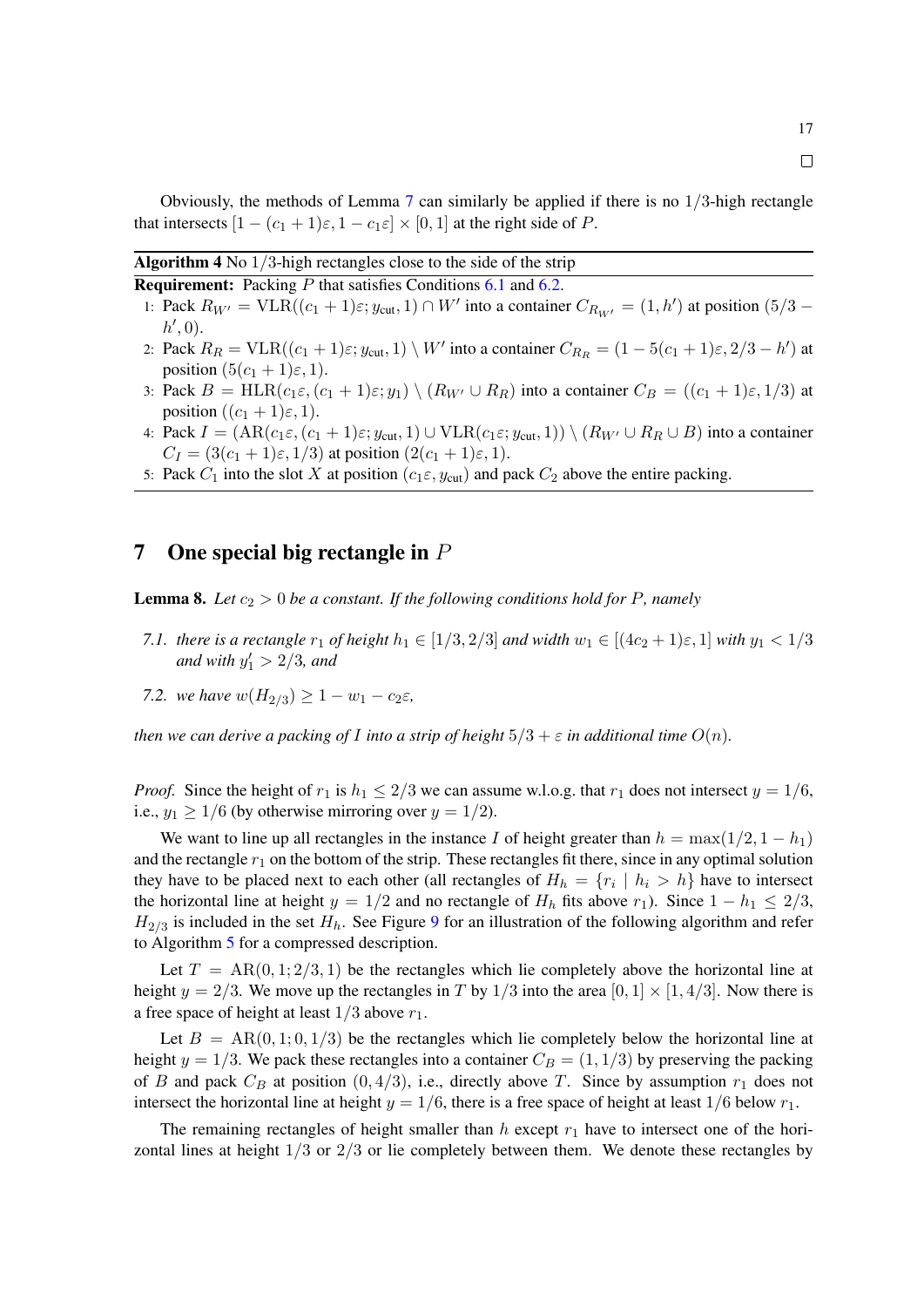

(a) Definition of  $T$ ,  $B$ ,  $L$ ,  $R$  and  $M$  (dark rectangles squeezed between  $L$  and  $R$ ).

(b) Modified packing where  $C'_1$  is packed in the left-hand slot of height 1 and  $C_1 \setminus$  $C_1'$  is packed in the right-hand red slot of height h and width  $\varepsilon$ .

 $C_M$ 

 $r_1$ 

 $C_1'$  $\frac{7}{1}$ 1  $C_1\backslash C_1'$  $\frac{7}{1}$ 1

 $\, T \,$ 

 $B^{\perp}$ 

Figure 9: Packing methods for Lemma 8

1

5 3

 $M_1 = \text{HLR}(0, 1; 1/3) \setminus (H_h \cup \{r_1\}), M_2 = \text{HLR}(0, 1; 2/3) \setminus (H_h \cup \{r_1\} \cup M_1)$  and  $M_3 =$  $AR(0, 1; 1/3, 2/3)$ . Since each rectangle in  $H_{2/3}$  and  $r_1$  intersects both of these lines, the rectangles in  $M = M_1 \cup M_2 \cup M_3$  lie between them in slots of total width  $c_2 \varepsilon$ . Therefore, we can pack  $M_1$ and  $M_2$  each bottom-aligned into a container  $(c_2 \varepsilon, h)$ . Furthermore, the rectangles in  $M_3$  fit into a container  $(c_2 \varepsilon, 1/3)$  by pushing the packing of the slots together. In total we pack M into a container  $C_M = (3c_2\varepsilon, h)$  and pack it aside for the moment.

After these steps we removed all rectangles of height at most h except  $r_1$  out of the previous packing. All remaining rectangles intersect the horizontal line at height  $y = 1/2$ . We line up the rectangles in  $L = \text{HLR}(0, x_1; 1/2)$ , i.e., the remaining rectangles on the left of  $r_1$ , bottom-aligned from left to right starting at position  $(0,0)$ . The rectangles in  $R = \text{HLR}(0, x_1'; 1/2)$  (the remaining rectangles on the right of  $r_1$ ) are placed bottom-aligned from right to left starting at position  $(1, 0)$ . Now move  $r_1$  down to the ground, i.e., pack  $r_1$  at position  $(x_1, 0)$ . Above  $r_1$  is a free space of height at least  $1/2$ , since we moved T up by  $1/3$  and  $r_1$  down by at least  $1/6$ . The free space has also height at least  $1 - h_1$ , since there is no rectangle left above  $r_1$  up to height 1. Hence, in total, this leaves us a free space of width  $w_1 \geq (4c_2 + 1)\varepsilon$  and height h. Denote this area by  $X = [x, x'] \times [h_1, h_1 + h]$ with  $x = x_1$  and  $x' = x_1 + w_1$ .

Move  $r_1$  to the right by at most  $c_2 \varepsilon$  until it touches the first rectangle in R, i.e., place  $r_1$  at position  $(1 - w(R) - w_1, 0)$ . This reduces the width of the free area on top of  $r_1$  to  $X' = [x + c_2 \varepsilon, x'] \times$  $[h_1, h_1 + h]$ . Note, the width of X' is still at least  $(3c_2 + 1)\varepsilon$ .

In the next step we reorganize the packing of  $C_1$ . Recall, that the rectangles in  $C_1$  are placed bottom-aligned in that container. Let  $C'_1$  be the rectangles in  $C_1$  of height larger than h. By removing  $C'_1$ , we can resize the height of  $C_1$  down to h. The resized container  $C_1$  and the container  $C_M$  have both height h and total width at most  $(3c_2 + 1)\varepsilon$ . Place them on top of  $r_1$  in the area X'.

Then place the rectangles in  $C'_1$  into the free slot on the left side of  $r_1$ . They fit there, since in any optimal packing all rectangles of height greater than  $h$  in the instance and  $r_1$  have to be placed next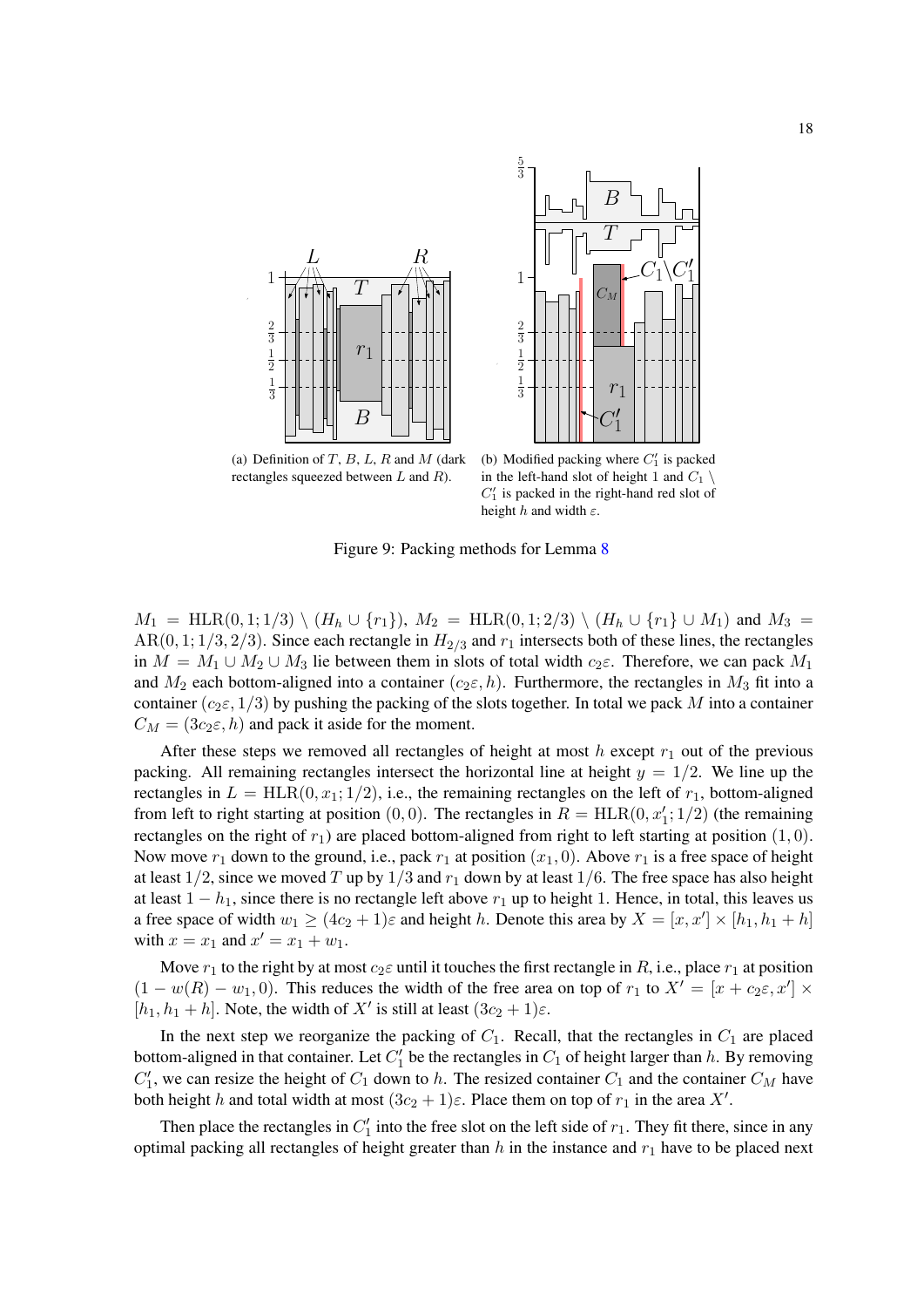to each other (all rectangles of height greater than  $h$  have to interesect the horizontal line at height  $y = 1/2$  and none of them fits above  $r_1$ ). Finally, pack  $C_2$  above the entire packing at height  $5/3$ .

#### 8 Two rectangles of height between  $1/3$  and  $2/3$

Lemma 9. *If the following conditions hold for* P*, namely*

- *8.1. there are rectangles*  $r_1$ ,  $r_2$  *with heights*  $h_1, h_2 \in [1/3, 2/3]$  *and widths*  $w_1, w_2 \geq \varepsilon$ *, and*
- 8.2. *we have*  $y_1 < y_2'$  *and*  $y_2 < y_1'$ *.*

*then we can derive a packing of I into a strip of height*  $5/3 + \varepsilon$  *in additional time*  $\mathcal{O}(n)$ *.* 

*Proof.* See Figure 10 for an illustration of the following algorithm which is given in Algorithm 6. W.l.o.g. let  $r_1$  be the wider rectangle ( $w_1 \ge w_2$ ). Let  $C_1^{\text{lift}} = \text{VPCE}(x'_1, y'_1)$  and  $C_2^{\text{lift}} = \text{VPCE}(x'_2, y'_2)$ be the vertical polygonal chain extensions of the top of  $r_1$  and  $r_2$ , respectively. Furthermore, let  $T_1 = AR(C_1^{\text{lift}})$  and  $T_2 = AR(C_2^{\text{lift}})$  be the rectangles above these polygons.

Note that  $r_1 \notin T_2$  by Condition 8.2, since otherwise we have  $y_1 \ge y_2'$ . The same argument holds for the statement  $r_2 \notin T_1$ .

Let  $T_3 = T_1 \cup T_2$  be the rectangles above  $r_1$  and  $r_2$ . We move up the rectangles in  $T_3$  by 2/3. This leaves a free area of height  $2/3$  above  $r_1$  and  $r_2$ . We place  $r_2$  directly above  $r_1$  into that free area. This is possible because  $w_1 \geq w_2$  and  $h_2 \leq 2/3$ . The hole vacated by  $r_2$  has width  $w_2 \geq \varepsilon$  and height at least 1, since  $h_2 \ge 1/3$  and  $T_3$  was moved up by 2/3. Finally, we place  $C_1$  into that hole and  $C_2$  on top of the packing at height  $5/3$ . and  $C_2$  on top of the packing at height  $5/3$ .

#### 9 Gap between innermost 2/3-high edges

The pre-conditions for this section are quite technical. We first state them formally and present a motivation afterwards. Thus assume that the following conditions on  $P$  are satisfied throughout this

| Algorithm 5 Single big rectangle of height $1/3$ |  |  |  |  |  |  |  |
|--------------------------------------------------|--|--|--|--|--|--|--|
|--------------------------------------------------|--|--|--|--|--|--|--|

Requirement: Packing P that satisfies Conditions 7.1 and 7.2.

- 1: Move up  $T = AR(0, 1; 2/3, 1)$  by  $1/3$
- 2: Pack the rectangles in  $B = AR(0, 1; 0, 1/3)$  into a container  $C_B = (1, 1/3)$  at position  $(0, 4/3)$ .
- 3: Pack the rectangles in  $M = (AR(0, 1; 1/3, 2/3) \cup HLR(0, 1; 1/3) \cup HLR(0, 1; 2/3)) \setminus (H_h \cup$  ${r_1}$ ) into a container  $C_M = (3c_2, h)$ .
- 4: Line up the rectangles in  $L = HLR(0, x_1; 1/2)$  on the left of  $r_1$  starting at position  $(0, 0)$ .
- 5: Line up the rectangles in  $R = \text{HLR}(0, x_1; 1/2)$  on the right of  $r_1$  starting at position  $(1, 0)$  from right to left.
- 6: Pack  $r_1$  at position  $(1 w(R) w_1, 0)$ , by moving  $r_1$  to the bottom of the strip and at most  $c_2 \varepsilon$ to the right.
- 7: Pack  $C_M$  and the resized container  $C_1$  on top of  $r_1$  into the area  $X'$ .
- 8: Pack the rectangles  $C'_1 \subseteq C_1$  of height greater than h into the slot vacated by  $r_1$  and pack  $C_2$ above the entire packing.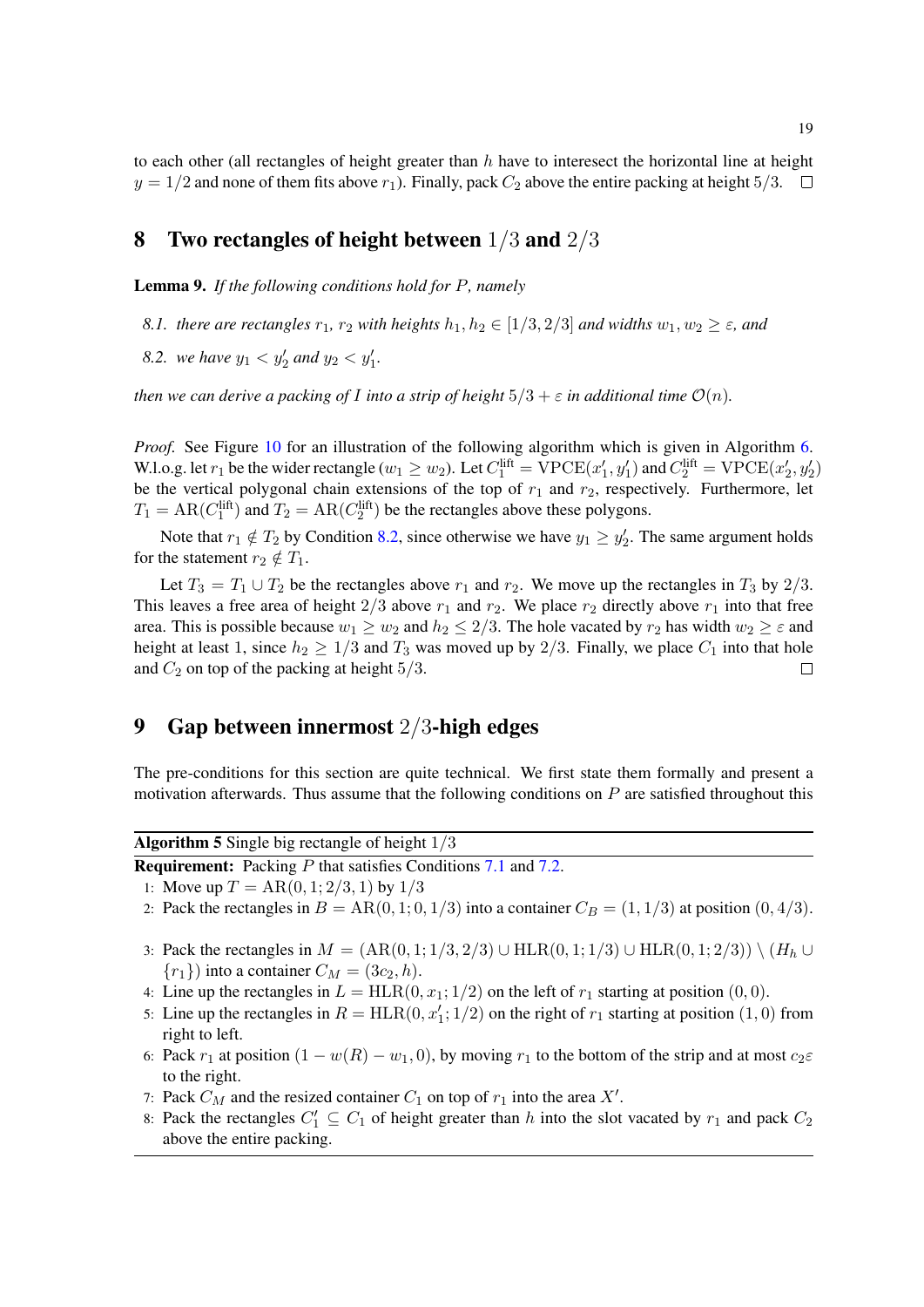

(b) Modified packing where  $C_1$  is packed in the slot of height 1 and width  $\varepsilon$ .

Figure 10: Packing methods for Lemma 9

Algorithm 6 Two rectangles of height between 1/3 and 2/3 Requirement: Packing P that satisfies Conditions 8.1 and 8.2.

1: Define  $C_1^{\text{lift}} = \text{VPCE}(x_1, y_1'), C_2^{\text{lift}} = \text{VPCE}(x_2, y_2'), T_1 = \text{AR}(C_1^{\text{lift}})$  and  $T_2 = \text{AR}(C_2^{\text{lift}})$ .

2: Move up  $T_3 = T_1 \cup T_2$  by 2/3.

 $\frac{1}{3}$ .

 $rac{2}{3}$ .

- 3: Pack  $r_2$  at postion  $(x_1, y_1')$ .
- 4: Pack  $C_1$  into the slot vacated by  $r_2$  and pack  $C_2$  above the entire packing.

section for some small constant  $c_3$  (think of  $c_3 = 2$  for most cases).

- 9.1. There are rectangles  $r_\ell, r_r \in H_{2/3}$  with x-coordinates  $x'_\ell \in [4c_3\varepsilon, 1-4c_3\varepsilon]$  and  $x_r \in [x'_\ell +$  $4c_3\varepsilon, 1-4c_3\varepsilon]$  (note that  $x'_\ell$  refers to the right side of  $r_\ell$  whereas  $x_r$  refers to the left side of  $r_r$ ).
- 9.2. There is no 1/3-high rectangle that intersects with  $[x'_{\ell} + (c_3 1)\varepsilon, x'_{\ell} + c_3 \varepsilon] \times [0, 1]$  and there is no 1/3-high rectangle that intersects with  $[x_r - c_3 \varepsilon, x_r - (c_3 - 1)\varepsilon] \times [0, 1]$ .

To understand the motivation for these conditions assume that Lemma 5 is not applicable, which reads as follows. *If there is a* 1/3*-high edge on the left side of the bin then the space to the left of this edge is almost completely occupied by*  $2/3$ -*high rectangles*. Now we consider  $r_\ell$  and  $r_r$  as the *innermost* such 2/3-high rectangles. By Lemma 5 we know that there are no further 1/3-high rectangles between  $x'_\ell$  and  $x_r$  other than in a very thin slot next to these edges and close to the xcoordinate  $1/2$  (exceptions are wide  $1/3$ -high rectangles that span across these areas—these cases are handled separately). This property is captured in Condition 9.2. For technical reasons we require  $x_r \ge x'_\ell + 4c_3\varepsilon$ . If this is not the case (and Lemma 5 is not applicable), we have  $w(H_{2/3}) \ge 1-6c_3\varepsilon$ and can apply Lemma 4.

**Basic algorithm.** We are going to cut out a certain slot of width  $c_3\varepsilon$  next to  $x'_\ell$ . The depth of this slot depends on the particular packing P. In a first step we describe our basic algorithm and assume that we cut down to height  $y_{\text{cut}} \in [1/3, 2/3]$ . In a second step we show how this basic algorithm is used depending on  $P$  and prove that it actually returns a valid packing.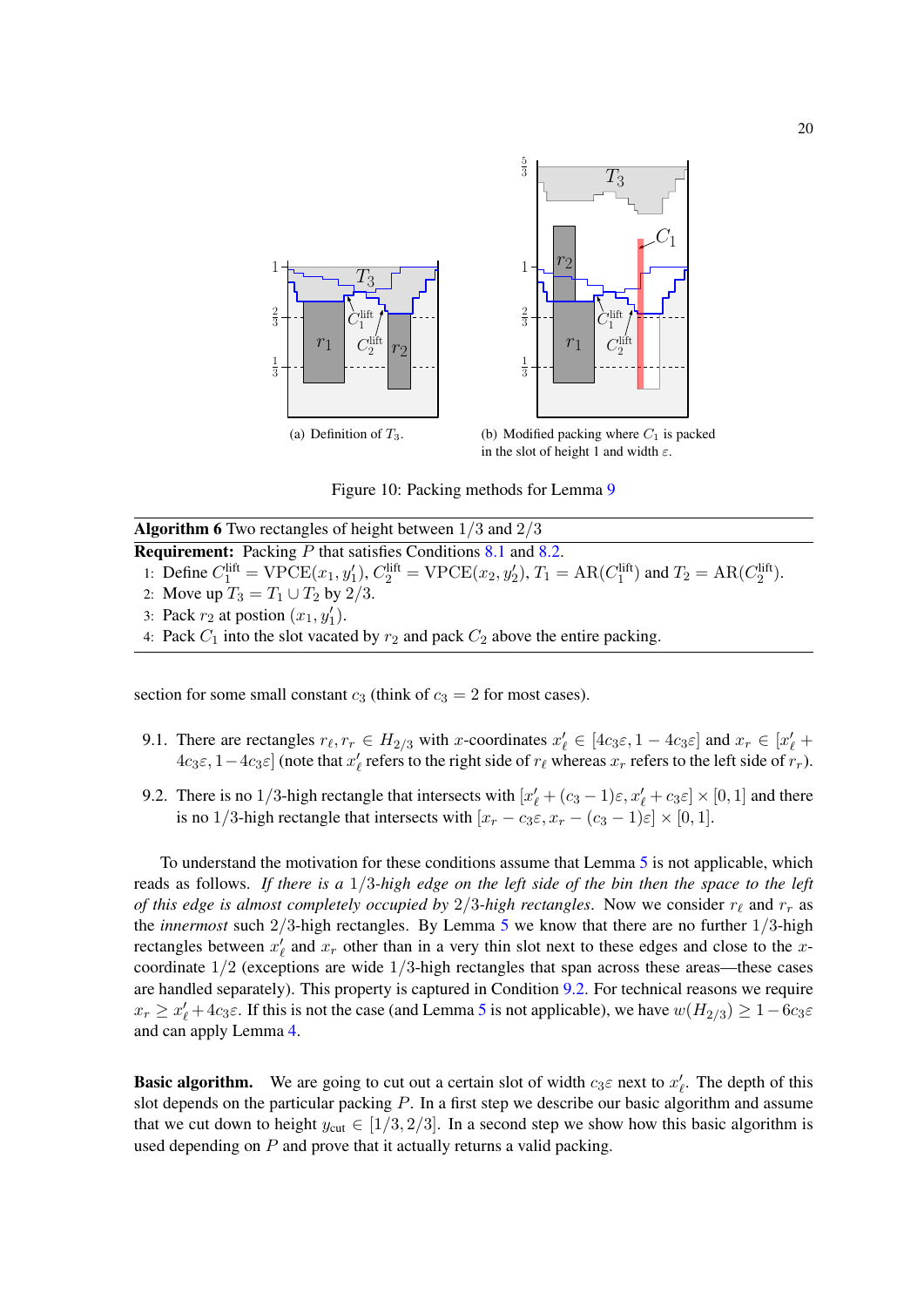

 $x'_{\ell}$  $\frac{\prime}{\ell}$   $x_r$ (a) The rectangles  $r_\ell$  and  $r_r$  enforce the blocking property in the bottom of X.

1 3

 $X_{\pm}$ 

 $\widetilde{r}_r$ 

 $\tilde{r_{\ell}}$ 

1

 $y_{\text{cut}}$ 

(b) Distorted close-up on all sets except  $X_{1/3}$  (which consists of  $1/3$ high rectangles than can occur between  $x'_{\ell}$  and  $x'_{\ell} + (c_3 - 1)\varepsilon$ ) for  $y_{\text{cut}} = 1/3$ . I consists of all rectangles that lie completely inside X (the shaded region),  $T$  consists of all rectangles that lie completely above  $C_{\text{lift}}$ , rectangles in B reach into X from below, rectangles in R reach into  $X$  from the right.

Figure 11: Blocking property and definition of sets that intersect  $X$ .

Let  $X = [x'_{\ell}, x'_{\ell} + c_3 \varepsilon] \times [y_{\text{cut}}, 1]$  be the designated slot that we want to free. To do this we differentiate five sets of rectangles that intersect  $X$ . The definition of these sets depends on the rectangle  $r_{\text{corner}} = \text{PointR}(x_{\ell}^{\prime} + c_3 \varepsilon, y_{\text{cut}})$  and on the rectangle  $r_{\text{split}} = \text{PointR}(x_{\ell}^{\prime} + c_3 \varepsilon, y_{\text{cut}} + 1/3)$ , which are the rectangles that reach into X from the right at height  $y_{\text{cut}}$  and  $y_{\text{cut}} + 1/3$ , respectively. If no rectangle contains  $(x'_\ell + c_3 \varepsilon, y_{\text{cut}})$  or no rectangle contains  $(x'_\ell + c_3 \varepsilon, y_{\text{cut}} + 1/3)$  in its interior, we introduce dummy rectangles of size  $(0, 0)$  for  $r_{\text{corner}}$  and  $r_{\text{split}}$ , respectively.

One further important ingredient of the basic algorithm (or rather its correctness) is the following blocking property. No rectangle that intersects the designated slot X, i.e., that intersects  $[x'_\ell, x'_\ell +$  $c_3\varepsilon \times [y_{\text{cut}}, y_{\text{cut}} + 1/3]$ , reaches to the left of  $x'_\ell$  or to the right of  $x_r + c_3\varepsilon$ , i.e.,  $\text{VLR}(x'_\ell; y_{\text{cut}}, y_{\text{cut}} + y_{\text{cut}})$  $1/3$ ) = Ø and VLR( $x'_{\ell}$  +  $c_3 \varepsilon$ ;  $y_{\text{cut}}$ ,  $y_{\text{cut}} + 1/3$ )  $\cap$  VLR( $x_r$  +  $c_3 \varepsilon$ ;  $y_{\text{cut}}$ ,  $y_{\text{cut}} + 1/3$ ) = Ø.

Intuitively, we think of  $r_\ell$  and  $r_r$  as the blocking rectangles, i.e.,  $y_\ell, y_r \leq y_{\text{cut}}$  and  $y'_\ell, y'_r \geq$  $y_{\text{cut}} + 1/3$ . Hence no rectangle intersecting X can reach beyond  $r_\ell$  and  $r_r$ . In one special case, we cannot ensure that  $r_r$  is such a blocking rectangle, i.e.,  $y_{\text{cut}} + 1/3 > y'_r$ . In this case we need the additional area of width  $c_3\varepsilon$  to the right of  $x_r$ . See Figure 11(a) for an illustration of this property, Figure 11(b) for an illustration of the different sets of rectangles that intersect X and Figure 12 for an illustration of the following basic algorithm.

For the moment we assume that the blocking property is satisfied for  $y_{\text{cut}}$  and thus no rectangle reaches into X from the left below  $y_{\text{cut}} + 1/3$ .

 $-$  Let  $X_{1/3} = AR(x'_\ell, x'_\ell + c_3 \varepsilon; 0, 1) ∩ H_{1/3}$  be the set of 1/3-high rectangles that lie completely within  $c_3 \varepsilon$  distance to the right of  $x'_\ell$ . By Condition 9.2, the total width that the rectangles of  $X_{1/3}$  occupy in the packing is bounded by  $(c_3 - 1)\varepsilon$ . Therefore, we can remove these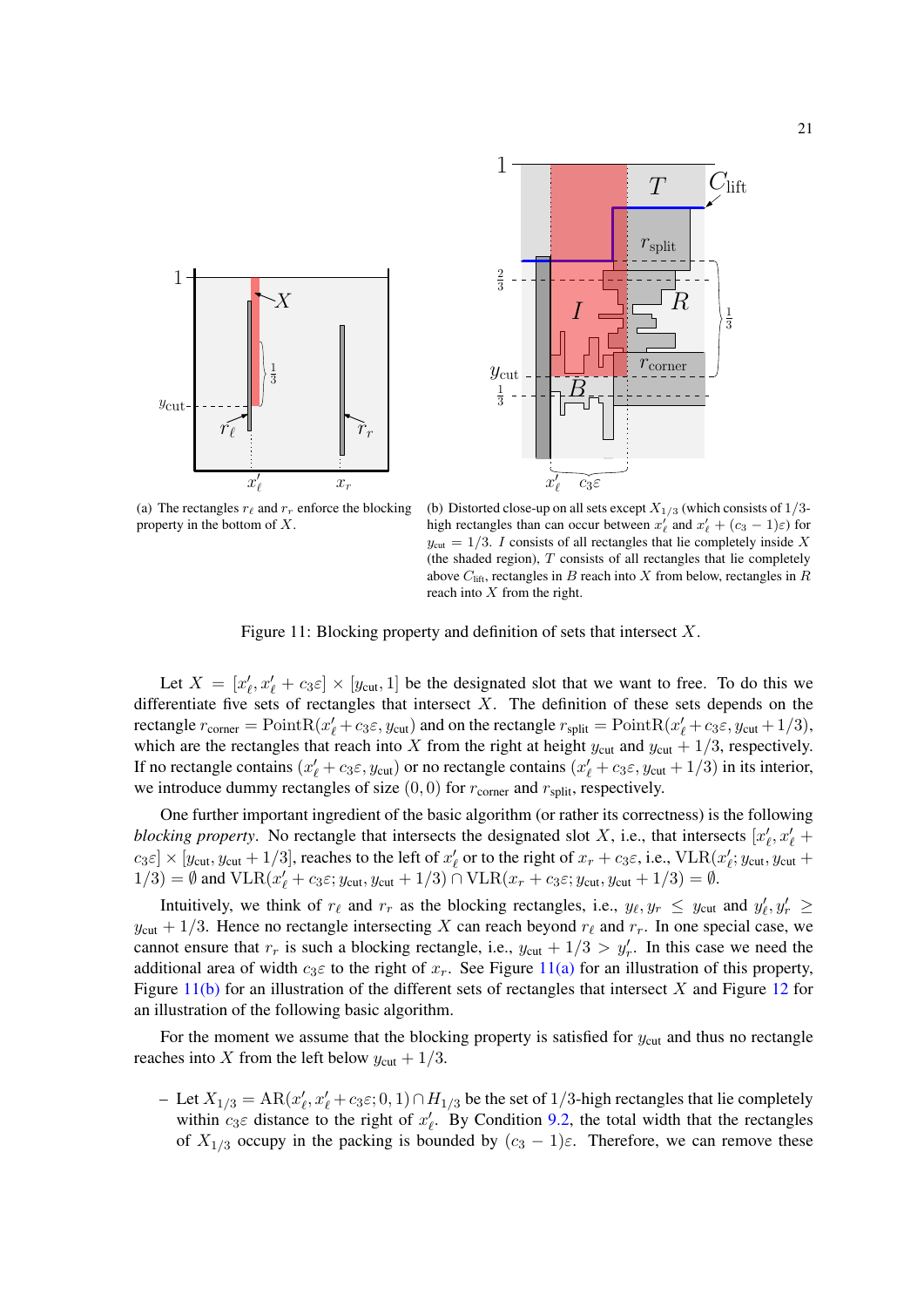rectangles and pack them into a container  $C_{X_{1/3}} = ((c_3 - 1)\varepsilon, 1)$  by preserving the packing of the rectangles in  $X_{1/3}$ . We put  $C_{X_{1/3}}$  aside for later insertion into the free slot X together with  $C_1$ .

- Let  $B = \text{HLR}(x'_{\ell}, x_{\text{corner}}; y_{\text{cut}}) \setminus (X_{1/3} \cup \{r_{\text{corner}}\})$  be the set of remaining rectangles that intersect the *bottom* of X excluding  $r_{\text{corner}}$ . Pack B bottom-aligned into a container  $C_B$  =  $(c_3\varepsilon, 1/3)$ . This is possible since  $x_{\text{corner}} - x'_\ell < c_3\varepsilon$  and the 1/3-high rectangles have been removed before. Place this container at the left side of the strip above the current packing at position  $(0, 1)$ .
- Let  $I = AR(X) \setminus X_{1/3}$  be the set of remaining rectangles that lie completely *inside* of X. There are no 1/3-high rectangles in I due to the removal of  $X_{1/3}$  but the packing has a total height of  $1 - y_{\text{cut}} \in [1/3, 2/3]$ . We use a standard method to repack I into a container of height 1/3 as follows. Let  $I_1 \subseteq I$  be the subset of rectangles that intersect height  $y = 2/3$ (these rectangles can be bottom-aligned to fit into  $(c_3\varepsilon, 1/3)$ ) and let  $I_2 \subseteq I$  and  $I_3 \subseteq I$  be the subsets of I that lie completely above or below  $y = 2/3$ , respectively. By preserving the packing of  $I_2$  and  $I_3$  we can pack I into  $C_I = (3c_3\varepsilon, 1/3)$ . Place this container next to  $C_B$  at position  $(c_3 \varepsilon, 1)$ . The container does not intersect with the space above the designated slot X since the combined width of  $C_B$  and  $C_I$  is  $4c_3\varepsilon$  and  $x'_\ell \geq 4c_3\varepsilon$  by Condition 9.1.
- Consider the contour Clift defined by height  $y = y_{\text{cut}} + 1/3$  to the left of  $r_{\text{split}}$  and by the top of  $r_{split}$  to the right. More formally, let  $C_{lift} = PL((0, y_{cut} + 1/3), (x_{split}, y_{cut} + 1/3), (x_{split}, y_{split}^{\prime}),$  $(1, y'_{split})$ ). Let  $T = AR(C_{lift}) \setminus I$  be the set of rectangles that lie completely above this contour but not in I. Move T up by  $2/3$ . This does not cause an overlap with the containers  $C_B$  and  $C_I$ since  $C_{\text{lift}}$  lies completely above  $2/3$  (as  $y_{\text{cut}} \ge 1/3$ ) and thus the lowest rectangle in T reaches a final position above  $4/3$ .
- $-$  Let  $R = \text{VLR}(x'_\ell + c_3\varepsilon; y_{\text{cut}}, y_{\text{cut}} + 1/3)$  be the set of rectangles that intersect with the *right* side of X up to the crucial height of  $y_{\text{cut}} + 1/3$ . Move R up by 2/3 and then left-align all rectangles at x-coordinate  $x'_\ell + c_3 \varepsilon$ . This is the sole operation in the basic algorithm that might cause a conflict. This potential conflict only affects  $r_{\text{corner}}$  and we will later see how to overcome this difficulty. All other rectangles were entirely above  $y_{\text{cut}}$  in the original packing and are thus moved above height 1. Therefore, they cannot overlap with any rectangle inside the original packing  $P$ . Since the blocking property ensures that no rectangle of  $R$  has width greater than  $x_r + c_3 \varepsilon - x'_\ell$  and  $x_r \leq 1-4c_3 \varepsilon$  (by Condition 9.1) we can left-align all rectangles at x-coordinate  $x'_\ell + c_3 \varepsilon$  without any rectangle intersecting the right side of the strip.

Finally, after resolving the potential conflict from the last step, we insert  $C_1$  and  $C_{X_{1/3}}$  into the slot X at position  $(x'_\ell, y_{\text{cut}})$  (they fit since  $w(C_1) + w(C_{X_{1/3}}) \le c_3 \varepsilon$  and all rectangles in T lie above  $y_{\text{cut}} + 1/3 + 2/3 = y_{\text{cut}} + 1$  and pack  $C_2$  above the entire packing as always. See Algorithm 7 for the complete basic algorithm.

We described the basic algorithm in a way that it always cuts down from the top of the packing next to  $r_\ell$ . But there are four potential cuts since we can also cut next to  $r_r$  or from below. To ease the presentation we will stick to cutting next to  $r_\ell$  from above by otherwise mirroring the packing horizontally and/or vertically.

Now let us see how to invoke the basic algorithm such that the blocking property is satisfied for  $y_{\text{cut}}$  and how to resolve the potential conflict.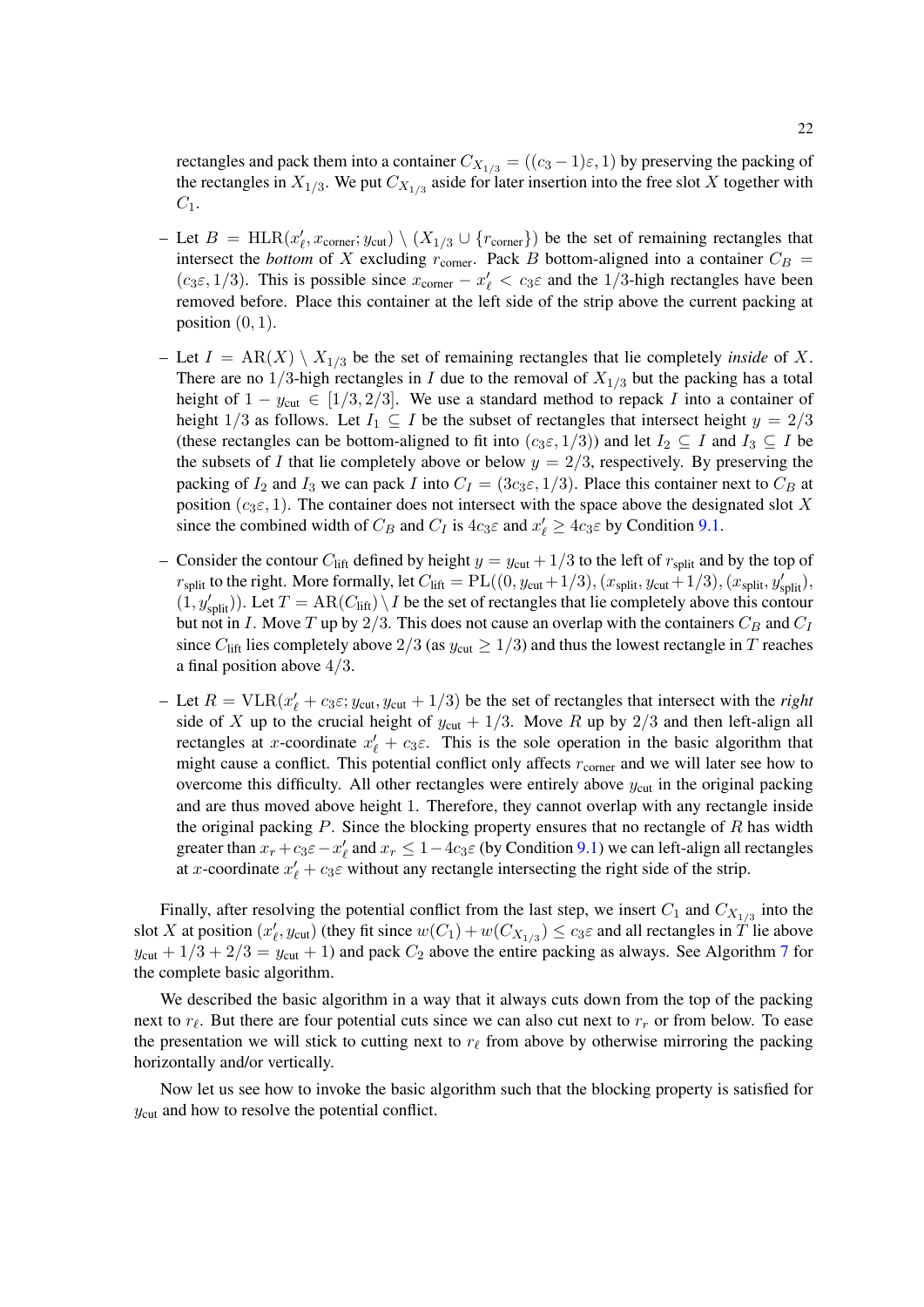

(b) Generated packing where  $C_1$  and  $C_{X_{1/3}}$  are packed into the red slot of height 1 and width  $c_3 \varepsilon$ . Since  $r_{\text{corner}}$  reaches below 1 in this case, a conflict might occur between  $r_{\text{corner}}$  and a rectangle that lies to the right of  $r_{split}$  and reaches into T. In the case shown here,  $r_{\text{corner}}$  is moved to the right of  $r_{\text{split}}$  to resolve the potential conflict.

Figure 12: The basic algorithm

#### Algorithm 7 Basic algorithm

- **Requirement:** Packing P that satisfies Conditions 9.1 and 9.2;  $y_{\text{cut}} \in [1/3, 2/3]$  that satisfies the blocking property
	- 1: Remove the rectangles  $X_{1/3} = AR(x'_\ell, x'_\ell + c_3 \varepsilon; 0, 1) \cap H_{1/3}$  and pack them into a container  $C_{X_{1/3}} = ((c_3 - 1)\varepsilon, 1).$
	- 2: Pack  $B = \text{HLR}(x'_{\ell}, x_{\text{corner}}; y_{\text{cut}}) \setminus (X_{1/3} \cup \{r_{\text{corner}}\})$  into a container  $C_B = (c_3 \varepsilon, 1/3)$  at position  $(0, 1)$ .
	- 3: Pack  $I = AR(X) \setminus X_{1/3}$  into a container  $C_I = (3c_3\varepsilon, 1/3)$  at position  $(c_3\varepsilon, 1)$ .
- 4: Move up the rectangles  $T = AR(C_{lift}) \setminus I$  by 2/3.
- 5: Move up the rectangles  $R = \text{VLR}(x_{\ell}^{\prime} + c_3 \varepsilon; y_{\text{cut}}, y_{\text{cut}} + 1/3)$  by 2/3 and left-align them with  $x'_{\ell} + c_3 \varepsilon.$
- 6: Resolve potential conflicts.
- 7: Pack  $C_1$  and  $C_{X_{1/3}}$  into the slot X at position  $(x'_\ell, y_{\text{cut}})$  and pack  $C_2$  above the entire packing.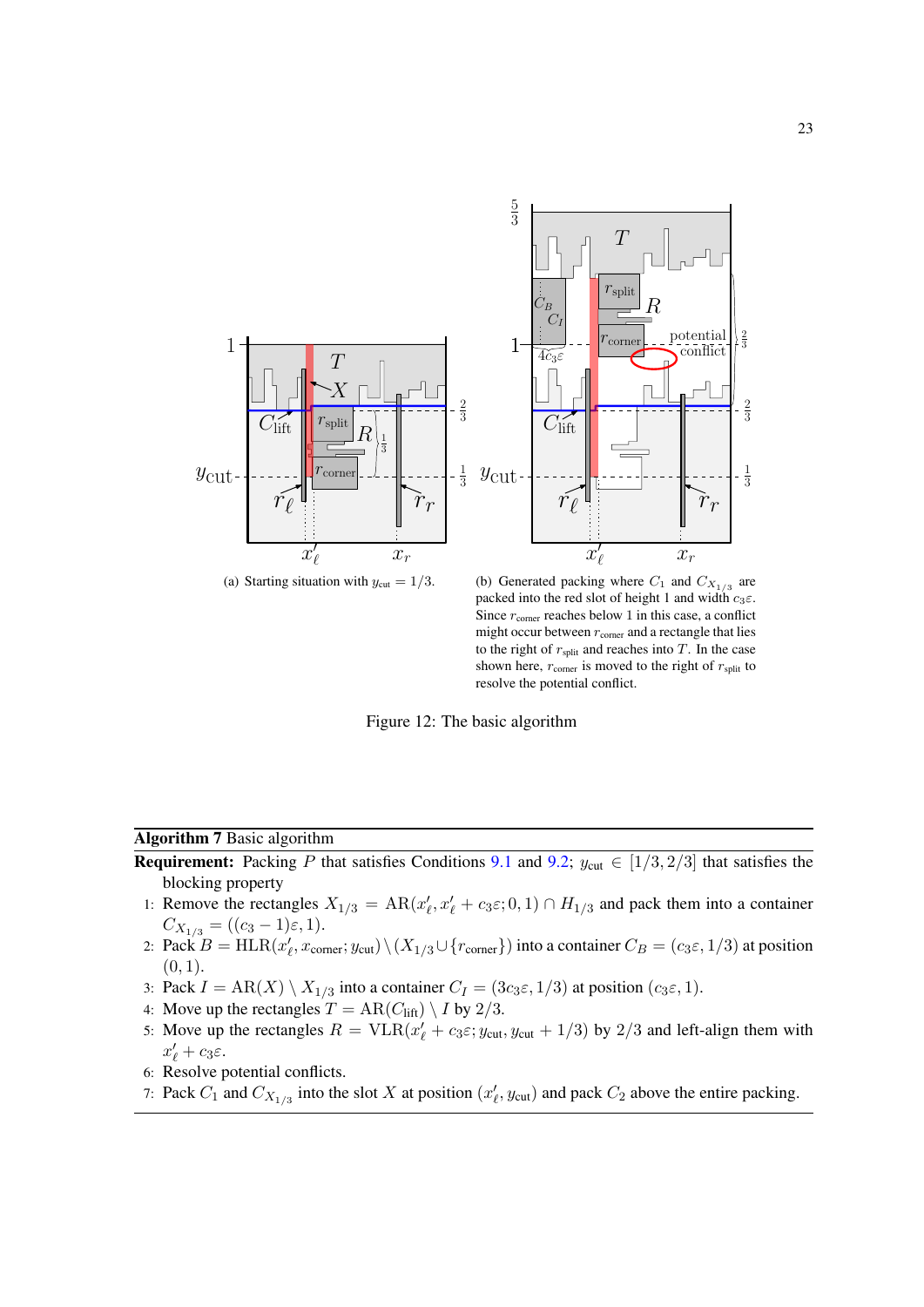Let  $y_{\text{top}} = \min(y'_{\ell}, y'_{r}) > 2/3$  and let  $y_{\text{bottom}} = \max(y_{\ell}, y_{r}) < 1/3$ . We get the rectangles

$$
r_1 = \text{PointR}(x'_\ell + c_3\varepsilon, y_{\text{top}} - 1/3),
$$
  
\n
$$
r_2 = \text{PointR}(x'_\ell + c_3\varepsilon, y_{\text{bottom}} + 1/3),
$$
  
\n
$$
r_3 = \text{PointR}(x_r - c_3\varepsilon, y_{\text{top}} - 1/3), \text{ and}
$$
  
\n
$$
r_4 = \text{PointR}(x_r - c_3\varepsilon, y_{\text{bottom}} + 1/3)
$$

as some potential corner pieces of the cut (see Figure 13(a)), corresponding to rectangle  $r_{\text{corner}}$  in the basic algorithm. Note that the rectangles  $r_1, r_2, r_3$  and  $r_4$  do not necessarily have to differ or to exist (while in the latter case we again introduce a dummy rectangle of size  $(0, 0)$ ). By Condition 9.2 we know that  $h_1, h_2, h_3, h_4 \leq 1/3$ .

In the following cases we set  $y_{\text{cut}} \in [1/3, y_{\text{top}}-1/3]$ . For this value of  $y_{\text{cut}}$  the blocking property is satisfied since  $y_\ell, y_r \le 1/3 \le y_{\text{cut}}$  and  $y'_\ell, y'_r \ge y_{\text{top}} \ge y_{\text{cut}} + 1/3$ . Thus  $\text{VLR}(x'_\ell; y_{\text{cut}}, y_{\text{cut}} + 1/3) \subseteq$  $\text{VLR}(x'_{\ell};y_{\ell},y'_{\ell}) = \emptyset$  and  $\text{VLR}(x'_{\ell} + c_3\varepsilon; y_{\text{cut}}, y_{\text{cut}} + 1/3) \cap \text{VLR}(x_r + c_3\varepsilon; y_{\text{cut}}, y_{\text{cut}} + 1/3) \subseteq$  $VLR(x'_{\ell} + c_3\varepsilon; y_{\text{cut}}, y_{\text{cut}} + 1/3) \cap VLR(x_r; y_r, y'_r) \subseteq VLR(x_r; y_r, y'_r) = \emptyset$  (no rectangle from  $[x'_{\ell}, x'_{\ell} + c_3 \varepsilon] \times [y_{\text{cut}}, y_{\text{cut}} + 1/3]$  reaches beyond  $x'_{\ell}$  and  $x_r$ ).

We now describe the different cases in which we invoke the basic algorithm.

**Case 1.**  $y_1 \ge 1/3$ , i.e.,  $r_1$  lies above height  $1/3$ .

In this case we invoke the basic algorithm with  $y_{\text{cut}} = y_1 \in [1/3, y_{\text{top}} - 1/3]$  (hence the blocking property is satisfied). We have  $r_{\text{corner}} = (0, 0)$  and  $r_1$  is the lowest rectangle in R. The rectangle  $r_1$ is moved above height 1 since  $y_1 \geq 1/3$ . Thus no conflict occurs.

In the following assume conversely that  $y_1, y_3 < 1/3$  and  $y'_2, y'_4 > 2/3$  (using mirroring). This implies that  $r_1, r_3$  intersect the horizontal line at height  $y = 1/3$  and  $r_2, r_4$  intersect the horizontal line at height  $y = 2/3$  (by definition of the potential corner pieces and as  $y_{\text{top}} - 1/3 > 1/3$  and  $y_{\text{bottom}} + 1/3 < 2/3$ . Hence, we have  $r_1 \neq r_2$  and  $r_3 \neq r_4$  since  $h_1, h_2, h_3, h_4 \leq 1/3$ .

**Case 2.**  $w_1 + w_2 \le 1 - x'_\ell - c_3 \varepsilon$  (and  $r_1$  intersect  $y = 1/3$ ,  $r_2$  intersects  $y = 2/3$ ).

In this case we potentially mirror the packing horizontally, i.e., over  $y = 1/2$ , to ensure that  $h_1 \leq h_2$ . We invoke the basic algorithm with  $y_{\text{cut}} = 1/3$  (hence the blocking property is satisfied) and thus we have  $r_{\text{corner}} = r_1$  and  $r_{\text{split}} = r_2$  (as we can assume from the previous case that  $r_1$  intersects  $y = 1/3$  and  $r_2$  intersects  $y = 2/3$ . Since  $r_1$  intersects the horizontal line  $y = 1/3$  it is not moved out of the original packing  $P$  (and could therefore cause a conflict with the original packing). Since  $w_1 + w_2 \leq 1 - x'_\ell - c_3 \varepsilon$  and  $h_1 \leq h_2$  we can pack  $r_1$  to the right of  $r_2$  which is left-aligned at x-coordinate  $x'_\ell + c_3 \varepsilon$ , i.e., pack  $r_1$  at position  $(x'_\ell + c_3 \varepsilon + w_2, y_2 + 2/3)$ . This handles the potential conflict of the basic algorithm.

In the following we assume that  $w_1 + w_2 > 1 - x'_\ell - c_3 \varepsilon$  and accordingly  $w_3 + w_4 > x_r - c_3 \varepsilon$ . Thus  $\sum_{i=1}^{4} w_i > 1 + x_r - x'_\ell - 2c_3 \varepsilon > 2(x_r - x'_\ell)$ . This is obviously only possible if  $r_1 = r_3$  or  $r_2 = r_4$ . Let us thus assume  $r_2 = r_4$  (by otherwise mirroring the packing over  $y = 1/2$ ).

**Case 3.**  $w_1 \le x_r - x'_\ell - 2c_3\varepsilon$  (and  $r_2 = r_4$  and  $r_1$  intersects  $y = 1/3$  and  $r_2$  intersects  $y = 2/3$ ). Again we invoke the basic algorithm with  $y_{\text{cut}} = 1/3$  (hence the blocking property is satisfied) and accordingly we have  $r_{\text{corner}} = r_1$  and  $r_{\text{split}} = r_2$ . All rectangles above  $r_2$  are in T, hence by moving up T by  $2/3$  no rectangle intersects the area above  $r_2$ , that is, in particular, the area  $[x'_{\ell} + c_3\varepsilon, x_r - c_3\varepsilon] \times [y'_2, 1]$ . Furthermore, since  $r_2$  intersects the horizontal line  $y = 2/3$ , except  $r_1$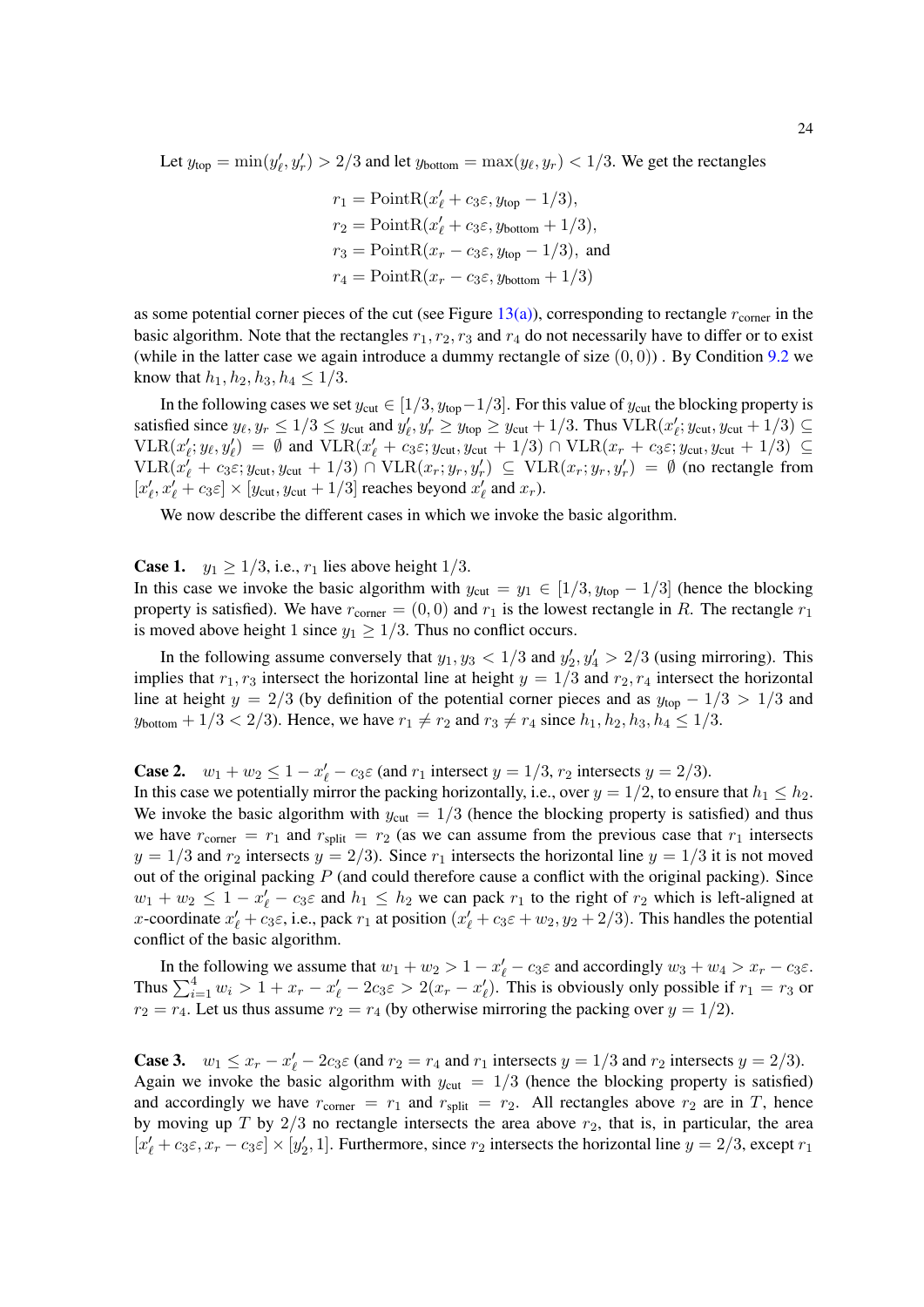



(a) Definition of  $y_{top}$ ,  $y_{bottom}$ ,  $r_1$ ,  $r_2$ ,  $r_3$  and  $r_4$  and accentuation of the designated slot X next to  $r_\ell$ . Here  $r_1$ intersects with  $1/3$  and  $w_1 + w_2 \leq 1 - x'_\ell - c_3 \varepsilon$  and thus  $y_{\text{cut}} = 1/3$ .

(b) Definition of  $y'_{top}$  and  $y'_{bottom}$ . No rectangle from X below  $y'_{\text{top}}$  reaches beyond  $x_r + c_3 \varepsilon$ .

#### Figure 13: Notations

no rectangle is placed in  $[x'_\ell + c_3 \varepsilon, x_r - c_3 \varepsilon] \times [2/3, 1]$  after moving up R by 2/3. The rectangle  $r_1$  has height at most 1/3 and width at most  $x_r - x'_\ell - 2c_3\varepsilon$ . Hence by moving up  $r_1$  by 2/3 and left-aligning it at x-coordinate  $x'_\ell + c_3 \varepsilon$  it intersects only with the free area  $[x'_\ell + c_3 \varepsilon, x_r - c_3 \varepsilon] \times [2/3, 1]$  inside the original packing P. Thus no conflict occurs.

On the other hand, if conversely  $w_1 > x_r - x'_\ell - 2c_3 \varepsilon$  and accordingly  $w_3 > x_r - x'_\ell - 2c_3 \varepsilon$  we have  $r_1 = r_3$  since  $x_r \ge x'_\ell + 4c_3\varepsilon$  by Condition 9.1.

Thus for the last case we have  $r_1 = r_3$  and  $r_2 = r_4$  and  $r_1$  intersects height  $y = 1/3$  and  $r_2$ intersects height  $y = 2/3$ . The challenge in this remaining case is that we cannot move  $r_1$  out of the original packing (since it intersects  $y = 1/3$ ) and thus there might occur a conflict close to  $r_r$ . We now show how to resolve this potential conflict close to  $r_r$ .

**Two wide corner pieces.** Let  $y'_{top-left}$  be the height of the bottom of the lowest rectangle above  $r_{\ell}$ that intersects  $x'_{\ell} - c_3 \varepsilon$  and  $x'_{\ell} + c_3 \varepsilon$ , i.e.,  $y'_{\text{top-left}} = \min\{y_i \mid r_i \in \text{VLR}(x'_{\ell} - c_3 \varepsilon; y'_{\ell}, 1) \cap \text{VLR}(x'_{\ell} + c_3 \varepsilon; y'_{\ell})\}$  $c_3 \varepsilon$ ;  $y'_\ell$ , 1). If there is no such rectangle let  $y'_{top-left} = 1$ . Let  $y'_{top-right}$ ,  $y'_{bottom-left}$  and  $y'_{bottom-right}$ be defined accordingly as shown in Figure 13(b). Now we define  $y'_{top} = \min(y'_{top-left}, y'_{top-right})$  and  $y'_{\text{bottom}} = \max(y'_{\text{bottom-left}}, y'_{\text{bottom-right}})$ . Let us assume that  $y'_{\text{top}} = y'_{\text{top-right}}$  (by otherwise mirroring over  $x = 1/2$ .

**Case 4.**  $y_1 \ge y'_{top} - 2/3$  (and  $r_1 = r_3$  and  $r_2 = r_4$  and  $r_1$  intersects  $y = 1/3$  and  $r_2$  intersects  $y = 2/3$ .

In this case we invoke the basic algorithm with  $y_{\text{cut}} = 1/3$  as usual (hence the blocking property is satisfied) and again we have  $r_{\text{corner}} = r_1$  and  $r_{\text{split}} = r_2$ . Let  $r_5$  be the rectangle that defined  $y'_{\text{top}} = y'_{\text{top-right}} = y_5$ . Then the rectangles  $r_2$  and  $r_5$  intersect the vertical line  $x = x_r - c_3 \varepsilon$ . Since  $y'_{top} \ge \min(y'_\ell, y'_r) > 2/3$  and  $r_2$  intersects the horizontal line  $y = 2/3$  and since  $r_2$  and  $r_5$  intersect the same vertical line, it follows that  $y_5 = y'_{top} \ge y'_2$ . So  $r_5$  and all rectangles above  $r_5$  are in T and moved up by 2/3. Therefore, no rectangle intersects with the area  $[x'_\ell + c_3\varepsilon, x_r + c_3\varepsilon] \times [y'_{top}, 1]$ . Since  $y_1 \ge y'_{top} - 2/3$ , we move up  $r_1$  above  $y'_{top}$  and into this area. Thus no conflict occurs. So in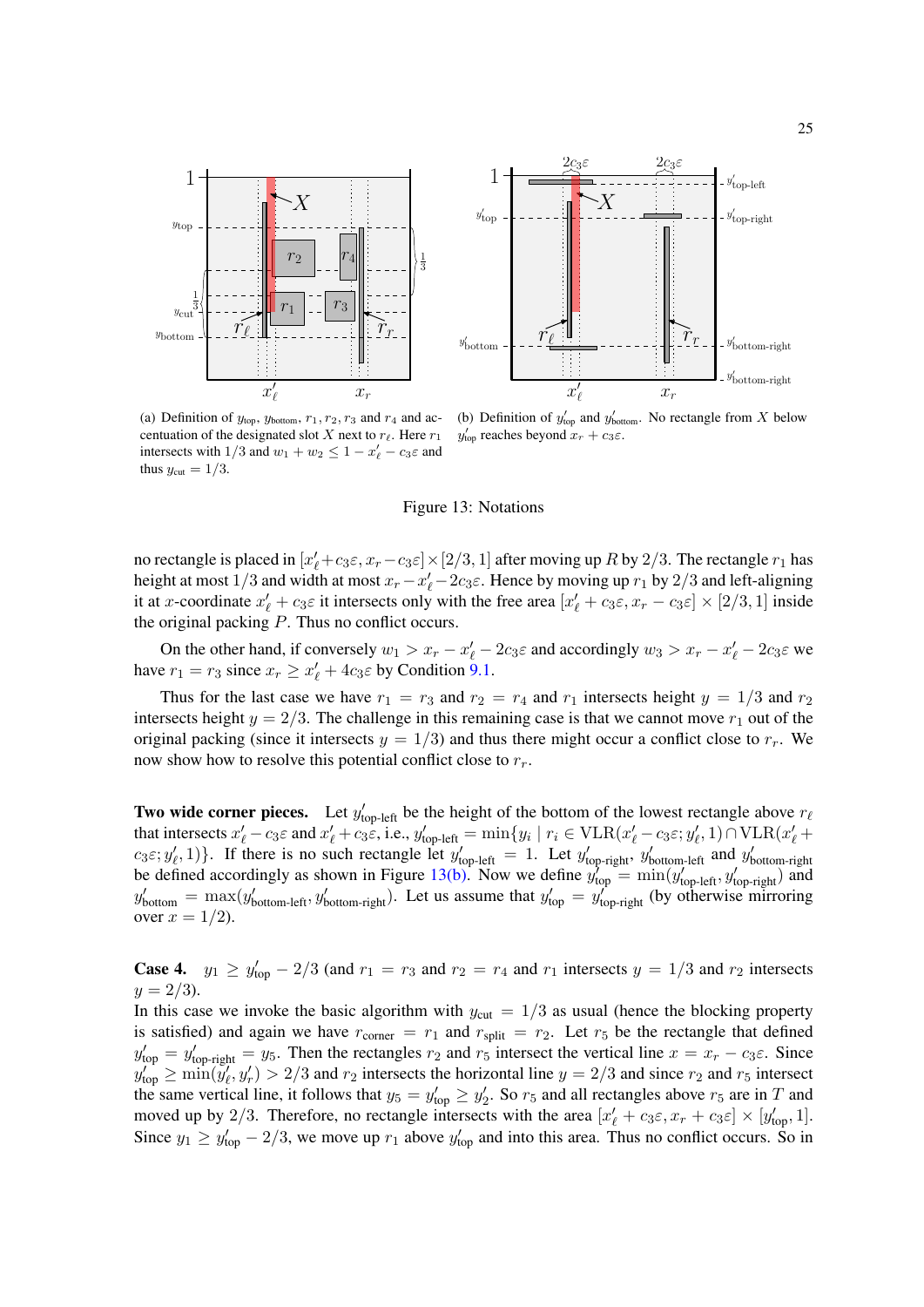the following assume conversely that  $y_1 < y'_{top} - 2/3$  and accordingly  $y'_2 > y'_{bottom} + 2/3$ .

#### **Case 5.**  $y_1 < y'_{top} - 2/3$  and  $y'_2 > y'_{bottom} + 2/3$ .

Now assume that  $y_{bottom} = y_\ell$  (by otherwise mirroring vertically—so  $y'_{top} = y'_{top-right}$  does not necessarily hold any more). Note that we refer to the original definition of  $y_{bottom}$  instead of  $y'_{bottom}$  here. We invoke the basic algorithm using  $y_{\text{cut}} = y'_1$ . So  $r_1$  is left in the original position (and we have  $r_{\text{corner}} = (0, 0)$  and since  $y_1' > 1/3$  all rectangles from R are moved out of the original packing. It remains to verify the blocking property for  $y_{\text{cut}} = y'_1$ , since  $y'_1$  is not necessarily in [1/3,  $y_{\text{top}} - 1/3$ ].

We have  $y'_{\ell} > y_{\ell} + 2/3 = y_{\text{bottom}} + 2/3 \ge y'_{1} + 1/3 = y_{\text{cut}} + 1/3$  (since  $y'_{1} \le y_{\text{bottom}} + 1/3$ as by definition  $r_2$  intersects with  $y_{\text{bottom}} + 1/3$  and  $r_1 \neq r_2$ ). So the blocking property is enforced by  $r_{\ell}$  to the left, i.e.,  $VLR(x'_{\ell}; y_{\text{cut}}, y_{\text{cut}} + 1/3) = \emptyset$ . Moreover, we have  $y_{\text{cut}} + 1/3 < y'_{\text{top}}$  since  $y_{\text{cut}} + 1/3 = y'_1 + 1/3 = y_1 + h_1 + 1/3 \le y_1 + 2/3 < y'_{\text{top}}$ . Thus by definition of  $y'_{\text{top}}$  no rectangle that intersects  $x_r - c_3 \varepsilon$  between  $y'_r$  and  $y'_{top}$  reaches beyond  $x_r + c_3 \varepsilon$ , i.e.,  $VLR(x'_\ell + c_3 \varepsilon; y_{cut}, y_{cut} + z_{int})$  $1/3$ ) ∩ VLR( $x_r + c_3 \varepsilon$ ;  $y_{\text{cut}}, y_{\text{cut}} + 1/3$ ) =  $\emptyset$ . So the blocking property is also satisfied for the right side.

In total we get the following lemma.

**Lemma 10.** Let  $c_3 > 0$  be a constant. If the following conditions hold for P, namely

- *9.1. there are rectangles*  $r_\ell, r_r \in H_{2/3}$  *with* x-coordinates  $x'_\ell \in [4c_3\varepsilon, 1-4c_3\varepsilon]$  and  $x_r \in [x'_\ell +$  $4c_3\varepsilon, 1-4c_3\varepsilon$ *, and*
- 9.2. *there is no*  $1/3$ -high rectangle that intersects with  $[x'_{\ell} + (c_3 1)\varepsilon, x'_{\ell} + c_3 \varepsilon] \times [0,1]$  and there *is no*  $1/3$ -high rectangle that intersects with  $[x_r - c_3\varepsilon, x_r - (c_3 - 1)\varepsilon] \times [0,1]$ ,

*then we can derive a packing of I into a strip of height*  $5/3 + \varepsilon$  *in additional time*  $\mathcal{O}(n \log n)$ *.* 

We use the same methods, namely the basic algorithm invoked with  $y_{\text{cut}} = 1/3$  and  $c_3 = 2$  for another case where we do not have a blocking edge of height 2/3 on both sides. More specifically, we get the following corollary where the right-hand blocking rectangle  $r_r$  is 1/3-high.

Corollary 2. *If the following conditions hold for* P*, namely*

- 9.3. *there is a rectangle*  $r_\ell \in H_{2/3}$  *with* x-coordinate  $x'_\ell \in [8\varepsilon, 1/2 9\varepsilon]$ *, and*
- *9.4. there is a rectangle*  $r_r \in H_{1/3}$  *that intersects*  $y = 1/3$  *and*  $y = 2/3$  *with* x-coordinate  $x_r \in [1/2 - \varepsilon, 1/2 + \varepsilon]$ , and
- 9.5. *there is no*  $1/3$ -*high rectangle that intersects with*  $[x'_{\ell} + \varepsilon, x'_{\ell} + 2\varepsilon] \times [0,1]$ *,*

*then we can derive a packing of I into a strip of height*  $5/3 + \varepsilon$  *in additional time*  $\mathcal{O}(n \log n)$ *.* 

*Proof.* As stated above, we invoke the basic algorithm with  $y_{\text{cut}} = 1/3$  and  $c_3 = 2$ . Note that  $x_r \ge x'_\ell + 8\varepsilon = x'_\ell + 4c_3\varepsilon$ . The blocking property is satisfied, since  $r_\ell$  and  $r_r$  intersects with the horizontal lines at height  $y = 1/3$  and  $y = 2/3$ . If  $r_{\text{corner}} = (0, 0)$  or  $r_{\text{split}} = (0, 0)$  we can use the same methods as in Case 1. Otherwise  $r_{\text{corner}}$  intersects  $y = 1/3$  and  $r_{\text{split}}$  intersects  $y = 2/3$ . Since  $r_r$  also intersects  $y = 1/3$  and  $y = 2/3$  we have  $w_{\text{corner}} \le x_r - x'_\ell$  and  $w_{\text{split}} \le x_r - x'_\ell$ . Thus  $w_{\text{corner}} + w_{\text{split}} \leq 2x_r - 2x'_{\ell} \leq 1 + 2\varepsilon - 2x'_{\ell} < 1 - x'_{\ell} - 4\varepsilon = 1 - x'_{\ell} - 2c_3\varepsilon$ . Hence we can use the same methods as in Case 2.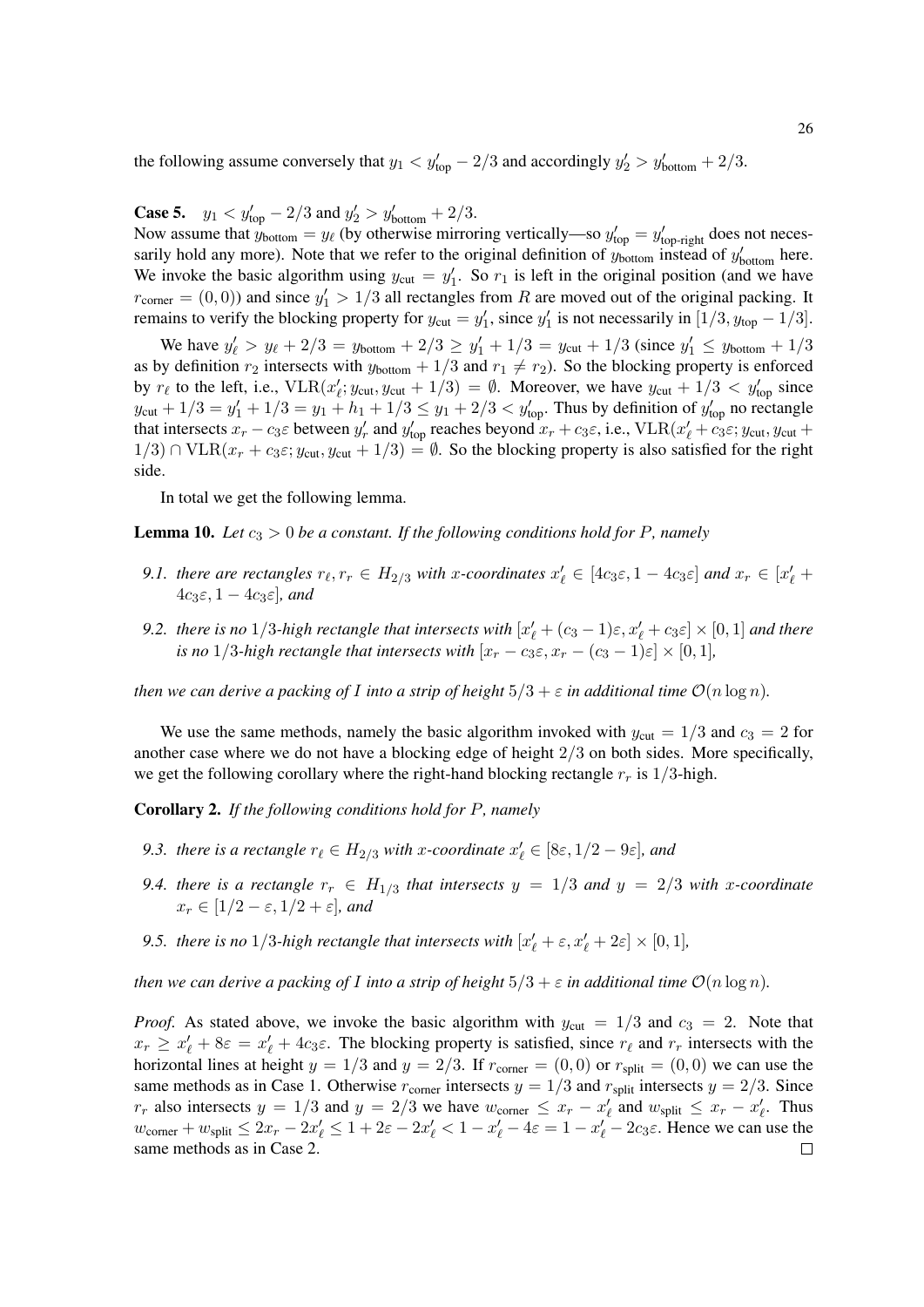#### 10 Algorithm covers all cases

In this section we prove that our Algorithm 1 (stated on page 7) indeed covers all the cases. Recall that  $\varepsilon < 1/(28 \cdot 151) = 1/4228$ . Suppose (after the inapplicability of Lemma 3 and Lemma 4),

$$
h(W_{1-130\varepsilon}) < 1/3 \tag{3}
$$

$$
w(H_{2/3}) < 27/28. \tag{4}
$$

Consider the intervals  $I_\ell = [0, x'_\ell + \varepsilon], I_M = [1/2 - \varepsilon, 1/2 + \varepsilon]$  and  $I_r = [x_r - \varepsilon, 1]$ , where  $x'_\ell$ and  $x_r$  refer to the rectangles defined in line 6 of the algorithm. From the inapplicability of Algorithm 2 (Lemma 5) on rectangles  $r_\ell$  and  $r_r$  follows that the intervals  $I_\ell$  and  $I_r$  are almost occupied with 2/3-high rectangles. To be more precise we have  $w(AR(0, x_0; 0, 1) \cap H_{2/3}) \ge x_0' - \varepsilon$  and  $w(\text{AR}(x_r, 1; 0, 1) \cap H_{2/3}) \ge 1 - x_r - \varepsilon$ . Furthermore, the x-coordinates of the sides of all 1/3-high rectangles are in  $I_\ell$ ,  $I_M$  or  $I_r$ , since otherwise we could apply Algorithm 2 (Lemma 5) on this rectangle. To put it in another way the rectangles in  $H_{1/3}$  are either completely inside one of these intervals or span across one interval to another.

If the algorithm reaches line 6 it is not possible that a 2/3-high rectangle  $r_1$  spans from  $I_\ell$  to  $I_r$ , as otherwise we have  $w(H_{2/3}) \ge w(\text{AR}(0, x'_\ell; 0, 1) \cap H_{2/3}) + w(\text{AR}(x_r, 1; 0, 1) \cap H_{2/3}) + w_1 \ge$  $x'_\ell - \varepsilon + 1 - x_r - \varepsilon + x_r - x'_\ell - 2\varepsilon \ge 1 - 4\varepsilon > 27/28$  for  $\varepsilon < 1/112$ . The same holds if there were two 2/3-high rectangles  $r_1, r_2$ , that span from  $I_\ell$  to  $I_M$  and  $I_M$  to  $I_r$ , respectively  $(w(H_{2/3}) \geq$  $w(\text{AR}(0, x_i'; 0, 1) \cap H_{2/3}) + w(\text{AR}(x_r, 1; 0, 1) \cap H_{2/3}) + w_1 + w_2 \geq x_i' - \varepsilon + 1 - x_r - \varepsilon + x_r - x_i' - 4\varepsilon \geq$  $1 - 6\varepsilon > 27/28$  for  $\varepsilon < 1/168$ ).

If there is a 2/3-high rectangle r that intersects with  $x = x'_\ell + \varepsilon$ , i.e., r spans from  $I_\ell$  to  $I_M$ , then we redefine  $r_\ell$  as the rightmost 2/3-high rectangle in  $I_M$ , or  $r_\ell = r$  if there is no 2/3-high rectangle completely in  $I_M$ . On the other hand, if there is a rectangle r that intersects with  $x = x_r - \varepsilon$ , i.e., r spans from  $I_M$  to  $I_r$ , then we redefine  $r_r$  as the leftmost 2/3-high rectangle completely in  $I_M$ , or  $r_r = r$  if no 2/3-high rectangle is completely in  $I_M$ .

P now (after line 6 of the algorithm) has the following properties.

- The areas to the left of  $r_\ell$  and to the right of  $r_r$  are almost completely covered by 2/3-high rectangles, i.e.,  $w(\text{AR}(0, x'_{\ell}; 0, 1) \cap H_{2/3}) > x'_{\ell} - 4\varepsilon$  and  $w(\text{AR}(x_r, 1; 0, 1) \cap H_{2/3}) > 1$  $x_r - 4\varepsilon$ .
- The x-coordinates of the sides of all 1/3-high rectangles are in  $I_\ell$ ,  $I_M$  or  $I_r$ .
- We have  $x_r x'_\ell > 143\varepsilon$ , since otherwise  $w(H_{2/3}) \geq w(\text{AR}(0, x'_\ell; 0, 1) \cap H_{2/3}) +$  $w(\text{AR}(x_r, 1; 0, 1) \cap H_{2/3}) \ge x'_\ell - 4\varepsilon + 1 - x_r - 4\varepsilon \ge 1 - 151\varepsilon \ge 27/28$  for an  $\varepsilon < 1/(28 \cdot 151)$ .

The first property follows from the inapplicability of Algorithm 2 (Lemma 5) and the observation that only uncovered area of total width  $3\varepsilon$  in  $[x'_\ell, x'_\ell + \varepsilon]$  (for the now outdated value of  $x'_\ell$ ) and  $[1/2 - \varepsilon, 1/2 + \varepsilon]$  can be added if we redefine  $r_\ell$  and/or  $r_r$ . Let  $c_3 = 2$  if  $x'_\ell < 1/2 - 3\varepsilon$  and  $x_r > 1/2 + 3\varepsilon$  and  $c_3 = 5$  otherwise. The intention of this definition is that  $[x'_\ell + (c_3 - 1)\varepsilon, x'_\ell + c_3\varepsilon]$ does not intersect with  $I_\ell \cup I_M$  and  $[x_r - c_3 \varepsilon, x_r - (c_3 - 1)\varepsilon]$  does not intersect with  $I_M \cup I_r$  (here we use  $x_r - x'_\ell > 143\varepsilon$  as thus if  $I_\ell$  lies close to  $I_M$  we have a bigger gap between  $I_M$  and  $I_r$  and vice versa). Since the x-coordinates of the sides of all  $1/3$ -high rectangles are in  $I_\ell$ ,  $I_M$  and  $I_r$  we thus get the following property for P.

- If a 1/3-high rectangle intersects with  $[x'_{\ell} + (c_3 - 1)\varepsilon, x'_{\ell} + c_3 \varepsilon] \times [0, 1]$ , then it has to cross the vertical line at  $x = x'_\ell + c_3 \varepsilon$ .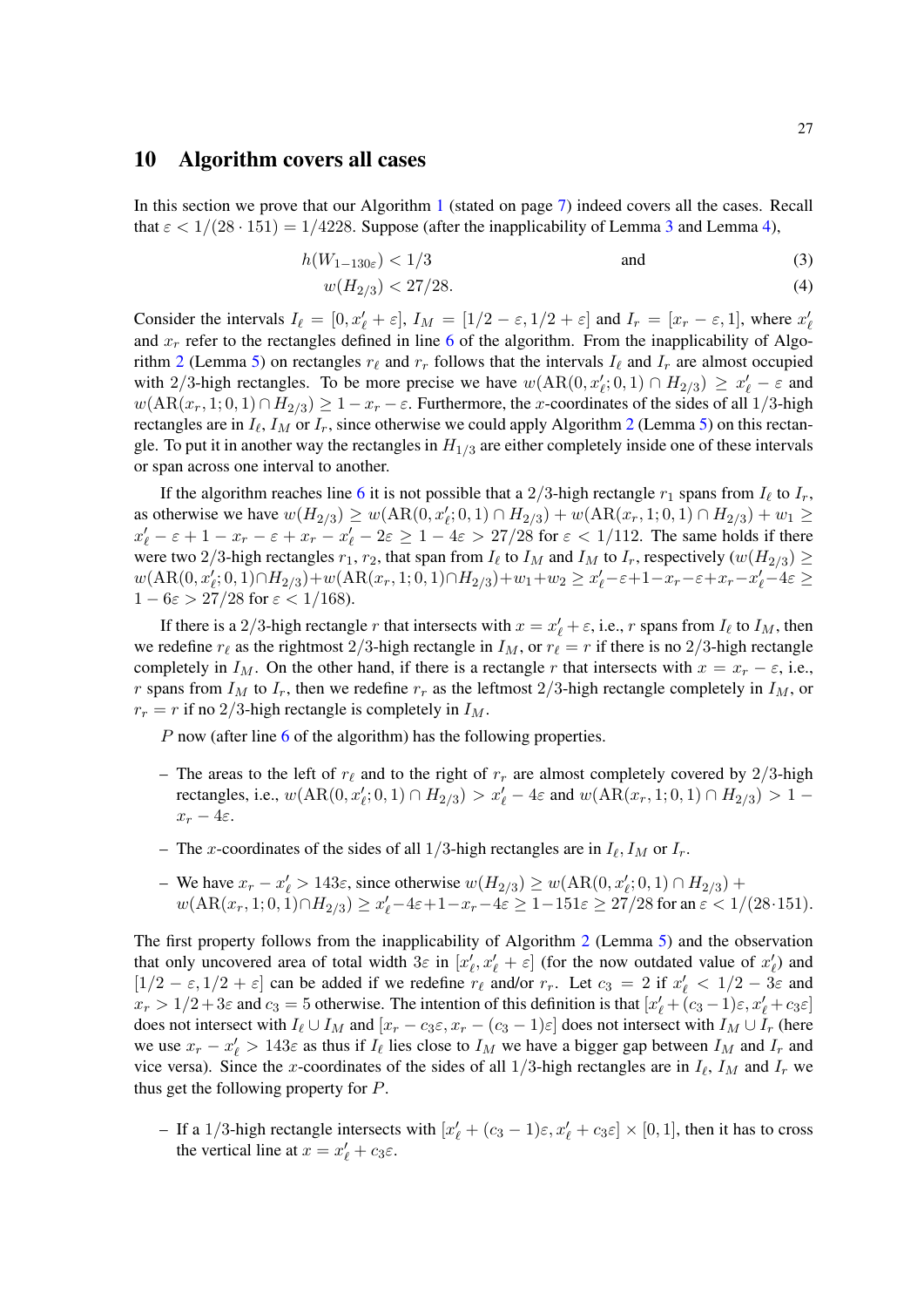– If a 1/3-high rectangle intersects with  $[x_r - c_3\varepsilon, x_r - (c_3 - 1)\varepsilon] \times [0, 1]$ , then it has to cross the vertical line at  $x = x_r - c_3 \varepsilon$ .

Now assume that  $x'_\ell \leq 4c_3\varepsilon$  and no 1/3-high rectangle intersects with  $x = x'_\ell + c_3\varepsilon$ . Thus no 1/3-high rectangle spans across  $I_\ell$  and  $I_M$  and the precondition of Lemma 7 with  $c_1 = 5c_3$  is satisfied (we have  $h(W_{1-5(c_1+1)\varepsilon}) = h(W_{1-5(5c_3+1)\varepsilon}) \leq h(W_{1-130\varepsilon}) < 1/3$  by Condition 3). We use Algorithm 4 (Lemma 7) to derive a packing into a strip of height  $5/3 + \varepsilon$  which we return. For a packing P that is still not processed we get the following property.

- If no 1/3-high rectangle intersects with  $x = x'_\ell + c_3 \varepsilon$ , then  $x'_\ell \geq 4c_3 \varepsilon$  and analogously if no 1/3-high rectangle intersects with  $x = x_r - c_3 \varepsilon$ , then  $x_r \leq 1 - 4c_3 \varepsilon$ .

The specific method that we apply in the next step depends on the existence of  $1/3$ -high rectangles that span across the intervals  $I_\ell$ ,  $I_M$  and  $I_r$ . See Figure 3 for a schematic illustration of the following four cases (by the considerations above, all 1/3-high rectangles that span across the intervals have height at most 2/3).

– A 1/3-high rectangle reaches close to  $r_\ell$  and  $r_r$ —see Figure 3(a).

In this case we assume that there is a 1/3-high rectangle  $r_1$  that intersects with  $x = x'_\ell + \varepsilon$ and with  $x = x_r - \varepsilon$ , i.e., that spans from  $I_\ell$  to  $I_r$ . By Inequality (3) we have  $w_1 \leq 1 - 130\varepsilon$ as  $h_1 > 1/3$ . Moreover, we have  $w_1 \ge x_r - \varepsilon - x'_\ell - \varepsilon \ge 141\varepsilon$  (since  $x_r - x'_\ell > 143\varepsilon$ ). Thus if  $y_1 \ge 1/3$  or  $y_1 \le 2/3$  we can apply Algorithm 3 (Lemma 6). Otherwise, we can apply Algorithm 5 (Lemma 8) with  $c_2 = 10$  since  $w_1 \ge x_r - \varepsilon - x'_\ell - \varepsilon \ge 141\varepsilon > (4c_2 + 1)\varepsilon$  (since  $x_r - x'_\ell > 143\varepsilon$ ) and  $w(H_{2/3}) \ge w(\text{AR}(0, x'_\ell; 0, 1) \cap H_{2/3}) + w(\text{AR}(x_r, 1; 0, 1) \cap H_{2/3}) \ge$  $x'_{\ell} - 4\varepsilon + 1 - x_r - 4\varepsilon \ge 1 - w_1 - 10\varepsilon = 1 - w_1 - c_2\varepsilon.$ 

In the following we also need to handle the case where  $r_1$  reaches only close to the blocking rectangles  $r_\ell$  and  $r_r$ , i.e.,  $r_1$  intersects with  $x'_\ell + 11\varepsilon$  and  $x_r - 11\varepsilon$ . Here we can also apply Algorithm 3 (Lemma 6) or Algorithm 5 (Lemma 8) with  $c_2 = 30 (w_1 \ge x_r - 11\varepsilon - x'_\ell - 11\varepsilon \ge$  $121\varepsilon = (4c_2 + 1)\varepsilon$  and  $w(H_{2/3}) \ge w(\text{AR}(0, x'_\ell; 0, 1) \cap H_{2/3}) + w(\text{AR}(x_r, 1; 0, 1) \cap H_{2/3}) \ge$  $x'_{\ell} - 4\varepsilon + 1 - x_r - 4\varepsilon \ge 1 - w_1 - 30\varepsilon = 1 - w_1 - c_2\varepsilon.$ 

 $-$  *Two* 1/3-high rectangles lie between  $r_\ell$  and  $r_r$ —see Figure 3(b).

Assume that there is a 1/3-high rectangle  $r_1$  that intersects with  $x = x'_\ell + \varepsilon$  and with  $x =$  $1/2$ −ε and there is a 1/3-high rectangle  $r_2$  that intersects with  $x = 1/2 + \varepsilon$  and with  $x = x_r - \varepsilon$ . Note, that if  $r_1$  or  $r_2$  spans from  $I_\ell$  to  $I_r$ , then we are in the previous case. Hence we assume that  $r_1$  spans from  $I_\ell$  to  $I_M$  and  $r_2$  spans from  $I_M$  to  $I_r$ . If  $x'_\ell \geq 1/2 - 3\varepsilon$  or  $x_r \leq 1/2 + 3\varepsilon$ we apply also the method of the previous case, since then  $r_2$  intersects with  $x = x'_\ell + 5\varepsilon$ and  $x = x_r - \varepsilon$ , or  $r_1$  intersects with  $x = x'_\ell + \varepsilon$  and  $x = x_r - 5\varepsilon$ . Otherwise we have  $w_1, w_2 \in [\varepsilon, 1/2 + \varepsilon]$ . Thus if  $r_1$  or  $r_2$  does not intersect with  $y = 1/3$  or with  $y = 2/3$ , we can apply Algorithm 3 (Lemma 6). Otherwise, we have  $y_1, y_2 < 1/3$  and  $y'_1, y'_2 > 2/3$  and thus we can apply Algorithm 6 (Lemma 9).

The following two cases use Lemma 10 and Corollary 2. Recall that we have  $x'_\ell \geq 4c_3\varepsilon$  if no 1/3-high rectangle intersects with  $x = x'_\ell + c_3 \varepsilon$  and  $x_r \le 1 - 4c_3 \varepsilon$  if no 1/3-high rectangle intersects with  $x = x_r - c_3 \varepsilon$ .

– *A* 1/3*-high rectangle reaches from the middle close to* r<sup>r</sup> *but no* 1/3*-high rectangle reaches from*  $r_{\ell}$  to the middle—see Figure 3(c).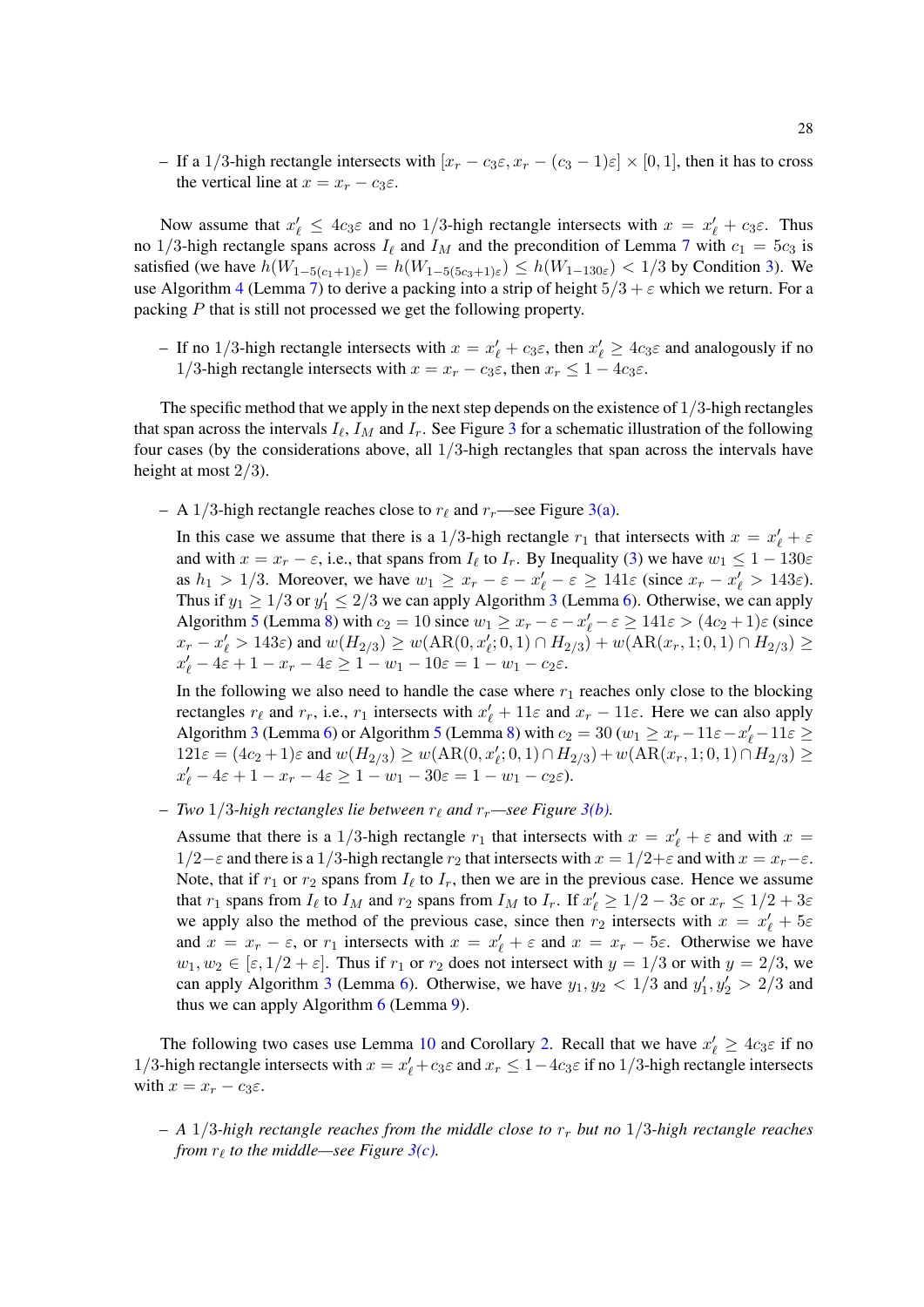In this case we assume that there is a 1/3-high rectangle  $r_1$  that intersects with  $x = 1/2 + \varepsilon$ and with  $x = x_r - c_3 \varepsilon$  but there is no 1/3-high rectangle that intersects with  $x = x'_\ell + c_3 \varepsilon$ . We assume that  $x'_\ell \leq 1/2 - 3\varepsilon$  as otherwise we could apply the methods of the first case (as  $r_1$  intersects with  $x = x'_\ell + 4\varepsilon \le x'_\ell + 11\varepsilon$  and  $x = x_r - \varepsilon$  in this case). Note that we have  $x_r > 1/2 + 3\varepsilon$  as otherwise  $c_3 = 5$  and  $r_1$  would intersect with  $x = 1/2 - \varepsilon$ , i.e., span from  $I_{\ell}$  to  $I_r$ , and the assumption that no 1/3-high intersects with  $x = x'_{\ell} + c_3 \varepsilon$  would be violated. Thus we have  $c_3 = 2$  (by the definition above) and  $x'_\ell \geq 8\varepsilon$ .

Obviously, we have  $w_1 \in [\varepsilon, 1 - 2\varepsilon]$  and can thus use Algorithm 3 (Lemma 6) if  $y_1 \geq 1/3$ or  $y'_1 \le 2/3$ . Otherwise, the rectangle  $r_1$  intersects  $y = 1/3$  and  $y = 2/3$ . Moreover, we have  $x_1 \in [1/2 - \varepsilon, 1/2 + \varepsilon]$  and thus can apply the methods of Corollary 2 to derive a packing into a strip of height  $5/3 + \varepsilon$ . Here we use that no  $1/3$ -high rectangle intersects with  $[x'_{\ell} + (c_3 - 1)\varepsilon, x'_{\ell} + c_3\varepsilon] \times [0, 1]$  and that  $x'_{\ell} \le 1/2 - 9\varepsilon$  since we are otherwise in the first case again ( $r_1$  intersects with  $x = x'_\ell + 11\varepsilon$  and  $x = x_r - 11\varepsilon$ ).

The same methods can be applied if the rectangle  $r_1$  reaches from  $r_\ell$  to the middle instead.

– *No* 1/3*-high rectangles span across the intervals—see Figure 3(d).*

In this case we assume that no 1/3-high rectangle intersects with  $x = x'_\ell + c_3 \varepsilon$  and no 1/3-high rectangle intersects with  $x = x_r - c_3 \varepsilon$ . Thus we have  $x'_\ell, x_r \in [4c_3 \varepsilon, 1-4c_3 \varepsilon]$  and no 1/3-high rectangle intersects with  $[x'_{\ell} + (c_3 - 1)\varepsilon, x'_{\ell} + c_3\varepsilon] \times [0, 1]$  and no 1/3-high rectangle intersects with  $[x_r - c_3 \varepsilon, x_r - (c_3 - 1)\varepsilon] \times [0, 1]$ . As we have  $x_r - x'_\ell > 143\varepsilon > 4c_3\varepsilon$  we can apply the methods of Lemma 10.

These four cases cover all possibilities and therefore our algorithm always outputs a packing into a strip of height at most  $5/3 + 260\varepsilon/3$ . Thus with Lemma 2 we get an approximation ratio for the overall algorithm of  $5/3 + 263\varepsilon/3$ . By scaling  $\varepsilon$  appropriately we proved Theorem 1. The running time of the algorithm is  $\mathcal{O}(T_{PTAS} + (n \log^2 n)/\log \log n)$ , where  $T_{PTAS}$  is the running time of the PTAS from [3].

#### 11 Conclusion

We presented an approximation algorithm for the strip packing problem that narrows the approximability gap, which is now between  $3/2$  and  $5/3 + \varepsilon$ . This result is an important step to settle the approximability of this problem. We do not see how to adapt our techniques to improve the upper bound even further (for instance, the blocking property in Section 9 does not hold if we reduce the height of the blocking rectangles and increase the depth of the cut at the same time). So enhancing the upper bound seems to require new techniques. To the best of our knowledge no promising approach to improve the lower bound of 3/2 is known.

#### References

- [1] B. S. Baker, D. J. Brown, and H. P. Katseff. A 5/4 algorithm for two-dimensional packing. *Journal of Algorithms*, 2(4):348–368, 1981.
- [2] B. S. Baker, E. G. Coffman Jr., and R. L. Rivest. Orthogonal packings in two dimensions. *SIAM Journal on Computing*, 9(4):846–855, 1980.